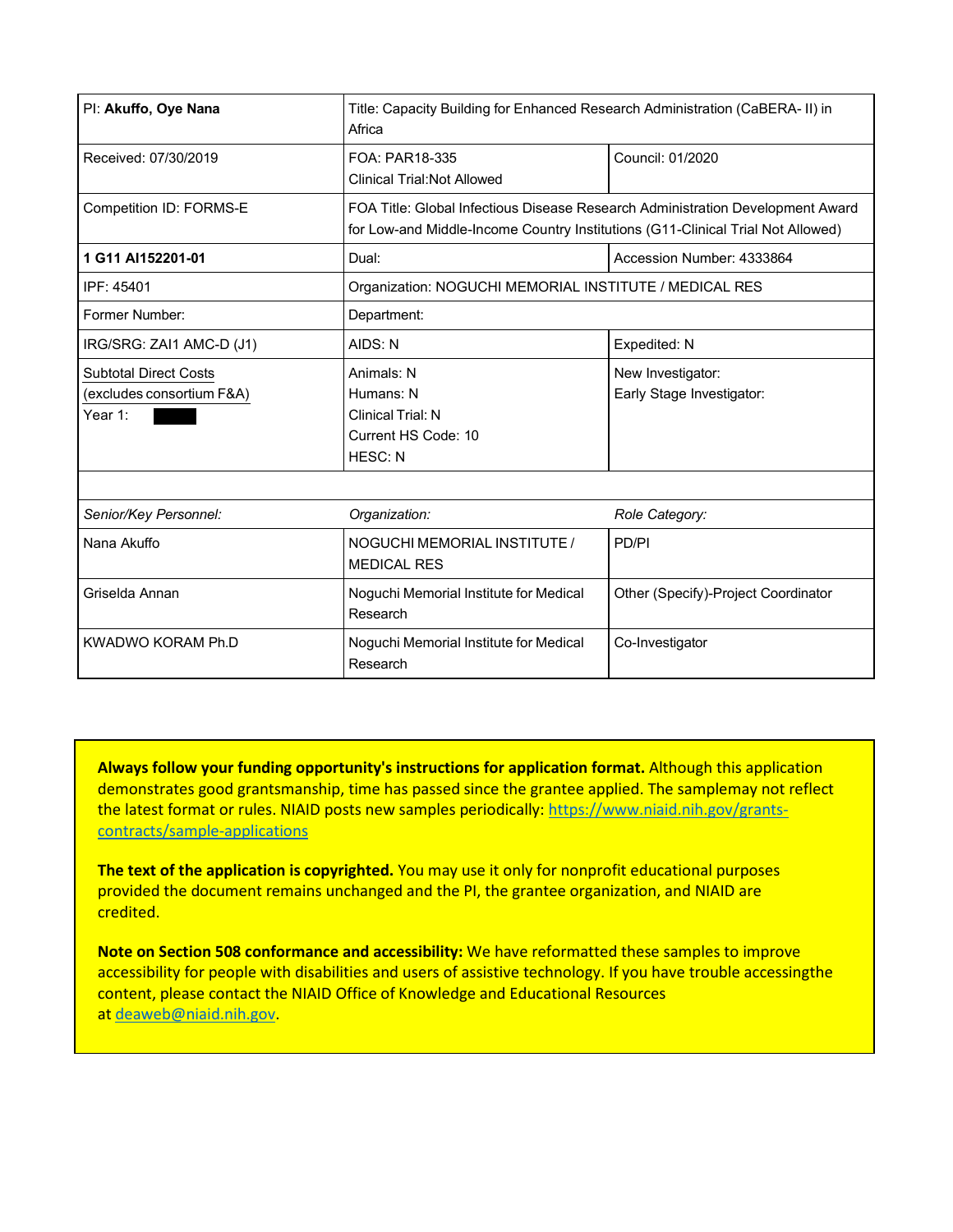<span id="page-1-0"></span>

| <b>SF 424 (R&amp;R)</b>                                   | APPLICATION FOR FEDERAL ASSISTANCE      |                                                                                             |                  | 3. DATE RECEIVED BY STATE                                          | <b>State Application Identifier</b>       |  |
|-----------------------------------------------------------|-----------------------------------------|---------------------------------------------------------------------------------------------|------------------|--------------------------------------------------------------------|-------------------------------------------|--|
| 1. TYPE OF SUBMISSION*                                    |                                         |                                                                                             |                  | 4.a. Federal Identifier                                            |                                           |  |
| $\bigcirc$ Pre-application                                | Application                             | O Changed/Corrected<br>Application                                                          |                  | b. Agency Routing Number                                           |                                           |  |
| <b>2. DATE SUBMITTED</b><br><b>Application Identifier</b> |                                         |                                                                                             |                  | c. Previous Grants.gov Tracking Number                             |                                           |  |
| <b>5. APPLICANT INFORMATION</b>                           |                                         |                                                                                             |                  |                                                                    | <b>Organizational DUNS*:</b>              |  |
| Legal Name*:<br>Department:<br>Division:<br>Street1*:     |                                         | NOGUCHI MEMORIAL INSTITUTE / MEDICAL RES<br>NOGUCHI MEMORIAL INSTITUTE FOR MEDICAL RESEARCH |                  |                                                                    |                                           |  |
| Street <sub>2</sub> :                                     |                                         |                                                                                             |                  |                                                                    |                                           |  |
| City*:                                                    |                                         |                                                                                             |                  |                                                                    |                                           |  |
| County:                                                   |                                         |                                                                                             |                  |                                                                    |                                           |  |
| State*:                                                   |                                         |                                                                                             |                  |                                                                    |                                           |  |
| Province:                                                 |                                         |                                                                                             |                  |                                                                    |                                           |  |
| Country*:                                                 | <b>GHA: GHANA</b>                       |                                                                                             |                  |                                                                    |                                           |  |
| ZIP / Postal Code*:                                       |                                         |                                                                                             |                  |                                                                    |                                           |  |
|                                                           |                                         |                                                                                             |                  |                                                                    |                                           |  |
|                                                           |                                         | Person to be contacted on matters involving this application                                |                  |                                                                    |                                           |  |
| Prefix:                                                   | First Name*: Nana                       |                                                                                             | Middle Name: Oye | Last Name*: Akuffo                                                 | Suffix:                                   |  |
| Position/Title:                                           |                                         |                                                                                             |                  |                                                                    |                                           |  |
| Street1*:                                                 |                                         |                                                                                             |                  |                                                                    |                                           |  |
| Street2:                                                  |                                         |                                                                                             |                  |                                                                    |                                           |  |
| City*:                                                    |                                         |                                                                                             |                  |                                                                    |                                           |  |
| County:                                                   |                                         |                                                                                             |                  |                                                                    |                                           |  |
| State*:                                                   |                                         |                                                                                             |                  |                                                                    |                                           |  |
| Province:                                                 |                                         |                                                                                             |                  |                                                                    |                                           |  |
| Country*:                                                 | <b>GHA: GHANA</b>                       |                                                                                             |                  |                                                                    |                                           |  |
| ZIP / Postal Code*:                                       |                                         |                                                                                             |                  |                                                                    |                                           |  |
| Phone Number*:                                            |                                         | Fax Number:                                                                                 |                  | Email:                                                             |                                           |  |
|                                                           |                                         | 6. EMPLOYER IDENTIFICATION NUMBER (EIN) or (TIN)*                                           |                  |                                                                    |                                           |  |
| 7. TYPE OF APPLICANT*                                     |                                         |                                                                                             |                  | W: Non-domestic (non-US) Entity                                    |                                           |  |
| Other (Specify):                                          |                                         |                                                                                             |                  |                                                                    |                                           |  |
|                                                           | <b>Small Business Organization Type</b> |                                                                                             | O Women Owned    |                                                                    | O Socially and Economically Disadvantaged |  |
| 8. TYPE OF APPLICATION*                                   |                                         |                                                                                             |                  | If Revision, mark appropriate box(es).                             |                                           |  |
| $\bullet$ New                                             | $\bigcirc$ Resubmission                 |                                                                                             |                  | OB. Decrease Award<br>OA. Increase Award                           | OC. Increase Duration                     |  |
| $\bigcirc$ Renewal                                        | $\bigcirc$ Continuation                 | $\bigcirc$ Revision                                                                         |                  | $\bigcirc$ E. Other (specify) :<br>◯ D. Decrease Duration          |                                           |  |
|                                                           |                                         | Is this application being submitted to other agencies?*                                     | OYes             | What other Agencies?<br>$\bullet$ No                               |                                           |  |
| National Institutes of Health                             | 9. NAME OF FEDERAL AGENCY*              |                                                                                             |                  | <b>10. CATALOG OF FEDERAL DOMESTIC ASSISTANCE NUMBER</b><br>TITLE: |                                           |  |
|                                                           |                                         | 11. DESCRIPTIVE TITLE OF APPLICANT'S PROJECT*                                               |                  |                                                                    |                                           |  |
|                                                           |                                         | Capacity Building for Enhanced Research Administration (CaBERA- II) in Africa               |                  |                                                                    |                                           |  |
| <b>12. PROPOSED PROJECT</b>                               |                                         |                                                                                             |                  | <b>13. CONGRESSIONAL DISTRICTS OF APPLICANT</b>                    |                                           |  |
| Start Date*                                               |                                         | Ending Date*                                                                                |                  | 00-000                                                             |                                           |  |
| 06/01/2020                                                |                                         | 12/31/2021                                                                                  |                  |                                                                    |                                           |  |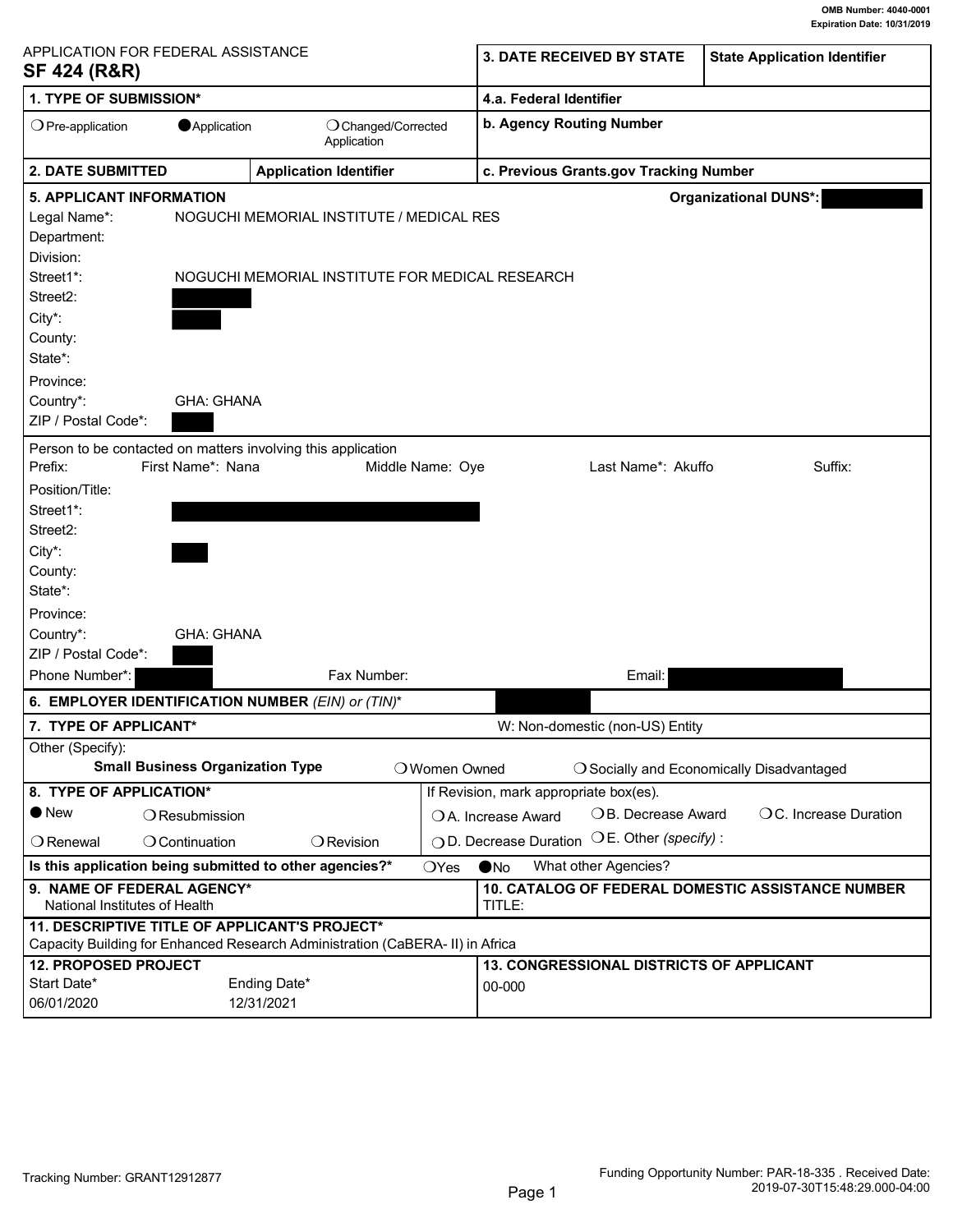|  | SF 424 (R&R) APPLICATION FOR FEDERAL ASSISTANCE | Page 2 |
|--|-------------------------------------------------|--------|
|--|-------------------------------------------------|--------|

| <b>14. PROJECT DIRECTOR/PRINCIPAL INVESTIGATOR CONTACT INFORMATION</b> |                                                                                   |                  |                      |                                                                                                                                                                                                                                                                                                             |         |
|------------------------------------------------------------------------|-----------------------------------------------------------------------------------|------------------|----------------------|-------------------------------------------------------------------------------------------------------------------------------------------------------------------------------------------------------------------------------------------------------------------------------------------------------------|---------|
| Prefix:                                                                | First Name*: Nana                                                                 | Middle Name: Ove |                      | Last Name*: Akuffo                                                                                                                                                                                                                                                                                          | Suffix: |
| Position/Title:                                                        | Research Development Officer                                                      |                  |                      |                                                                                                                                                                                                                                                                                                             |         |
| Organization Name*:                                                    | NOGUCHI MEMORIAL INSTITUTE / MEDICAL RES                                          |                  |                      |                                                                                                                                                                                                                                                                                                             |         |
| Department:                                                            |                                                                                   |                  |                      |                                                                                                                                                                                                                                                                                                             |         |
| Division:                                                              |                                                                                   |                  |                      |                                                                                                                                                                                                                                                                                                             |         |
| Street1*:                                                              |                                                                                   |                  |                      |                                                                                                                                                                                                                                                                                                             |         |
| Street2:                                                               |                                                                                   |                  |                      |                                                                                                                                                                                                                                                                                                             |         |
| City*:                                                                 |                                                                                   |                  |                      |                                                                                                                                                                                                                                                                                                             |         |
| County:                                                                |                                                                                   |                  |                      |                                                                                                                                                                                                                                                                                                             |         |
| State*:                                                                |                                                                                   |                  |                      |                                                                                                                                                                                                                                                                                                             |         |
| Province:                                                              |                                                                                   |                  |                      |                                                                                                                                                                                                                                                                                                             |         |
| Country*:                                                              | <b>GHA: GHANA</b>                                                                 |                  |                      |                                                                                                                                                                                                                                                                                                             |         |
| ZIP / Postal Code*:                                                    |                                                                                   |                  |                      |                                                                                                                                                                                                                                                                                                             |         |
| Phone Number*:                                                         |                                                                                   | Fax Number:      |                      | Email*:                                                                                                                                                                                                                                                                                                     |         |
|                                                                        |                                                                                   |                  |                      |                                                                                                                                                                                                                                                                                                             |         |
| <b>15. ESTIMATED PROJECT FUNDING</b>                                   |                                                                                   |                  |                      | <b>16.IS APPLICATION SUBJECT TO REVIEW BY STATE</b><br><b>EXECUTIVE ORDER 12372 PROCESS?*</b>                                                                                                                                                                                                               |         |
|                                                                        |                                                                                   |                  | a. YES               | $\bigcirc$ THIS PREAPPLICATION/APPLICATION WAS MADE                                                                                                                                                                                                                                                         |         |
| a. Total Federal Funds Requested*                                      |                                                                                   |                  |                      | AVAILABLE TO THE STATE EXECUTIVE ORDER 12372                                                                                                                                                                                                                                                                |         |
| b. Total Non-Federal Funds*                                            |                                                                                   | \$0.00           |                      | PROCESS FOR REVIEW ON:                                                                                                                                                                                                                                                                                      |         |
| c. Total Federal & Non-Federal Funds*                                  |                                                                                   |                  | DATE:                |                                                                                                                                                                                                                                                                                                             |         |
| d. Estimated Program Income*                                           |                                                                                   | \$0.00           | b. NO                | ○ PROGRAM IS NOT COVERED BY E.O. 12372; OR                                                                                                                                                                                                                                                                  |         |
|                                                                        |                                                                                   |                  |                      | PROGRAM HAS NOT BEEN SELECTED BY STATE FOR                                                                                                                                                                                                                                                                  |         |
|                                                                        |                                                                                   |                  |                      | <b>REVIEW</b>                                                                                                                                                                                                                                                                                               |         |
| $\bullet$ I agree*                                                     | criminal, civil, or administrative penalties. (U.S. Code, Title 18, Section 1001) |                  |                      | any resulting terms if I accept an award. I am aware that any false, fictitious, or fraudulent statements or claims may subject me to<br>* The list of certifications and assurances, or an Internet site where you may obtain this list, is contained in the announcement or agency specific instructions. |         |
| <b>18. SFLLL or OTHER EXPLANATORY DOCUMENTATION</b>                    |                                                                                   |                  | File Name:           |                                                                                                                                                                                                                                                                                                             |         |
|                                                                        |                                                                                   |                  |                      |                                                                                                                                                                                                                                                                                                             |         |
| <b>19. AUTHORIZED REPRESENTATIVE</b><br>Prefix: Prof.                  | First Name*: Abraham                                                              |                  | Middle Name: Kwabena |                                                                                                                                                                                                                                                                                                             | Suffix: |
| Position/Title*:                                                       |                                                                                   |                  |                      | Last Name*: Anang                                                                                                                                                                                                                                                                                           |         |
| Organization Name*:                                                    | <b>Director</b><br>Noquchi Memorial Institute for Medical Research                |                  |                      |                                                                                                                                                                                                                                                                                                             |         |
| Department:                                                            |                                                                                   |                  |                      |                                                                                                                                                                                                                                                                                                             |         |
| Division:                                                              |                                                                                   |                  |                      |                                                                                                                                                                                                                                                                                                             |         |
| Street1*:                                                              |                                                                                   |                  |                      |                                                                                                                                                                                                                                                                                                             |         |
| Street2:                                                               |                                                                                   |                  |                      |                                                                                                                                                                                                                                                                                                             |         |
|                                                                        |                                                                                   |                  |                      |                                                                                                                                                                                                                                                                                                             |         |
| City*:<br>County:                                                      |                                                                                   |                  |                      |                                                                                                                                                                                                                                                                                                             |         |
| State*:                                                                |                                                                                   |                  |                      |                                                                                                                                                                                                                                                                                                             |         |
|                                                                        |                                                                                   |                  |                      |                                                                                                                                                                                                                                                                                                             |         |
|                                                                        |                                                                                   |                  |                      |                                                                                                                                                                                                                                                                                                             |         |
| Province:                                                              |                                                                                   |                  |                      |                                                                                                                                                                                                                                                                                                             |         |
| Country*:                                                              | <b>GHA: GHANA</b>                                                                 |                  |                      |                                                                                                                                                                                                                                                                                                             |         |
| ZIP / Postal Code*:                                                    |                                                                                   |                  |                      |                                                                                                                                                                                                                                                                                                             |         |
| Phone Number*:                                                         |                                                                                   | Fax Number:      |                      | Email*:                                                                                                                                                                                                                                                                                                     |         |
|                                                                        | Signature of Authorized Representative*                                           |                  |                      | Date Signed*                                                                                                                                                                                                                                                                                                |         |
|                                                                        | Nana Akuffo                                                                       |                  |                      | 07/30/2019                                                                                                                                                                                                                                                                                                  |         |
| <b>20. PRE-APPLICATION</b>                                             | File Name:                                                                        |                  |                      |                                                                                                                                                                                                                                                                                                             |         |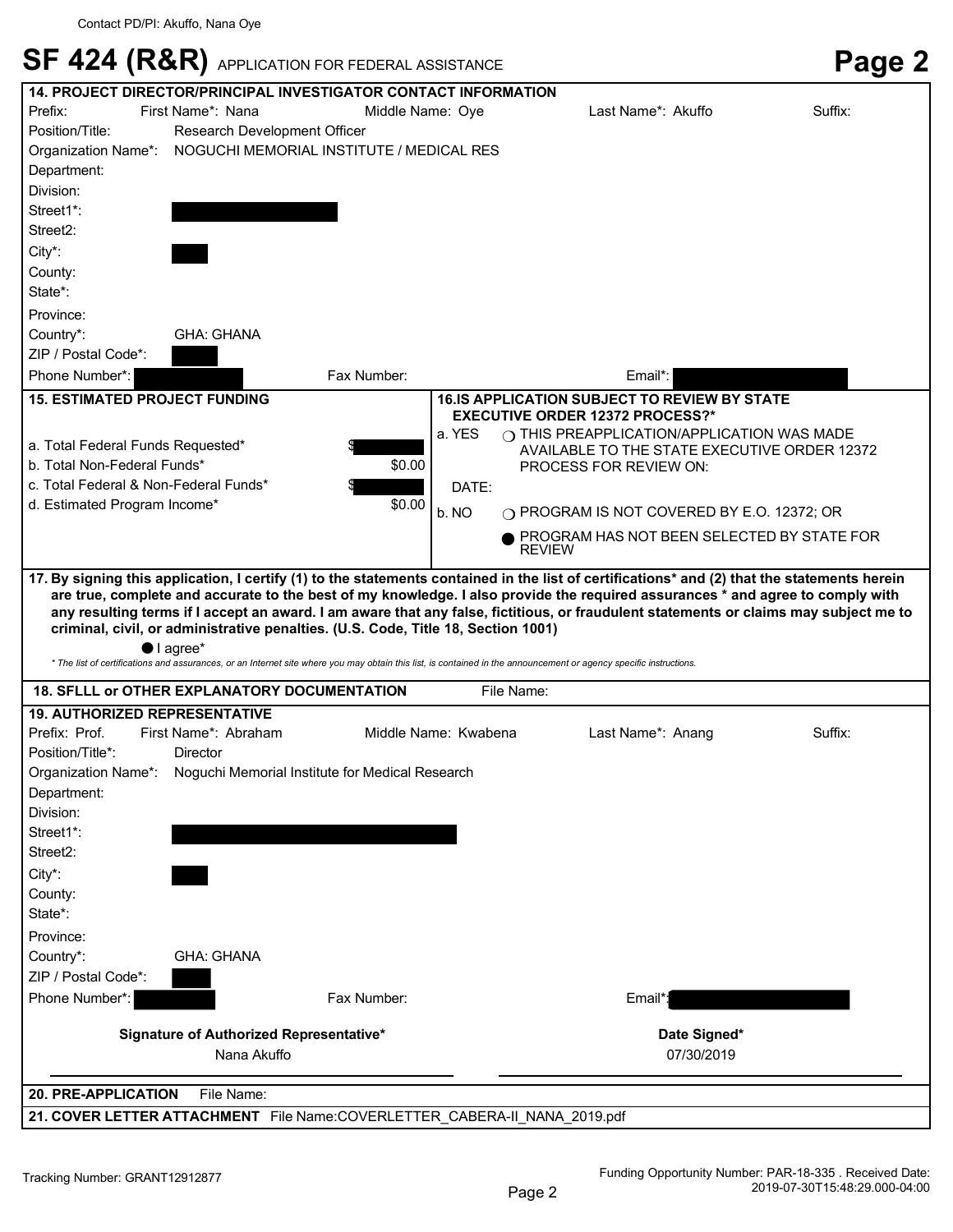# 424 R&R and PHS-398 Specific<br>Table Of Contents

| SF 424 R&R Cover Page.       |      |
|------------------------------|------|
|                              |      |
|                              |      |
|                              |      |
|                              |      |
|                              |      |
|                              |      |
|                              | 10   |
|                              | .21  |
| <b>Budget Justification.</b> | 24   |
|                              |      |
|                              | .27  |
|                              | . 29 |
|                              | .30  |
|                              | .31  |
|                              | .42  |
|                              | .43  |
| <b>Letters of Support.</b>   | 44   |
|                              |      |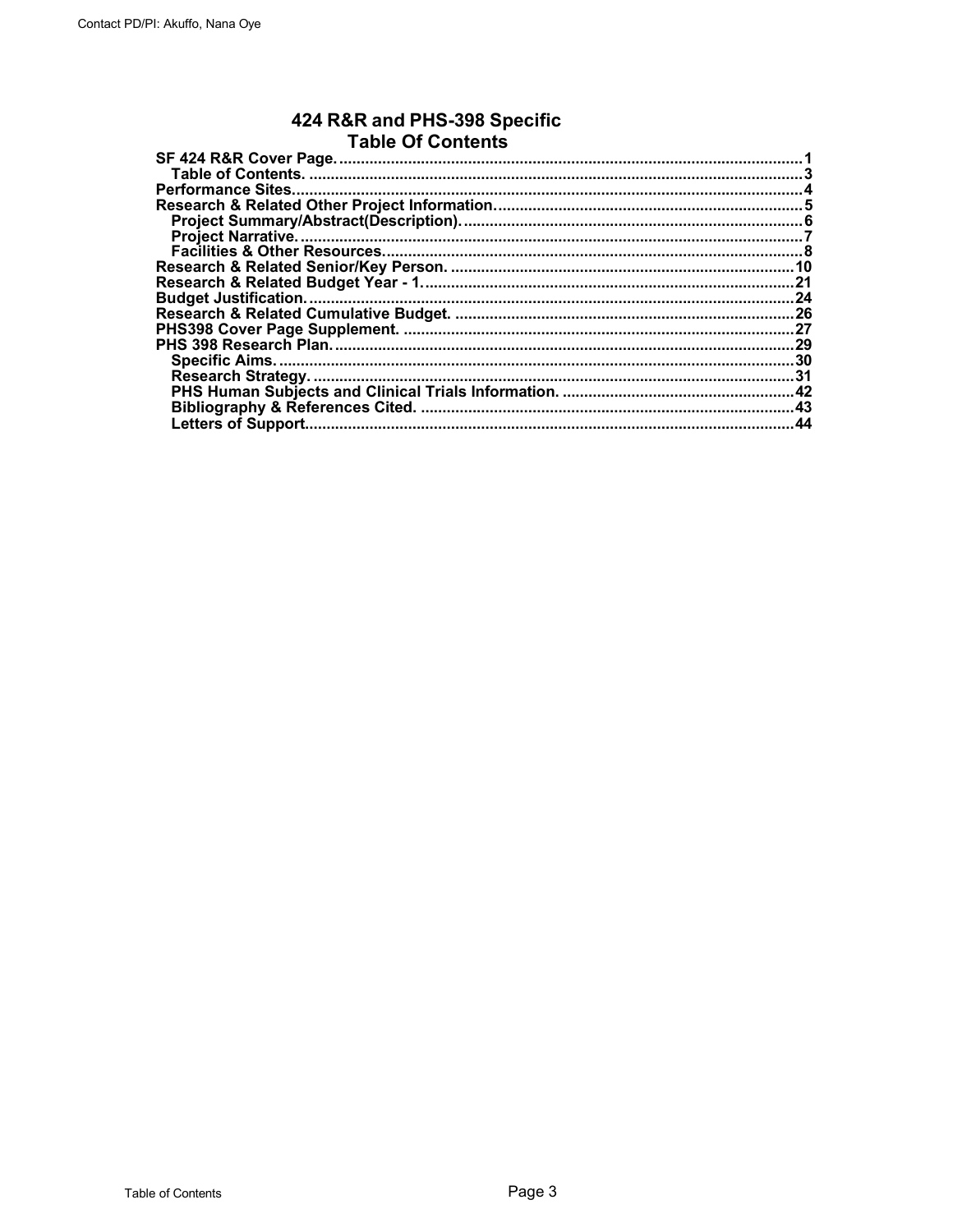# **Project/Performance Site Location(s)**

<span id="page-4-0"></span>

| Noguchi Memorial Institute for Medical Research<br>Organization Name:<br>Duns Number:<br>Street1*:<br>Street <sub>2</sub> :<br>City*:<br>County:<br>State*:<br>Province:<br><b>GHA: GHANA</b><br>Country*:<br>Zip / Postal Code*:<br>00-000<br>Project/Performance Site Congressional District*:<br>OI am submitting an application as an individual, and not on behalf of<br><b>Project/Performance Site Location 1</b><br>a company, state, local or tribal government, academia, or other type of<br>organization.<br><b>Yale University</b><br><b>Organization Name:</b><br><b>DUNS Number:</b><br>Street1*:<br>Street2:<br>City*:<br>County:<br>CT: Connecticut<br>State*:<br>Province:<br><b>USA: UNITED STATES</b><br>Country*:<br>Zip / Postal Code*:<br>CA-012<br>Project/Performance Site Congressional District*: | <b>Project/Performance Site Primary Location</b> | OI am submitting an application as an individual, and not on behalf of<br>a company, state, local or tribal government, academia, or other type of<br>organization. |
|------------------------------------------------------------------------------------------------------------------------------------------------------------------------------------------------------------------------------------------------------------------------------------------------------------------------------------------------------------------------------------------------------------------------------------------------------------------------------------------------------------------------------------------------------------------------------------------------------------------------------------------------------------------------------------------------------------------------------------------------------------------------------------------------------------------------------|--------------------------------------------------|---------------------------------------------------------------------------------------------------------------------------------------------------------------------|
|                                                                                                                                                                                                                                                                                                                                                                                                                                                                                                                                                                                                                                                                                                                                                                                                                              |                                                  |                                                                                                                                                                     |
|                                                                                                                                                                                                                                                                                                                                                                                                                                                                                                                                                                                                                                                                                                                                                                                                                              |                                                  |                                                                                                                                                                     |
|                                                                                                                                                                                                                                                                                                                                                                                                                                                                                                                                                                                                                                                                                                                                                                                                                              |                                                  |                                                                                                                                                                     |
|                                                                                                                                                                                                                                                                                                                                                                                                                                                                                                                                                                                                                                                                                                                                                                                                                              |                                                  |                                                                                                                                                                     |
|                                                                                                                                                                                                                                                                                                                                                                                                                                                                                                                                                                                                                                                                                                                                                                                                                              |                                                  |                                                                                                                                                                     |
|                                                                                                                                                                                                                                                                                                                                                                                                                                                                                                                                                                                                                                                                                                                                                                                                                              |                                                  |                                                                                                                                                                     |
|                                                                                                                                                                                                                                                                                                                                                                                                                                                                                                                                                                                                                                                                                                                                                                                                                              |                                                  |                                                                                                                                                                     |
|                                                                                                                                                                                                                                                                                                                                                                                                                                                                                                                                                                                                                                                                                                                                                                                                                              |                                                  |                                                                                                                                                                     |
|                                                                                                                                                                                                                                                                                                                                                                                                                                                                                                                                                                                                                                                                                                                                                                                                                              |                                                  |                                                                                                                                                                     |
|                                                                                                                                                                                                                                                                                                                                                                                                                                                                                                                                                                                                                                                                                                                                                                                                                              |                                                  |                                                                                                                                                                     |
|                                                                                                                                                                                                                                                                                                                                                                                                                                                                                                                                                                                                                                                                                                                                                                                                                              |                                                  |                                                                                                                                                                     |
|                                                                                                                                                                                                                                                                                                                                                                                                                                                                                                                                                                                                                                                                                                                                                                                                                              |                                                  |                                                                                                                                                                     |
|                                                                                                                                                                                                                                                                                                                                                                                                                                                                                                                                                                                                                                                                                                                                                                                                                              |                                                  |                                                                                                                                                                     |
|                                                                                                                                                                                                                                                                                                                                                                                                                                                                                                                                                                                                                                                                                                                                                                                                                              |                                                  |                                                                                                                                                                     |
|                                                                                                                                                                                                                                                                                                                                                                                                                                                                                                                                                                                                                                                                                                                                                                                                                              |                                                  |                                                                                                                                                                     |
|                                                                                                                                                                                                                                                                                                                                                                                                                                                                                                                                                                                                                                                                                                                                                                                                                              |                                                  |                                                                                                                                                                     |
|                                                                                                                                                                                                                                                                                                                                                                                                                                                                                                                                                                                                                                                                                                                                                                                                                              |                                                  |                                                                                                                                                                     |
|                                                                                                                                                                                                                                                                                                                                                                                                                                                                                                                                                                                                                                                                                                                                                                                                                              |                                                  |                                                                                                                                                                     |
|                                                                                                                                                                                                                                                                                                                                                                                                                                                                                                                                                                                                                                                                                                                                                                                                                              |                                                  |                                                                                                                                                                     |
|                                                                                                                                                                                                                                                                                                                                                                                                                                                                                                                                                                                                                                                                                                                                                                                                                              |                                                  |                                                                                                                                                                     |
|                                                                                                                                                                                                                                                                                                                                                                                                                                                                                                                                                                                                                                                                                                                                                                                                                              |                                                  |                                                                                                                                                                     |
|                                                                                                                                                                                                                                                                                                                                                                                                                                                                                                                                                                                                                                                                                                                                                                                                                              |                                                  |                                                                                                                                                                     |
|                                                                                                                                                                                                                                                                                                                                                                                                                                                                                                                                                                                                                                                                                                                                                                                                                              |                                                  |                                                                                                                                                                     |
|                                                                                                                                                                                                                                                                                                                                                                                                                                                                                                                                                                                                                                                                                                                                                                                                                              |                                                  |                                                                                                                                                                     |

Additional Location(s) File Name: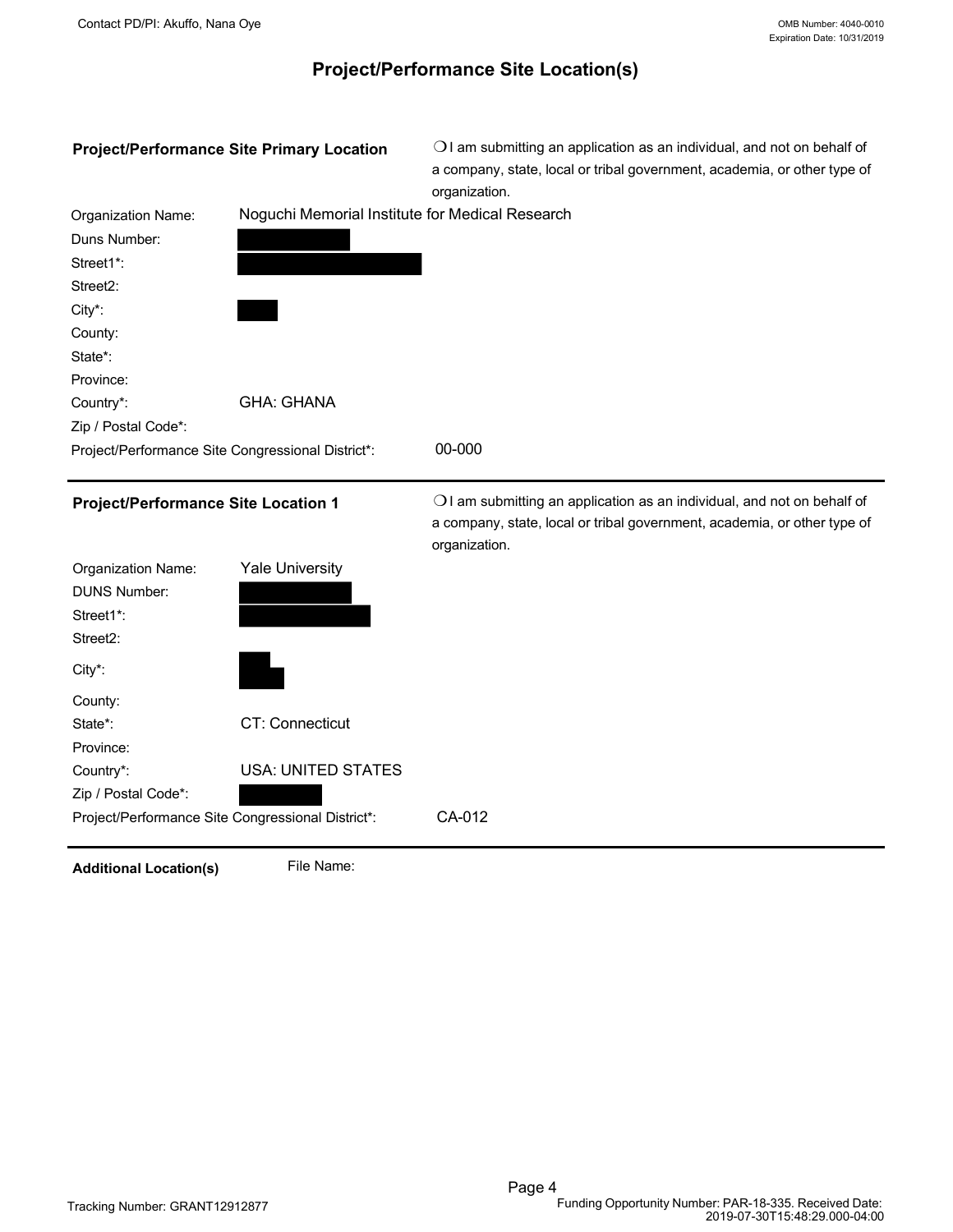## RESEARCH & RELATED Other Project Information

<span id="page-5-0"></span>

| 1. Are Human Subjects Involved?*   O Yes<br>No                                                                                                    |  |  |  |
|---------------------------------------------------------------------------------------------------------------------------------------------------|--|--|--|
| 1.a. If YES to Human Subjects                                                                                                                     |  |  |  |
| Is the Project Exempt from Federal regulations?<br>$\bigcirc$ Yes<br>$\bigcirc$ No                                                                |  |  |  |
| 2 3 4 5 6 7 8<br>If YES, check appropriate exemption number:                                                                                      |  |  |  |
| If NO, is the IRB review Pending?<br>$\bigcirc$ No<br>$\bigcirc$ Yes                                                                              |  |  |  |
| IRB Approval Date:                                                                                                                                |  |  |  |
| Human Subject Assurance Number                                                                                                                    |  |  |  |
| 2. Are Vertebrate Animals Used?*<br>$\bigcirc$ Yes<br>No                                                                                          |  |  |  |
| 2.a. If YES to Vertebrate Animals                                                                                                                 |  |  |  |
| Is the IACUC review Pending?<br>○ Yes ○ No                                                                                                        |  |  |  |
| IACUC Approval Date:                                                                                                                              |  |  |  |
| Animal Welfare Assurance Number                                                                                                                   |  |  |  |
| 3. Is proprietary/privileged information included in the application?*<br>$\bullet$ No<br>$\bigcirc$ Yes                                          |  |  |  |
| 4.a. Does this project have an actual or potential impact - positive or negative - on the environment?*<br>$\bigcirc$ Yes<br>$\bullet$ No         |  |  |  |
| 4.b. If yes, please explain:                                                                                                                      |  |  |  |
| 4.c. If this project has an actual or potential impact on the environment, has an exemption been authorized or an $\bigcirc$ Yes<br>$\bigcirc$ No |  |  |  |
|                                                                                                                                                   |  |  |  |
| environmental assessment (EA) or environmental impact statement (EIS) been performed?                                                             |  |  |  |
| 4.d. If yes, please explain:                                                                                                                      |  |  |  |
| 5. Is the research performance site designated, or eligible to be designated, as a historic place?*<br>$\bigcirc$ Yes<br>$\bullet$ No             |  |  |  |
| 5.a. If yes, please explain:                                                                                                                      |  |  |  |
| 6. Does this project involve activities outside the United States or partnership with international<br>● Yes<br>$\bigcirc$ No                     |  |  |  |
| collaborators?*                                                                                                                                   |  |  |  |
| 6.a. If yes, identify countries:<br>Ghana                                                                                                         |  |  |  |
| 6.b. Optional Explanation:                                                                                                                        |  |  |  |
| Filename                                                                                                                                          |  |  |  |
| 7. Project Summary/Abstract*<br>Projectsummary_CaBERa-II_NOA_2019.pdf                                                                             |  |  |  |
| 8. Project Narrative*<br>ProjectNarrative_CaBERA-II_NOA_2019.pdf                                                                                  |  |  |  |
| 9. Bibliography & References Cited REFERENCE_CaBERA-II_NOA_2019.pdf                                                                               |  |  |  |
| 10. Facilities & Other Resources<br>FACILITIES_CABERA-II_NANA_2019.pdf                                                                            |  |  |  |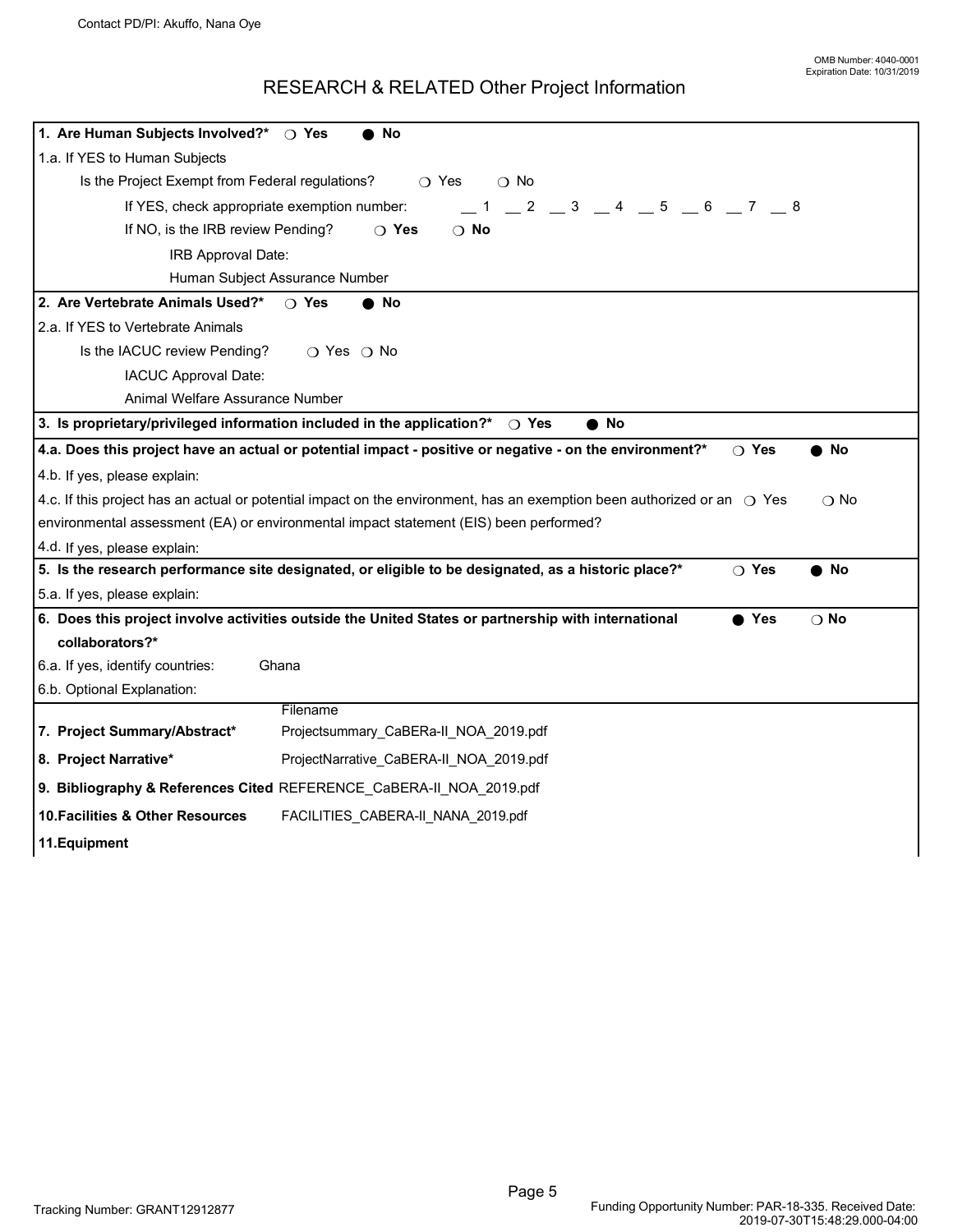#### <span id="page-6-0"></span>**PROJECT SUMMARY**

Research underpins the successful implementation of health intervention programs, which is lacking in low-to-middle income countries (LMIC) where most of preventable diseases occur. The LMICs account for 90% of global burden of preventable diseases and yet they are recipients of only 10% of the resources available for research. The obstacles are many and although this situation has improved in recent times through external collaborations with scientists and institutions they do not significantly address the problem. This situation is further compounded by the volume of work required to satisfy the requirements; compliance of pre-and post-award, of the major funding agencies including the NIH, Wellcome Trust, EU etc. The frequent changes in policies and regulations make it more difficult for LMICs to follow without the institutional structures/mechanisms in place. We hypothesize that a major contributing factor to the dearth of health research in LMICs is the inability to secure competitive research grants by LMICs' scientists and research institutions because of the virtual non-existence of offices to support grant applications. We propose the establishment of offices of research management in three selected African tertiary institutions. Over the course of eighteen months, this initiative will set up registered research management offices in at least 3 African institutions and provide training to staff to gain competencies in managing sponsored research grants that meet the requirement of funding agencies. It will build on the successes of CaBERA award that established three offices of research management in Ghanaian tertiary institutions. It will also build on the long standing record of the Ghana-Yale Partnership for Global Health for capacity building for health research.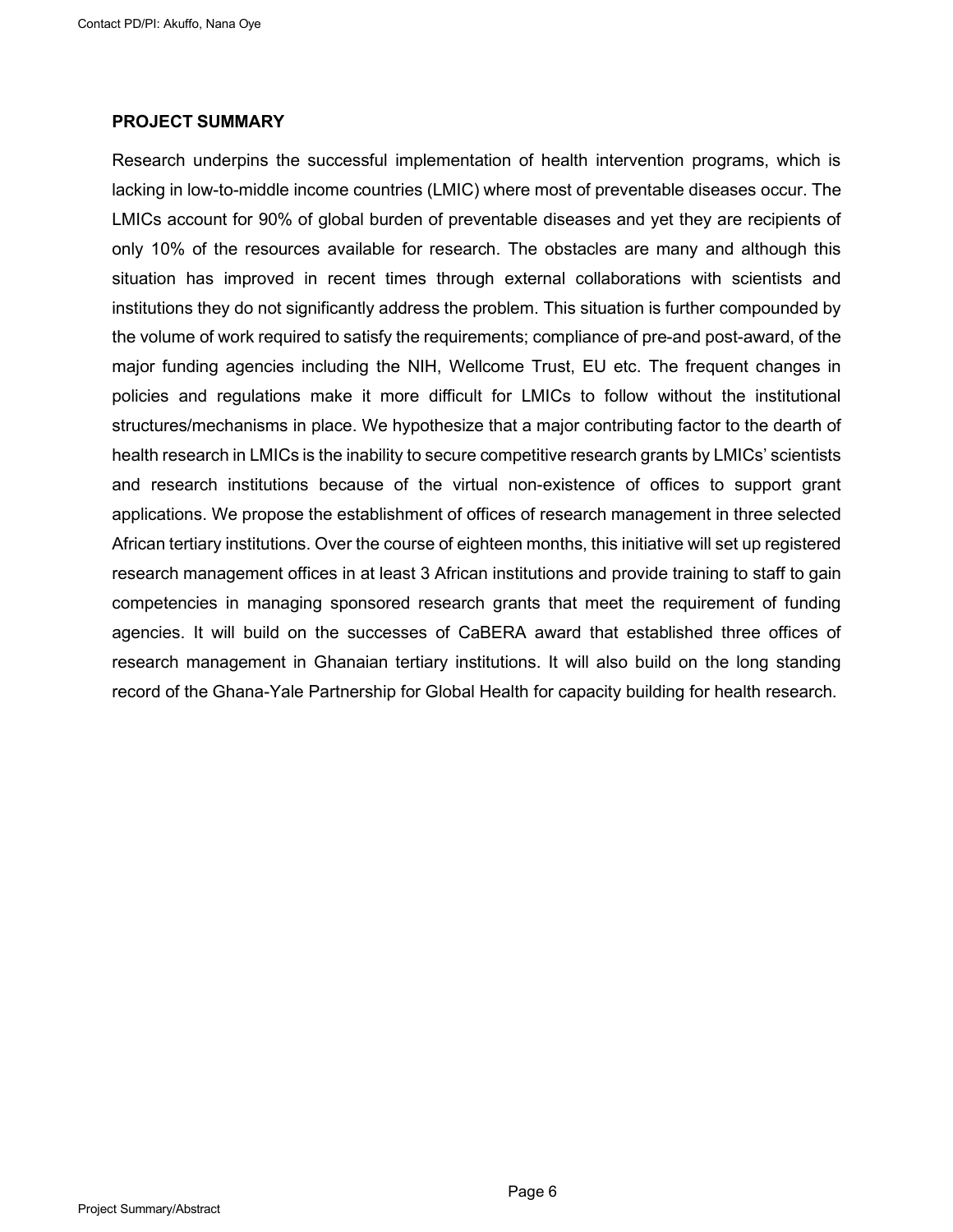#### <span id="page-7-0"></span>**PROJECT NARRATIVE**

The Noguchi Memorial Institute for Medical Research (NMIMR), Ghana collaboration with Yale University's Office of Sponsored Research successfully applied to NIH in 2016 for a G11 capacity building grant *titled Capacity Building for Enhanced Research Administration (CaBERA) at Noguchi Memorial Institute* with the aim to strengthen the ORS at NMIMR and in addition help establish such offices in two other tertiary institutions in Ghana. At the end of the project period, a systematic evaluation of the project, especially in establishing research offices in two other Institutes, revealed the need for such offices across Africa. The overall objective of this project is therefore, building upon the successes of the first project, seek support for the establishment of research management offices in three selected Institutes in Africa.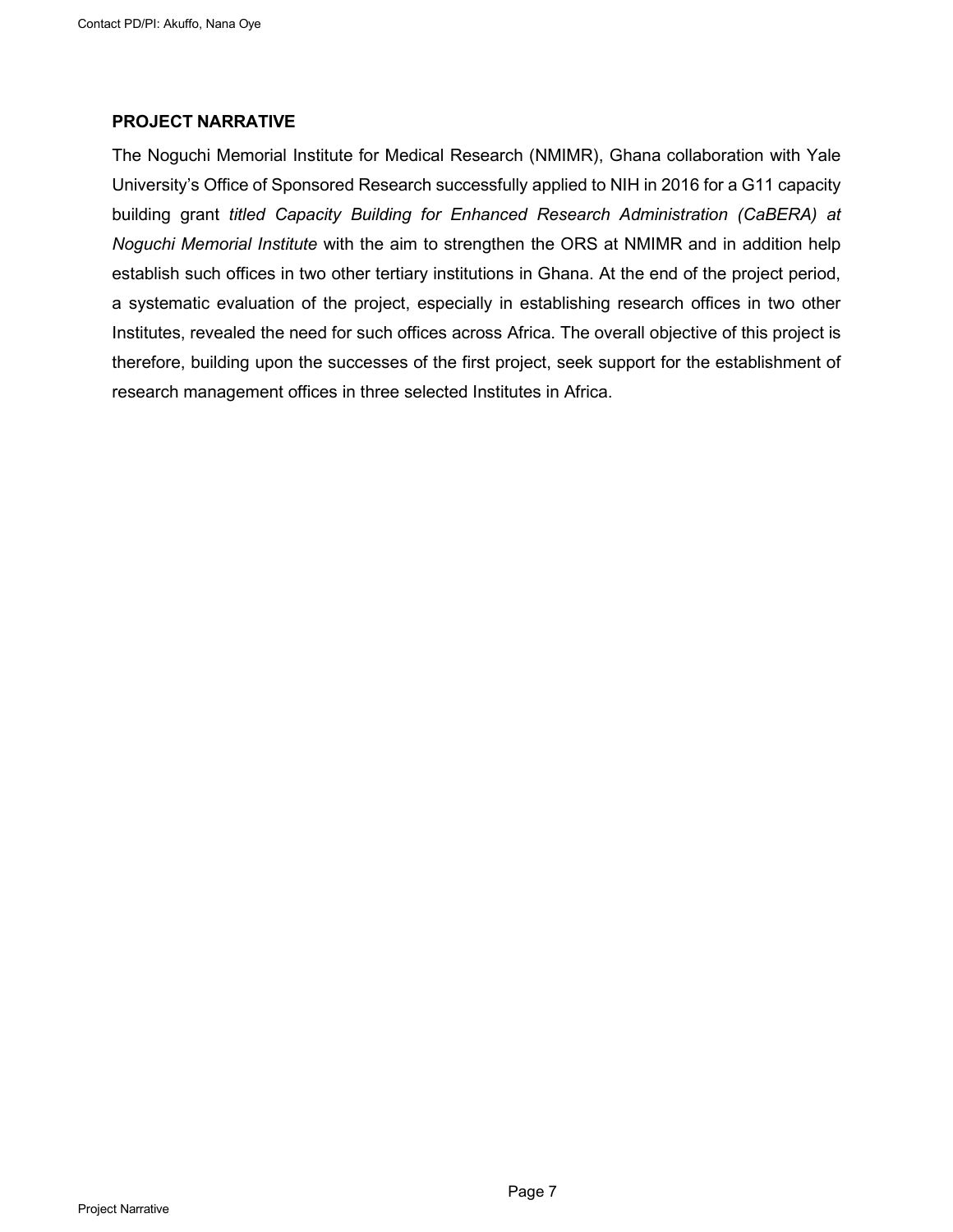## <span id="page-8-0"></span>**Facilities and Other Resources**

#### **The Noguchi Memorial Institute for Medical Research** [\(http://www.noguchimedres.org/\)](http://www.noguchimedres.org/)

The Noguchi Memorial Institute for Medical Research (NMIMR), established in 1979 as a semiautonomous institute of the University of Ghana, is the country's leading biomedical research facility. The Institute is located on the University of Ghana campus at Legon, approximately 5km from Accra International Airport and 25km from the port city of Tema. The Institute is committed to research on national health priorities and training of biomedical scientists. Its vision is to be a world class Institute capable of conducting high quality cutting edge research and training in the biomedical sciences. The broad objectives and mandate of the Institute are:

- To conduct research into health problems of Public Health importance in Ghana.
- To provide training opportunities for postgraduate students in medical research.
- To provide specialized laboratory diagnostic and monitoring services in support of public health programs.

In order to generate quality data to guide evidence based policies, the Institute is committed to conducting high quality research, ensuring integrity of research data, and upholding the highest ethical standards.

A Director heads the Institute and is assisted by an Institute administrator and various supporting staff; . Accounts, Biosafety, Maintenance, etc. Of relevance to the management of research grants is the Office of Research Support which is headed by a coordinator who reports to the Director. The current staff strength 289 which includes104 scientists, 65 technical staff and 120 support staff.

The Institute has nine scientific Departments, each headed by a Senior Scientist: Animal Experimentation; Bacteriology; Clinical Pathology; Electron Microscopy and Histopathology; Epidemiology; Immunology; Nutrition; Parasitology; and Virology

The Institute's research portfolio is wide and varied, and it includes malaria, soil-transmitted helminthiasis and schistosomiasis, filariasis (lymphatic filariasis and onchocerciasis), diarrheal diseases, Buruli ulcer, tuberculosis, HIV/AIDS, poliomyelitis, sexually transmitted infections, micronutrients, infant and maternal mortality, viral hemorrhagic fevers, EPI Diseases, hemoglobinopathies (sickle cell disease etc.), Plant medicine and drug discovery, allergies, environmental pollution, etc.

In addition to research, the Institute provides extensive training opportunities in biomedical research to undergraduate and postgraduate students, postdocs. The Institute is also active in collaborative research and training with a variety of international partners, including Yale University under the Ghana-Yale Partnership for Global Health, University of Michigan, University of Denmark among others.

The Institute' has a database and archival systems and provides support to most research conducted in the Institute with its biostatistics and epidemiology capabilities. It also has a local area network and provides 24/7 internet connectivity and network services, and dedicated servers for data storage and archiving. The Institute also has a fully functional Office of Sponsored Research (OSR) that manages all research projects. Power supply is from the national grid which is backed up by a 500KV generator that switches on automatically in the event of power outage, and also a back-up 10,000-gallon capacity water storage tank. A solar-farm with the capacity to supply 40% of the Institute's daily power needs also exists.

#### Administrative resources

Each of the key personnel at the Noguchi Institute has a private office and access to administrative support. Grants Management and compliance will be coordinated by the Office of Research Support at the Noguchi Institute. The ORS has a staff of nine (9) and this includes the Research Development Officer who is also the Coordinator of the Office, three administrative assistants, two finance officers, an Assistant Database officer and a public relations officer.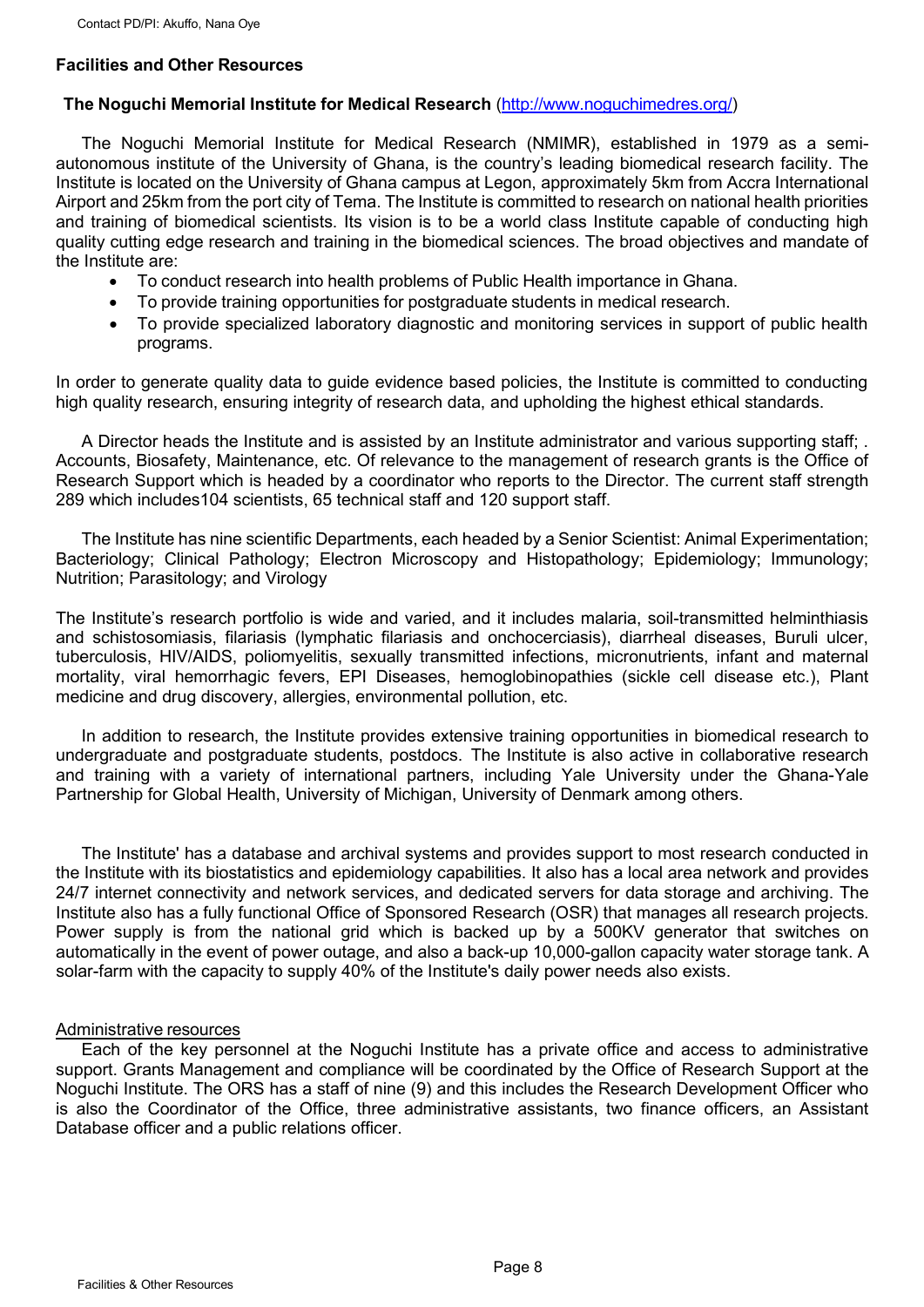#### Research Ethics

An independent institutional review board with a federal wide assurance accreditation (FWA #: 00001824) to ensure that quality research is conducted. It reviews all research proposals and regularly monitors and evaluate both field and laboratory activities.

#### **Yale University Resources**

The Yale University School of Medicine, one of the nation's premier educational and research institutions, was established in 1810. Today it has 1472 full-time faculty, 1972 part-time faculty, and 421 MD, 79 MD/PhD, 339 PhD and 99 MPH students. During the past decade, research funding for Yale School of Medicine has almost doubled to over \$400 million per year. The Medical School is the recipient of 53 T32 and 31 K23/24 awards, and more than 50 program project/center grants. All key personnel have designated personal computers. These computers all have licensed copies of office productivity software (Microsoft), image analysis suites (Adobe), statistical/graphing software (GraphPad), and DNA sequence analysis. Several floating licenses are available to the investigators for

DNA Sequencing (both Sanger-style and 'Next-Generation') analysis software from CLCbio and Biomatters, as well as licenses for Fragment Analysis software from Softgenetics and from Applied Biosciences.

The trainees will be hosted at OSP. The Office of Sponsored Projects (OSP), under the direction of the **Office of Research Administration (ORA),** provides assistance to faculty and staff in obtaining and managing sponsored awards that support scholarly activities. OSP is charged with reviewing and approving proposals submitted to all sponsors, for interpreting, negotiating, and accepting grants and contracts for sponsored projects funded by federal and state agencies, foundations and other public and private sources, and providing guidance to assure proper stewardship of funds that are received. In addition, OSP prepares and negotiates subawards for collaborative research and works closely with faculty and business office staff to ensure financial compliance and proper accounting of externally sponsored funds. OSP's financial management responsibilities include cash management, financial reporting, award closeout, and effort reporting. The OSP has about eighty (80) staff including financial analyst, sponsored project specialist, senior grant manager, effort reporting administrator, proposal manager etc. It also has sub units which operate under the supervision of Directors and Managers:

- $\Box$  Sponsored office
- □ Project Management office
- $\Box$  Contract office
- $\Box$  Financial office
- □ Contact office
- $\Box$  Accounts office
- $\Box$  Project management office
- $\Box$  Project coordination office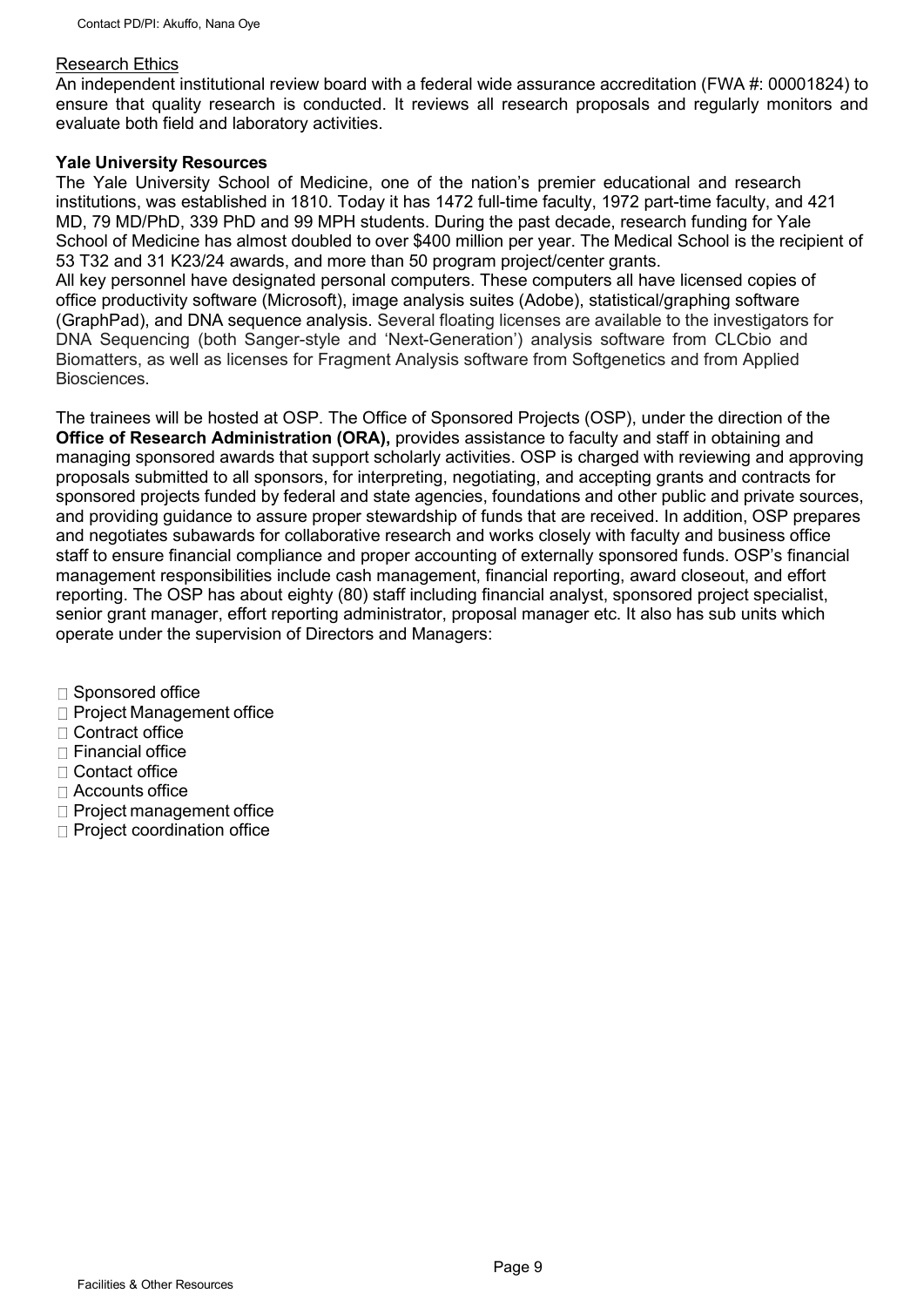## RESEARCH & RELATED Senior/Key Person Profile (Expanded)

<span id="page-10-0"></span>

| PROFILE - Project Director/Principal Investigator                                                                                                                                                                                                       |                                                                   |                          |              |                                   |         |
|---------------------------------------------------------------------------------------------------------------------------------------------------------------------------------------------------------------------------------------------------------|-------------------------------------------------------------------|--------------------------|--------------|-----------------------------------|---------|
| Prefix:                                                                                                                                                                                                                                                 | First Name*: Nana                                                 | Middle Name Oye          |              | Last Name*: Akuffo                | Suffix: |
| Position/Title*:<br>Research Development Officer<br>NOGUCHI MEMORIAL INSTITUTE / MEDICAL RES<br>Organization Name*:<br>Department:<br>Division:<br>Street1*:<br>Street2:<br>City*:<br>County:<br>State*:<br>Province:<br><b>GHA: GHANA</b><br>Country*: |                                                                   |                          |              |                                   |         |
| Phone Number*:                                                                                                                                                                                                                                          |                                                                   |                          | Fax Number:  |                                   |         |
| E-Mail*:                                                                                                                                                                                                                                                |                                                                   |                          |              |                                   |         |
|                                                                                                                                                                                                                                                         | Credential, e.g., agency login:                                   |                          |              |                                   |         |
| Project Role*: PD/PI                                                                                                                                                                                                                                    |                                                                   |                          |              | Other Project Role Category:      |         |
| Degree Type:                                                                                                                                                                                                                                            |                                                                   |                          | Degree Year: |                                   |         |
|                                                                                                                                                                                                                                                         | Attach Biographical Sketch*:<br>Attach Current & Pending Support: | File Name:<br>File Name: |              | BIOSKETCH_NANA_CABERA-II_2019.pdf |         |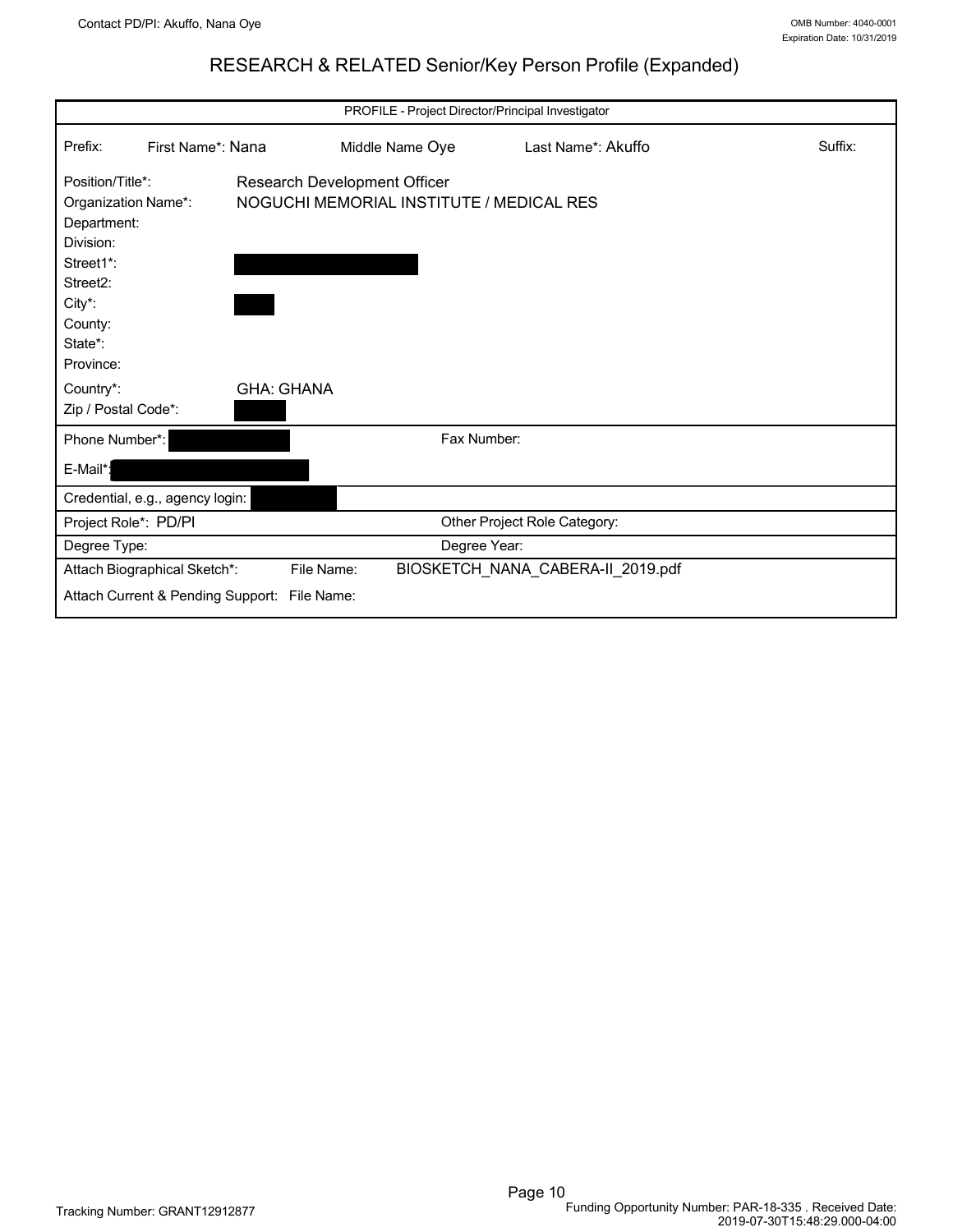|                                                                                                                                                                                            |                                                                                                                                                       | PROFILE - Senior/Key Person |                                                  |              |
|--------------------------------------------------------------------------------------------------------------------------------------------------------------------------------------------|-------------------------------------------------------------------------------------------------------------------------------------------------------|-----------------------------|--------------------------------------------------|--------------|
| Prefix:<br>First Name*: KWADWO                                                                                                                                                             |                                                                                                                                                       | Middle Name ANSAH           | Last Name*: KORAM                                | Suffix: Ph.D |
| Position/Title*:<br>Organization Name*:<br>Department:<br>Division:<br>Street1*:<br>Street <sub>2</sub> :<br>City*:<br>County:<br>State*:<br>Province:                                     | PROFESSOR OF EPIDEMIOLOGY<br>Noguchi Memorial Institute for Medical Research<br>Epidemiology                                                          |                             |                                                  |              |
| Country*:                                                                                                                                                                                  | <b>GHA: GHANA</b>                                                                                                                                     |                             |                                                  |              |
| Zip / Postal Code*:                                                                                                                                                                        |                                                                                                                                                       |                             |                                                  |              |
| Phone Number*:                                                                                                                                                                             |                                                                                                                                                       | Fax Number:                 |                                                  |              |
| E-Mail*:                                                                                                                                                                                   |                                                                                                                                                       |                             |                                                  |              |
| Credential, e.g., agency login:                                                                                                                                                            |                                                                                                                                                       |                             |                                                  |              |
| Project Role*: Co-Investigator                                                                                                                                                             |                                                                                                                                                       |                             | Other Project Role Category:                     |              |
| Degree Type:                                                                                                                                                                               |                                                                                                                                                       | Degree Year:                |                                                  |              |
| Attach Biographical Sketch*:                                                                                                                                                               | File Name:                                                                                                                                            |                             | BIOSKETCH_KORAM_CABERA-II_2019.pdf               |              |
| Attach Current & Pending Support: File Name:                                                                                                                                               |                                                                                                                                                       |                             |                                                  |              |
|                                                                                                                                                                                            |                                                                                                                                                       | PROFILE - Senior/Key Person |                                                  |              |
|                                                                                                                                                                                            |                                                                                                                                                       |                             |                                                  |              |
| First Name*: Griselda<br>Prefix:<br>Position/Title*:<br>Organization Name*:<br>Department:<br>Division:<br>Street1*:<br>Street2:<br>City*:<br>County:<br>State*:<br>Province:<br>Country*: | Middle Name<br>Senior Administrative Personnel<br>Noguchi Memorial Institute for Medical Research<br>Office for Research Support<br><b>GHA: GHANA</b> |                             | Last Name*: Annan                                | Suffix:      |
| Zip / Postal Code*:                                                                                                                                                                        |                                                                                                                                                       |                             |                                                  |              |
| Phone Number*:<br>E-Mail*:                                                                                                                                                                 |                                                                                                                                                       | Fax Number:                 |                                                  |              |
| Credential, e.g., agency login:                                                                                                                                                            |                                                                                                                                                       |                             |                                                  |              |
| Project Role*: Other (Specify)<br>Degree Type:                                                                                                                                             |                                                                                                                                                       | Degree Year:                | Other Project Role Category: Project Coordinator |              |
|                                                                                                                                                                                            |                                                                                                                                                       |                             |                                                  |              |
| Attach Biographical Sketch*:                                                                                                                                                               | File Name:                                                                                                                                            |                             | BIOSKETCH_ANNAN_CABERA-II_2019.pdf               |              |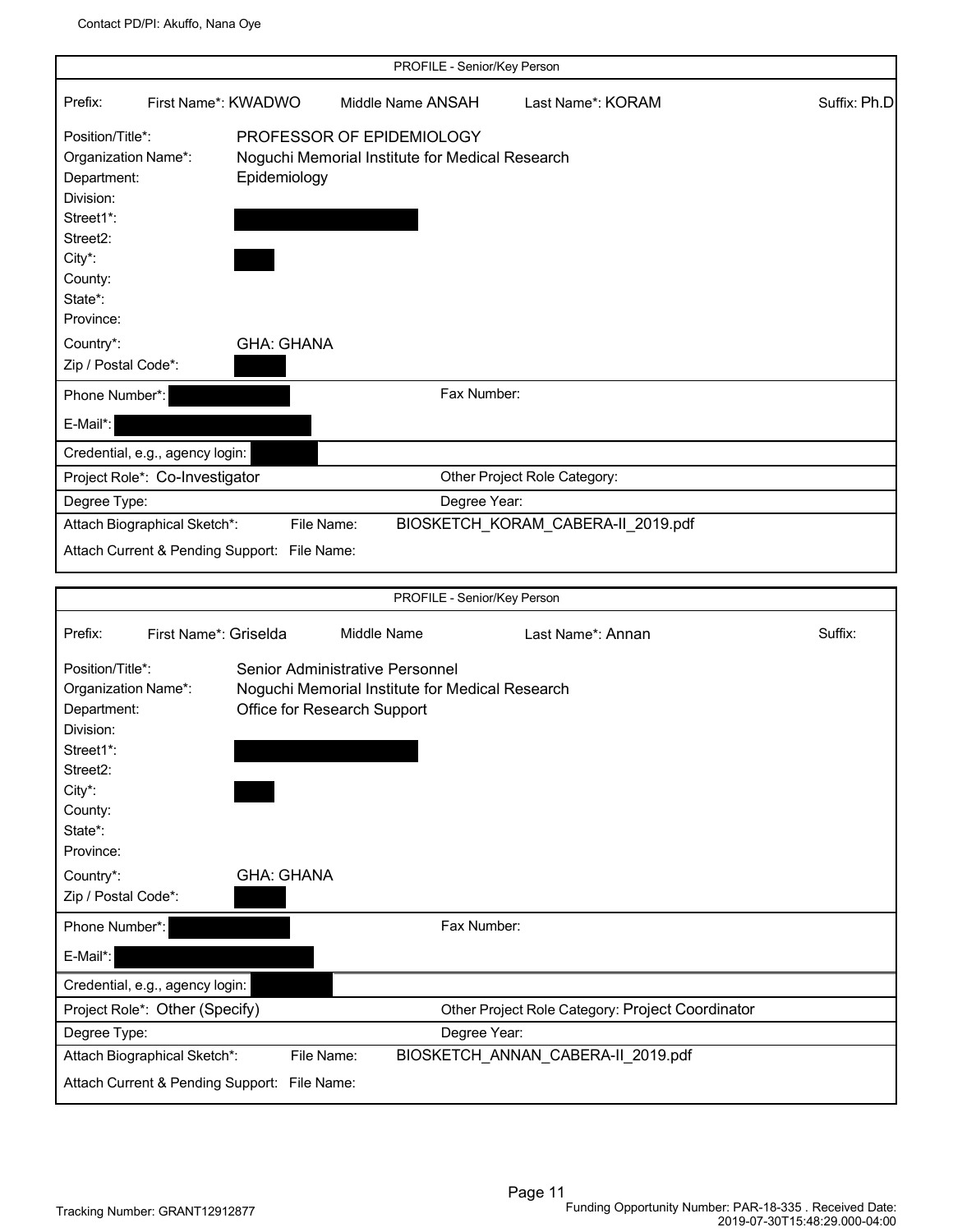# **BIOGRAPHICAL SKETCH**

Provide the following information for the Senior/key personnel and other significant contributors. Follow this format for each person. DO NOT EXCEED FIVE PAGES.

| NAME: Akuffo, Nana Oye                                                                                 |                    |                 |                                    |  |  |
|--------------------------------------------------------------------------------------------------------|--------------------|-----------------|------------------------------------|--|--|
| eRA COMMONS USER NAME (credential, e.g., agency login):                                                |                    |                 |                                    |  |  |
| POSITION TITLE: Research Development Administrator                                                     |                    |                 |                                    |  |  |
| EDUCATION/TRAINING (Begin with baccalaureate or other initial professional education, such as nursing, |                    |                 |                                    |  |  |
| include postdoctoral training and residency training if applicable. Add/delete rows as necessary.)     |                    |                 |                                    |  |  |
| <b>INSTITUTION AND LOCATION</b>                                                                        | <b>DEGREE</b>      | <b>END DATE</b> | <b>FIELD OF STUDY</b>              |  |  |
|                                                                                                        | $(i$ f applicable) | MM/YYYY         |                                    |  |  |
|                                                                                                        |                    |                 |                                    |  |  |
| University of Cape Coast                                                                               | B.Ed (Hons)        | 2001            | <b>Business Management</b>         |  |  |
| <b>Central University College</b>                                                                      | MBA                | 2008            | Human Resource Management          |  |  |
| <b>African Center for Capacity Building</b><br><b>Project Management</b><br>Certificate<br>2012        |                    |                 |                                    |  |  |
| Society of Research Administrators, Virginia                                                           | Certificate        | 2016            | Introduction to Research Admin-NIH |  |  |
|                                                                                                        |                    |                 |                                    |  |  |
|                                                                                                        |                    |                 |                                    |  |  |
|                                                                                                        |                    |                 |                                    |  |  |
|                                                                                                        |                    |                 |                                    |  |  |
|                                                                                                        |                    |                 |                                    |  |  |

#### **A. Personal Statement**

I am the Research Development Officer/Coordinator for the Office for Research Support at the Noguchi Memorial Institute for Medical Research Institute. I played a key role in setting up the Office of Sponsored Research, which was set up in order to streamline the grants administration process at the Institute and am fully committed to the successful running of this project. In 2016, in collaboration with Yale Office of Sponsored Projects, I applied for and was awarded a grant by NIH for the project titled "Capacity Building for Enhanced Research Administration (CaBERA) at Noguchi Memorial Institute for Medical Research" for capacity building of the ORS and establishing an office of sponsored research in two identified universities in Ghana. The aims of the project include training two administrators at Yale Office for sponsored research to acquire skills in research administration and establishing a bi-directional relationship between NMIMR and Yale University for ongoing support and knowledge exchange. A main feature of the grant is to identify two Institutions with NIH funded grants and assist them establish a research support office with a working knowledge of NIH policies and regulations. In 2018, I was awarded the maiden Research Administrators Mobility Program (RAMP) Scholarship by Society of Research Administrators International (SRAI). The newly established scholarship was designed to provide financial support for an in-house training at the Office of Sponsored Projects (OSP) at Yale University for the purpose of observing, learning and understanding more about the business operations and processes involved with sponsored projects at Yale University. I believe these experiences puts me in the right position to apply for this grant to support other Institutions to establish and strengthen their research support office

#### **B. Positions and Honors**

#### **Positions and Employment**

- 2002 2004 Senior Administrative Assistant, Noguchi Memorial Institute for Medical Research
- 2004 2008 Principal Administrative Assistant, Noguchi Memorial Institute for Medical Research
- 2008 2010 Project Assistant, Noguchi Memorial Institute for Medical Research
- 2010 Date Coordinator, Postdoctoral/Fellowship Programme, Noguchi Memorial Institute for Medical Research
- 2010 Date Coordinator, Office of Sponsored Research, Noguchi Memorial Institute for Medical Research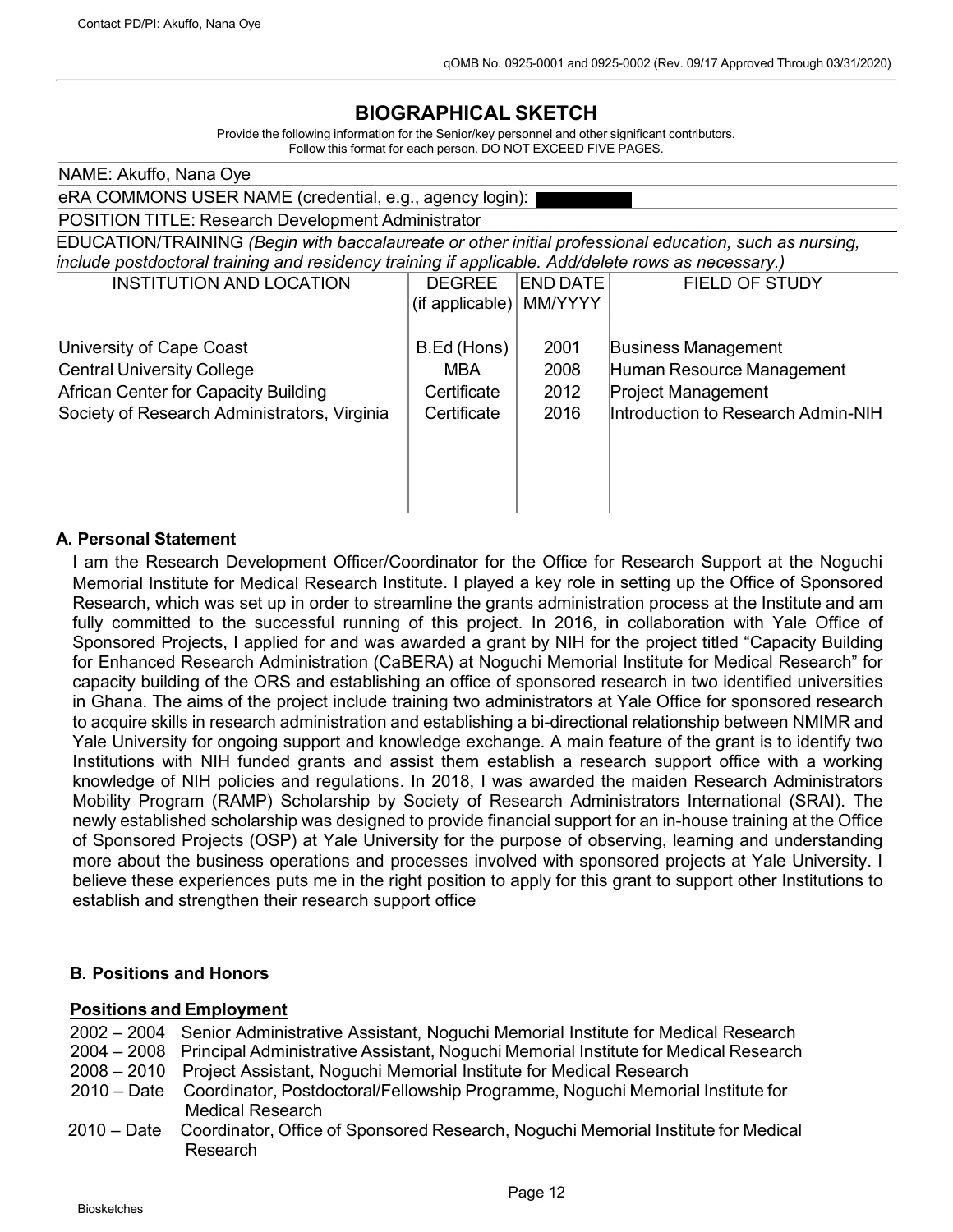#### **Other Experience and Professional Memberships**

- 2010 Member, Reviewing Committee for the Implementation, Postdoc
- 2011 Coordinator, ORS<br>2011 Coordinator, Posto
- Coordinator, Postdoctoral Fellowship Program
- 2011 Member, NMIMR Administrative Committee Member
- 2011 Date Research Development Officer, Office of Research Support, NMIMR
- 2012 Date Coordinator for H3Africa Kidney
- 2012 Member, Establishment of NIACUC
- 2012 Member, Faculty Board, NMIMR

#### **C. Contribution to Science**

As the Coordinator of the ORS, I have facilitated in winning several research awards for the institute. Most of these grants have over the years contributed towards the elimination of infectious disease such as malaria, buruli ulcer, neglected tropical disease (NTDs), sexually transmitted diseases (STDs), tuberculosis (TB) and many others. Though complete elimination has not yet being achieved in most of the endemic communities, their research have resulted in significant health policy development and health promotion initiatives in Ghana. Amongst the countless contributions made by the researches coordinated by the ORS, the following

- 1. Establishment of clinics in rural areas and the introduction of services such as childhood immunisation, antenatal care, treatment of parasitic diseases and minor illnesses as well as health education and basic sanitation programmes to reduce infant and child morbidity and mortality.
- 2. Students from the country's tertiary institutions and foreign universities are regularly attached to NMIMR

for laboratory experience and conducting research projects for university degrees.

Additionally, NMIMR's Research Studentship Programme which provides opportunities for graduate students to

undertake their project work with full sponsorship from the Institute is well known and highly

rated.

- 3. Through specialized training of middle level manpower and programme managers, the Institute has enhanced the preparedness of health systems for disease diagnosis and control and currently acts as the first point of call in providing research capacity to manage emerging and re-emerging epidemics such as Avian Influenza.
- 4. Train postdoctoral scientists to increase the human resource of the institute.
- 5. NMIMR provides scientific evidence to inform Malaria treatment and control policy, and has made available laboratory diagnostic support towards Polio eradication, control of Measles, management of Buruli ulcer, as well as epidemiological and diagnostic support for the control of schistosomiasis (bilharzias)/ intestinal worms. Additionally it provides support for the development of plant medicines

#### **D. Additional Information: Research Support and/or Scholastic Performance**

#### **Ongoing Research Support**

NIAID/NIH (1U19AI129916) Wilson (PI) 2017-2022 Noguchi Institute Initiative for Neglected Tropical Diseases Elimination (NIINE)

Overall Goals: To identify the major individual, community, environmental and the parasitic risk factors associated with hookworm infections, treatment failures and reinfections. Also in the implementation of NIINE to identify genetic markers of resistance and subsequently use them to map drug responses and monitoring of resistance. It is envisaged that products of NIINE will improve the monitoring and evaluation of existing deworming campaigns.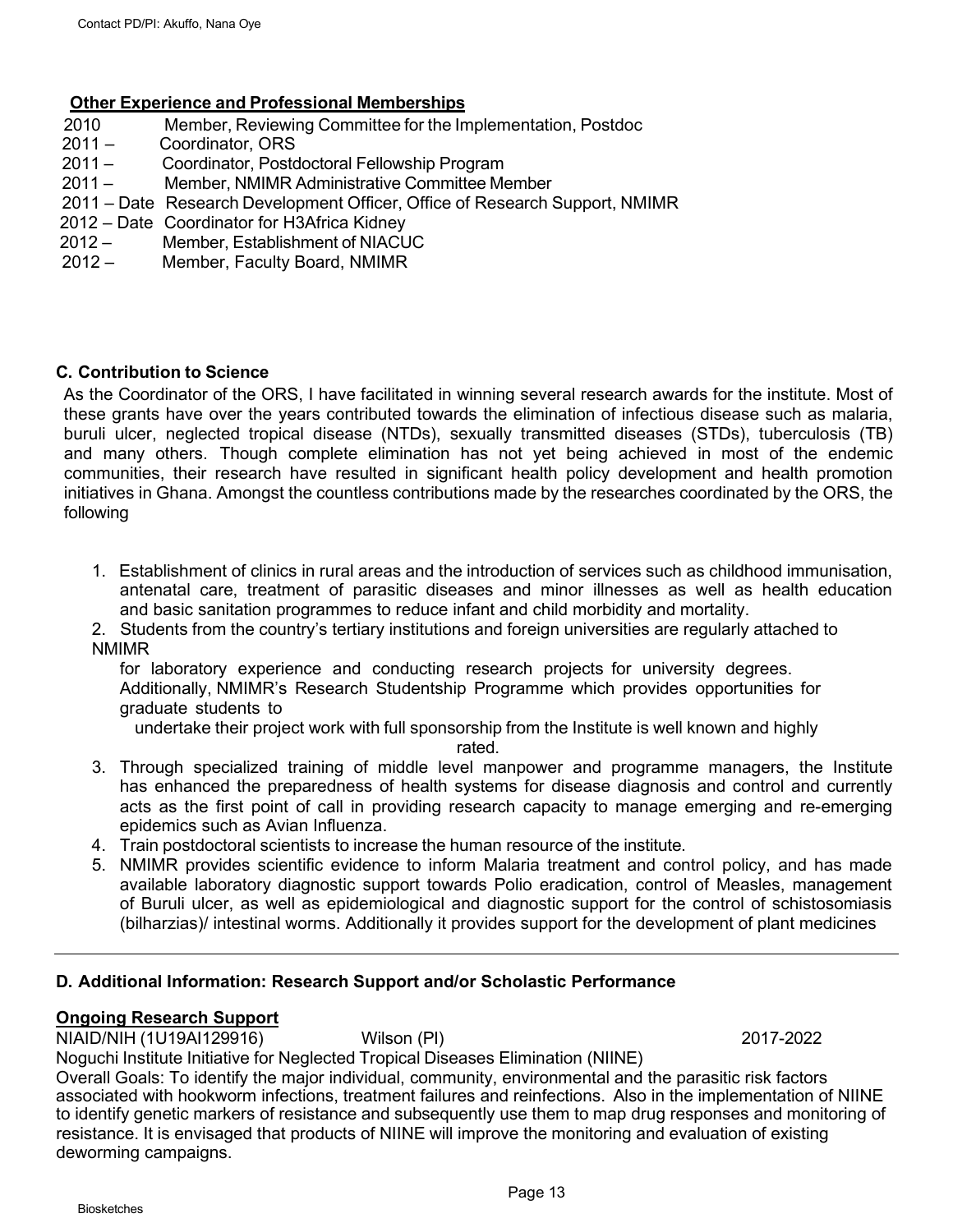Role: Grants Administrator

## NHGRI 1U54HG010275-01 Ghansah, Tindana (PIs) 2018-2023 Title: Community Engagement in Biobanking and Genomics (CEBioGen) Description: This study will investigate the role of community engagement in genomic research and biobanking in sub-Saharan Africa through collaborative research projects across six African countries: Ghana, Nigeria, South Africa, The Gambia, Tanzania and Kenya. Role: Grants Administrator

## **Completed Research Support**

NIAID/NIH1G11AI131250-01 Akuffo (PI) 2017-2018 Title: Capacity Building for Enhanced Research Administration (CaBERA) at Noguchi Memorial Institute for Medical Research Goal: develop a robust and sustainable ORS that can efficiently manage pre- and post-award research grants, and to build capacity of a cadre of staff knowledgeable in research administration. Role: PI

Grant ref. no. 1U01IP000607-01 William Ampofo (PI) 2012-2017

Centres for Disease Control and Prevention (CDC), USA

Epidemiology, Prevention and Treatment of Influenza and Other Respiratory Infections in Ghana.

Goal: Determining the epidemiology, treatment and prevention of respiratory infections to assist in producing reliable estimates of the burden of ALRI and to inform the preparation of national preparedness plans against influenza epidemics Role: Administrator

Grant ref.no.1U54HG006939-01 Dwomoh Adu (PI) 2012-2017

H3Africa Kidney,(NIH,USA)

Goal: Establish a kidney disease cohort of 4,000 participants and 4,000 controls (from a target population of 312 million in Ethiopia, Ghana, Kenya and Nigeria and to establish and maintain two sustainable genomic research laboratories in sub- Saharan Africa (Ghana, Nigeria and Kenya) using rugged , low capitalintensity laboratory technology platform developed at University of Michigan (U-M), Department of Human Genetics. Role: Coordinator.

Grant ref. no. 1P50AI098505-01 Seydou Doumbia PI) 2012-2017 Cutaneous Leishmaniasis in W est Africa: the Parasite, Vector and Disease Goal: Characterize post-epidemic CL transmission in 3 atypical foci located in the Ho District, Ghana and determine the prevalence of CL (infection and disease) in 3 atypical foci located in the Ho District, Ghana. Role: Coordinator

| Grant ref.no.     | Micheal Ofori (PI)  | 2013-2017 |
|-------------------|---------------------|-----------|
|                   |                     |           |
| Role: Coordinator |                     |           |
| Grant ref.no.     | James Brandful (PI) | 2012-2017 |
|                   |                     |           |

Role: Coordinator

Biosketches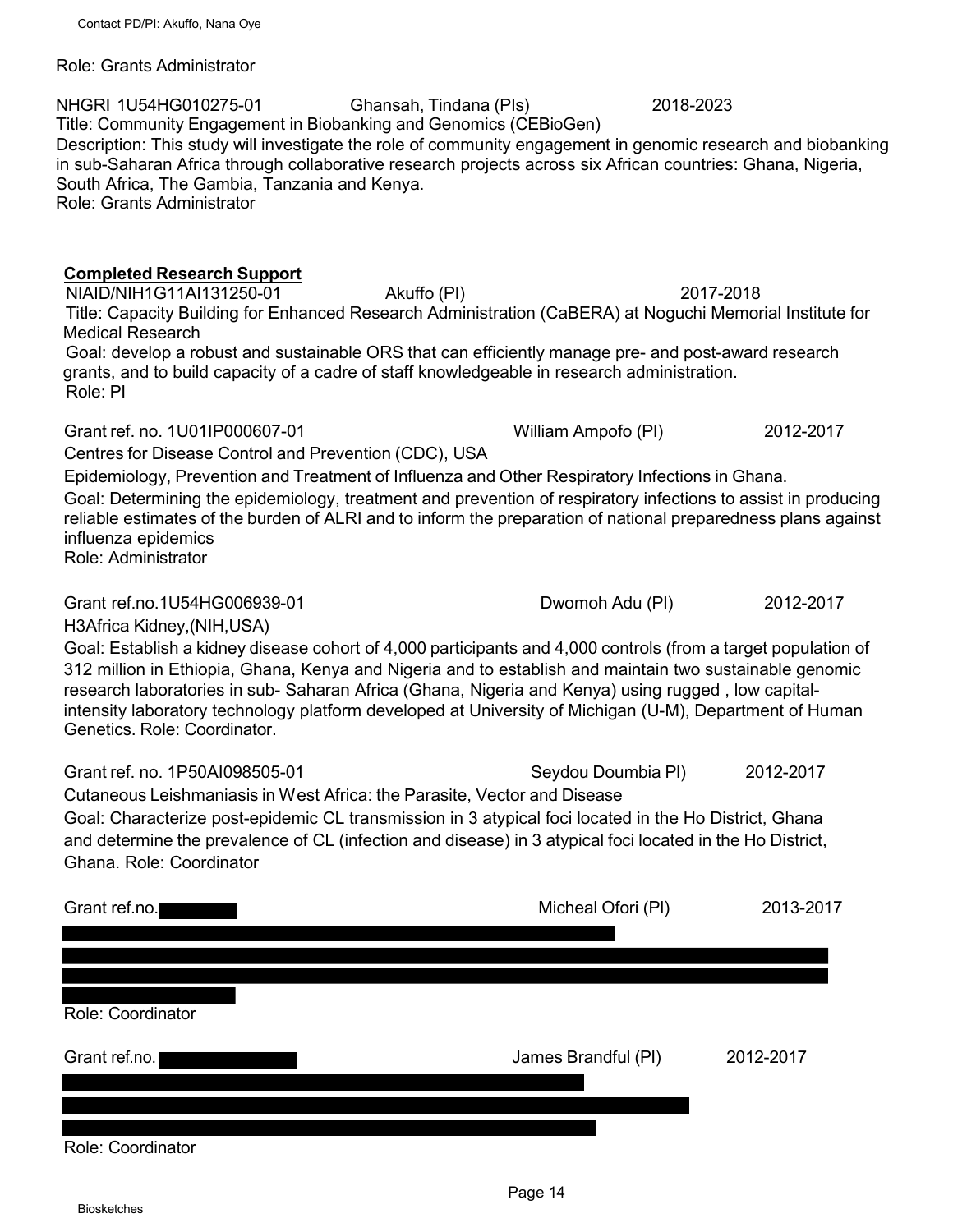#### **BIOGRAPHICAL SKETCH**

#### NAME: Koram, Kwadwo Ansah

eRA COMMONS USER NAME (credential, e.g., agency login):

#### POSITION TITLE: Professor of Epidemiology

EDUCATION/TRAINING *(Begin with baccalaureate or other initial professional education, such as nursing, include postdoctoral training and residency training if applicable. Add/delete rows as necessary.)*

| <b>INSTITUTION AND LOCATION</b>                                    | <b>DEGREE</b><br>(if applicable) | Completion<br>Date<br><b>MM/YYYY</b> | <b>FIELD OF STUDY</b>                      |
|--------------------------------------------------------------------|----------------------------------|--------------------------------------|--------------------------------------------|
| University of Ghana Medical School, Accra, Ghana                   | MB, ChB                          | 05/1982                              | Medicine                                   |
| University of Tulane, School of Public Health, New<br>Orleans, USA | MPH & TM                         | 06/1988                              | <b>Public Health /Tropical</b><br>Medicine |
| London School of Hygiene and Tropical Medicine,<br>London, UK      | <b>PhD</b>                       | 07/1993                              | <b>Public Health and</b><br>Epidemiology   |

#### **A. Personal Statement**

My work in rural and deprived communities in Ghana at the beginning of my medical career exposed me early to the challenges of mounting an effective public health response to the high burden of infectious diseases if one is to make a significant contribution to the improvement of health in the country. My broad training in epidemiology and public health with practical hands-on training at the MRC Labs in The Gambia allowed me to develop skills in all aspects of large-scale epidemiologic research including field organization, data management, and analysis, especially as it relates to vector-borne diseases. Since returning home after my doctorate, I have worked at the Noguchi Memorial Institute for Medical Research (NMIMR) as an infectious disease epidemiologist and, most recently, as the Director NMIMR. I devoted much of my early career to studies of the immuno-epidemiology of malaria, treatment efficacy and intervention studies. I served as PI or Co-Investigator on a number of such projects, leading studies from protocol design, staffing, recruitment, data collection and analysis, to publication of manuscripts in peer-reviewed journals. Through these studies, I have been able to establish strong ties with several communities and gained experience coordinating large collaborations across several countries and diverse groups. As Director of NMIMR, I worked to expand our research portfolio to address breadth of public health priorities for Ghana, from chronic diseases to emerging infections. I also have long valued mentoring students and junior scientists, activities I will be able to engage more now that I have stepped down as the substantive director of the Institute. I am particularly enthusiastic about the proposed research on computational models of immunity as I will be able to engage further in the earlier work on immune-epidemiology of malaria that I was actively involved in. Expanding the research to include computational biology should lead to new insights in the control of natural infections in endemic populations and ultimately lead to the development of novel tools for the control of malaria. The proposed research will also allow us support training of our staff in computational biology with our US collaborators at the Loyola University and eventually build a critical mass of young researchers in this area at the Institute. I will serve as subcontract PI and see this as an ideal opportunity to undertake innovative science and build research capacity for an important and emerging research area in West Africa.

- 1. Asante KP, Owusu-Agyei S, Cairns M, Boamah E, Manu G, Twumasi M, Gyasi R, Adjei G, Kayan K, Mahama E, Dosoo DK, **Koram K**, Greenwood B, Chandramohan D. Non-malaria fevers in a high malaria endemic area of Ghana. *BMC Infect Dis.* 2016;16:327. PubMed PMID: 27400781.
- 2. Greenwood B, Koram K. Malaria control in Africa: progress but still much to do. *Lancet.* 2014;383(9930):1703-4. Epub 2014/02/25. PubMed PMID: 24559538.
- 3. Dadzie S, Boakye D, Asoala V, **Koram K**, Kiszewski A, Appawu M. A community-wide study of malaria reduction: evaluating efficacy and user-acceptance of a low-cost repellent in northern Ghana. *Am J Trop Med Hyg*. 2013;88(2):309-14. PubMed PMID: 23249683.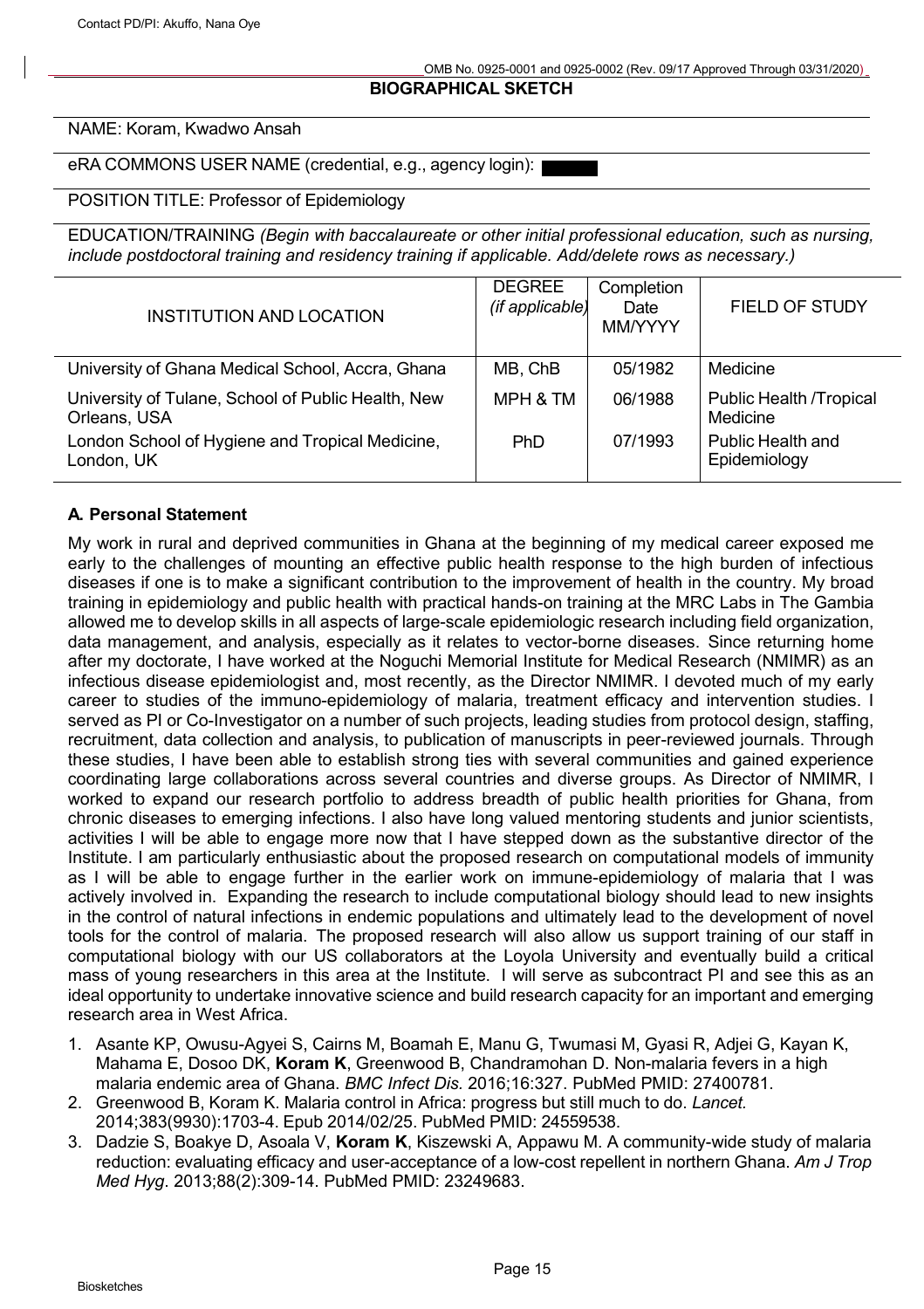4. Awini EA, Bonney JHK, Frimpong JA, Ampofo WK, **Koram KA**. Information gaps in surveillance data and effects on the Ghanaian response to the Ebola outbreak in West Africa. *Ghana Med J.*  2017;51(3):115-9. Epub 2018/04/07. PubMed PMID: 29622822.

## **B. Positions and Honors**

#### **Positions and Employment**

- 2017 Professor (Research), Epidemiology Department, Noguchi Memorial Institute for Medical Research, University of Ghana, Legon
- 2012 2017 Director, Noguchi Memorial Institute for Medical Research, University of Ghana, Legon, Ghana
- 2009 2012 Deputy Director, Noguchi Memorial Institute for Medical Research, University of Ghana, Legon, Ghana
- 2005 2009 Associate Professor & Head, Department of Epidemiology,
- 1999 2005 Senior Research Fellow & Head
- 1994 present Coordinator /Lecturer. Principles of Epidemiology course, School of Public Health, University of Ghana. Legon
- 1993 1998 Research Fellow, Epidemiology
- 1989 1992 Scientific Officer (Epidemiology) MRC Labs, Atlantic Boulevard, Fajara, Banjul, The Gambia
- 1989 District Medical Officer of Health, Bawku District, Bawku Hospital, Bawku, Ghana 1984 – 1987 Medical Officer, Bawku District, Bawku Hospital, Bawku, Ghana
- 1982 1983 House Officer (Pediatrics, Obstetrics and Gynecology, University of Ghana Medical School Korle-Bu Teaching Hospital, Korle-Bu, Accra, Ghana

## **Other Experience and Professional Memberships**

| $1995 - 2000$    | Member, Coordinating Committee, African Malaria Vaccine Testing Network                                         |
|------------------|-----------------------------------------------------------------------------------------------------------------|
| 1999             | Member, Planning committee for 21 <sup>St</sup> African Health Sciences Congress meeting                        |
| $2000 - present$ | Member, Editorial Board, Ghana Medical Journal                                                                  |
| $2001 - 2005$    | Member, Scientific Coordinating Committee, African Malaria Vaccine Network Trust                                |
| $2004 - present$ | Member, Independent Data Monitoring Committee for RTS, S Malaria Vaccine Trials<br>sponsored by GSK Biologicals |
| $2004 - present$ | Chair, Quality Assurance Task Force, Noguchi Memorial Institute for Medical Research                            |
| $2004 - 2008$    | Member of the Scientific Review Panel for the Ghana – Dutch Joint Programme<br>Committee                        |
| 2008             | Examiner, MPH, Witts School of Public Health                                                                    |
| 2009             | Member Scientific Review Committee, EDCTP                                                                       |
| 2009             | Reviewer for the BMGF                                                                                           |
| 2009 - present   | Member, Editorial Board, Malaria Research & Treatment                                                           |

## **Honors**

1989 WHO/TDR Fellowship in Epidemiology, MRC Labs Fajara, The Gambia

## **C. Contribution to Science**

**1. Socio-economic status and severe malaria.** Risk factors for severe malaria have not been well established and we still do not understand why children in the same community with apparently similar exposure to infectious bites have different disease courses. My early research established that while socioeconomic factors may be important in changing the risk of infection, once infected, the course of the disease, whether a child develops severe malaria or uncomplicated malaria was less affected by the socio-economic status. I was the PI on the key study on socio-economic risk factors for severe malaria, a part of a large-scale study on the risk factors of severe malaria in The Gambia.

- a) **Koram KA**, Bennett S, Adiamah JH, Greenwood BM. Socio-economic determinants are not major risk factors for severe malaria in Gambian children. Trans R Soc Trop Med Hyg. 1995;89(2):151-4. PubMed PMID: 7778138.
- b) **Koram KA**, Bennett S, Adiamah JH, Greenwood BM. Socio-economic risk factors for malaria in a periurban area of The Gambia. Trans R Soc Trop Med Hyg. 1995;89(2):146-50. PubMed PMID: 7778137.
- c) Adiamah JH, **Koram KA**, Thomson MC, Lindsay SW, Todd J, Greenwood BM. Entomological risk factors for severe malaria in a peri-urban area of The Gambia. Ann Trop Med Parasitol. 1993;87(5):491-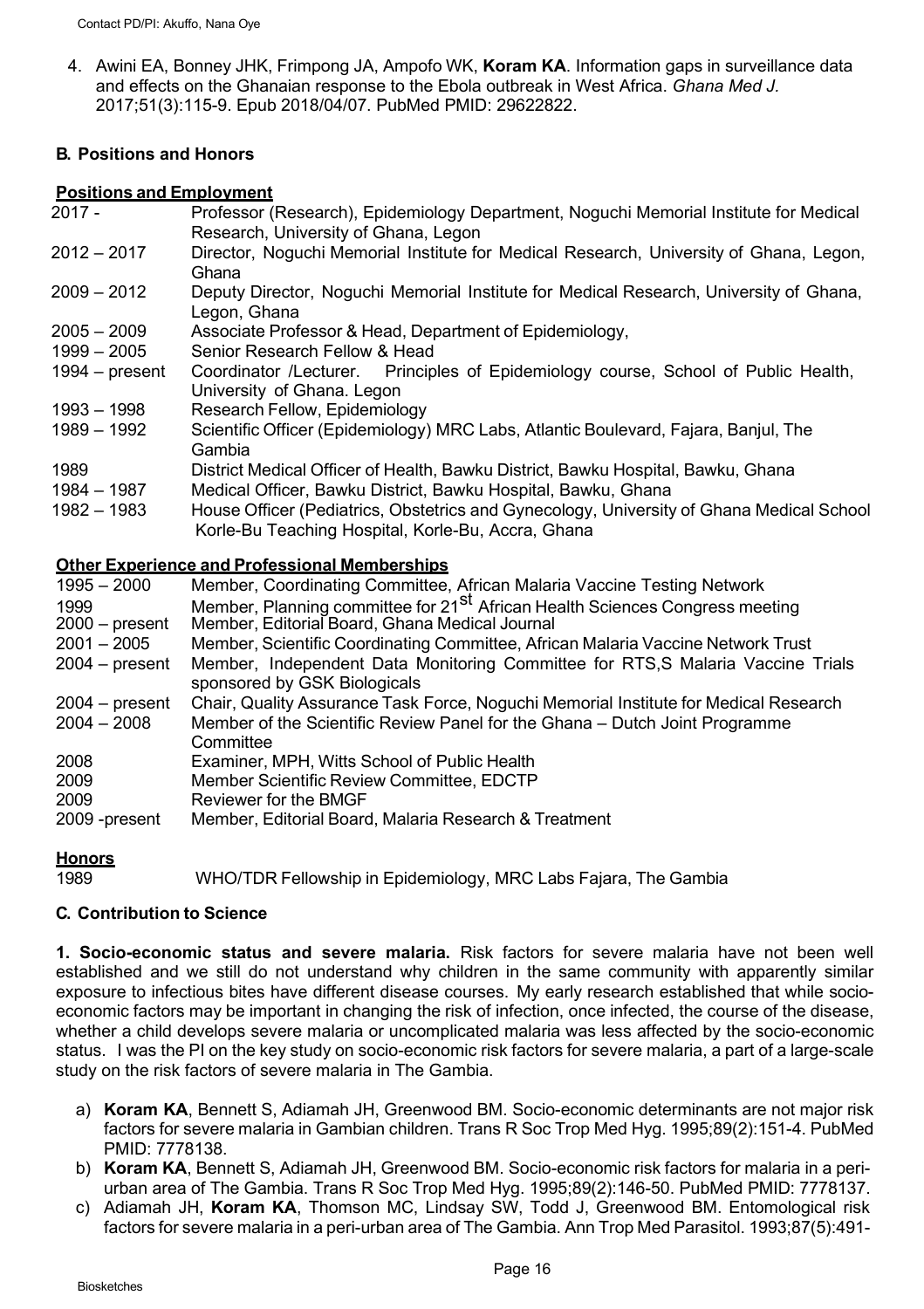#### 500. PubMed PMID: 8311575.

**2. Malaria immunity in young children.** Subsequent to these early studies, I was involved in the design and execution of immune- epidemiological studies on malaria in collaboration with several investigators both at home and outside my home institution. The studies were designed with a view to understanding the acquisition of natural immunity in a malaria endemic area. We documented that maternal immunity wanes very early in life and infections are relatively common in infancy even in areas of moderate transmission. In addition, we were able to establish that infants are able to control low density infections without getting ill and that illness usually meant either exposure to a "new" parasite strain or high density infection. This work also demonstrated that immunity to some parasite antigens were associated with clinical protection from malaria.

- a) Riley EM, Wagner GE, Ofori MF, Wheeler JG, Akanmori BD, Tetteh K, McGuinness D*,* Bennett S*,*  Nkrumah FK*,* Anders RF*,* **Koram KA**. Lack of association between maternal antibody and protection of African infants from malaria infection. Infect Immun. 2000;68(10):5856-63. Epub 2000/09/19. PubMed PMID: 10992495.
- b) Riley EM, Wagner GE, Akanmori BD, **Koram KA**. Do maternally acquired antibodies protect infants from malaria infection? Parasite Immunol. 2001;23(2):51-9. PubMed PMID: 11240896.
- c) Franks S, **Koram KA**, Wagner GE, Tetteh K, McGuinness D, Wheeler JG, Nkrumah F, Ranford-Cartwright L, Riley EM. Frequent and persistent, asymptomatic Plasmodium falciparum infections in African infants, characterized by multilocus genotyping. J Infect Dis. 2001;183(5):796-804. PubMed PMID: 11181157.
- d) Theisen M, Dodoo D, Toure-Balde A, Soe S, Corradin G, **Koram KK**, Kurtzhals JA, Hviid L, Theander T, Akanmori B, Ndiaye M, Druilhe P. Selection of glutamate-rich protein long synthetic peptides for vaccine development: antigenicity and relationship with clinical protection and immunogenicity. Infect Immun. 2001;69(9):5223-9. PubMed PMID: 11500389.

**3. Chloroquine resistance for uncomplicated malaria.** The effectiveness of malaria treatment had become an issue by the late 1990s and chloroquine and SP, which had been the mainstay of treatment, had begun to fail in several places. We conducted a series of studies to assess the efficacy of malaria treatment in Ghana and documented conclusively that Chloroquine was no longer effective for the treatment of uncomplicated malaria. We went on further to conduct trials to determine which treatment could be used in place of these two. We developed further studies to further understand the underlying molecular determinants of the observed resistance and confirmed that parasites in Ghana had similar mutations to those observed previously. These studies had clear policy implications and we worked with the National Malaria Control Program to develop new treatment guidelines based on the results of our studies. I was the PI of these studies responsible for the overall management of these studies from concept design, through field work and manuscript preparation.

- a) **Koram K**, Quaye L, Abuaku B. Efficacy of amodiaquine/artesunate combination therapy for uncomplicated malaria in children under five years in ghana. Ghana Med J. 2008;42(2):55-60. PubMed PMID: 19180204.
- b) Alam MT, de Souza DK, Vinayak S, Griffing SM, Poe AC, Duah NO, Ghansah A, Asamoa K, Slutsker L, Wilson MD, Barnwell JW, Udhayakumar V, **Koram KA**. Selective sweeps and genetic lineages of *Plasmodium falciparum* drug -resistant alleles in Ghana. J Infect Dis. 2011;203(2):220-7. PubMed PMID: 21288822.
- c) **Koram KA**, Abuaku B, Duah N, Quashie N. Comparative efficacy of antimalarial drugs including ACTs in the treatment of uncomplicated malaria among children under 5 years in Ghana. Acta Trop. 2005;95(3):194-203. Epub 2005/08/02. PubMed PMID: 16054584.
- d) Abuaku B, Duah N, Quaye L, Quashie N, Malm K, Bart-Plange C, **Koram K**. Therapeutic efficacy of artesunate-amodiaquine and artemether-lumefantrine combinations in the treatment of uncomplicated malaria in two ecological zones in Ghana. Malar J. 2016;15:6. PubMed PMID: 26728096.

## **D. Research Support**

Ongoing Research Support

Role: Co PI 2014-2019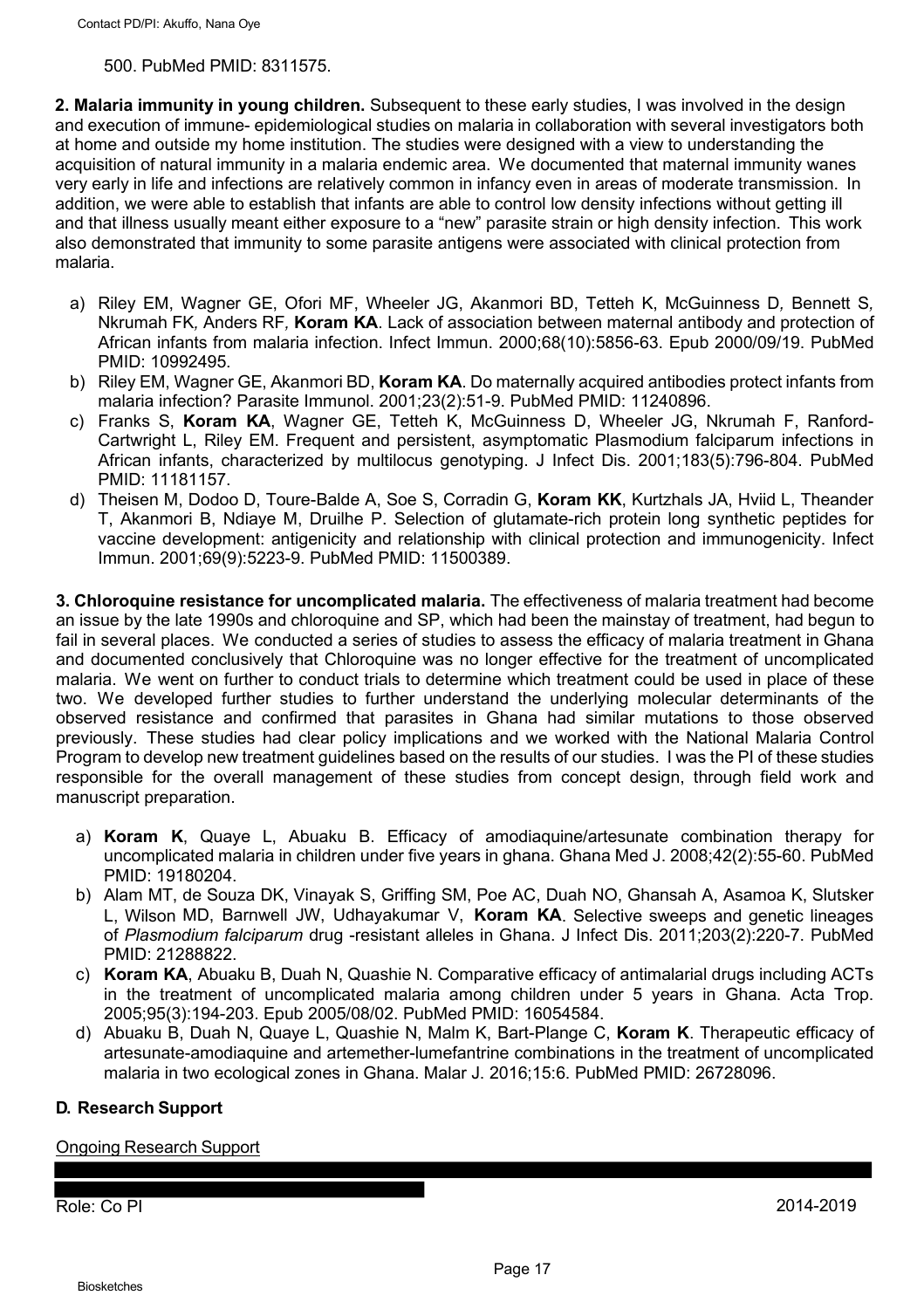#### Role: Ghana PI 2014 – 2019

Major goals of the project are to provide advanced bioinformatics and statistical training for young African scientist on the continent.

#### Recently Completed Projects

Epidemiology, Prevention and Treatment of Influenza and Other Respiratory Infections in Ghana CDC 1U01IP000607-01 (Ampofo, PI) 10/2012-9/2017

Role Co PI

The major goals of this project were to collect and analyze the data from these studies to determine the relative importance of influenza and other respiratory pathogens as causes of ill health in the Ghana

The Impact of Seasonality and Vector Control on the Population Structure of *Plasmodium falciparum* FIC/NIH 1R01TW009670-01 (Pascual, PI) 9/1/2013 – 8/31/2017

#### Role PI for Ghana studies

The major goals of this project were to (1) develop a strain theory for *Plasmodium falciparum* malaria to explain the population structure and genetic diversity of the pathogen, from the perspective of a major antigen (PfEMP1) encoded by the multi-copy var gene family; (2) to test this theory with a unique genetic data set that will be obtained as part of this project and allow us to document changes in population structure through time, space, and a major vector intervention.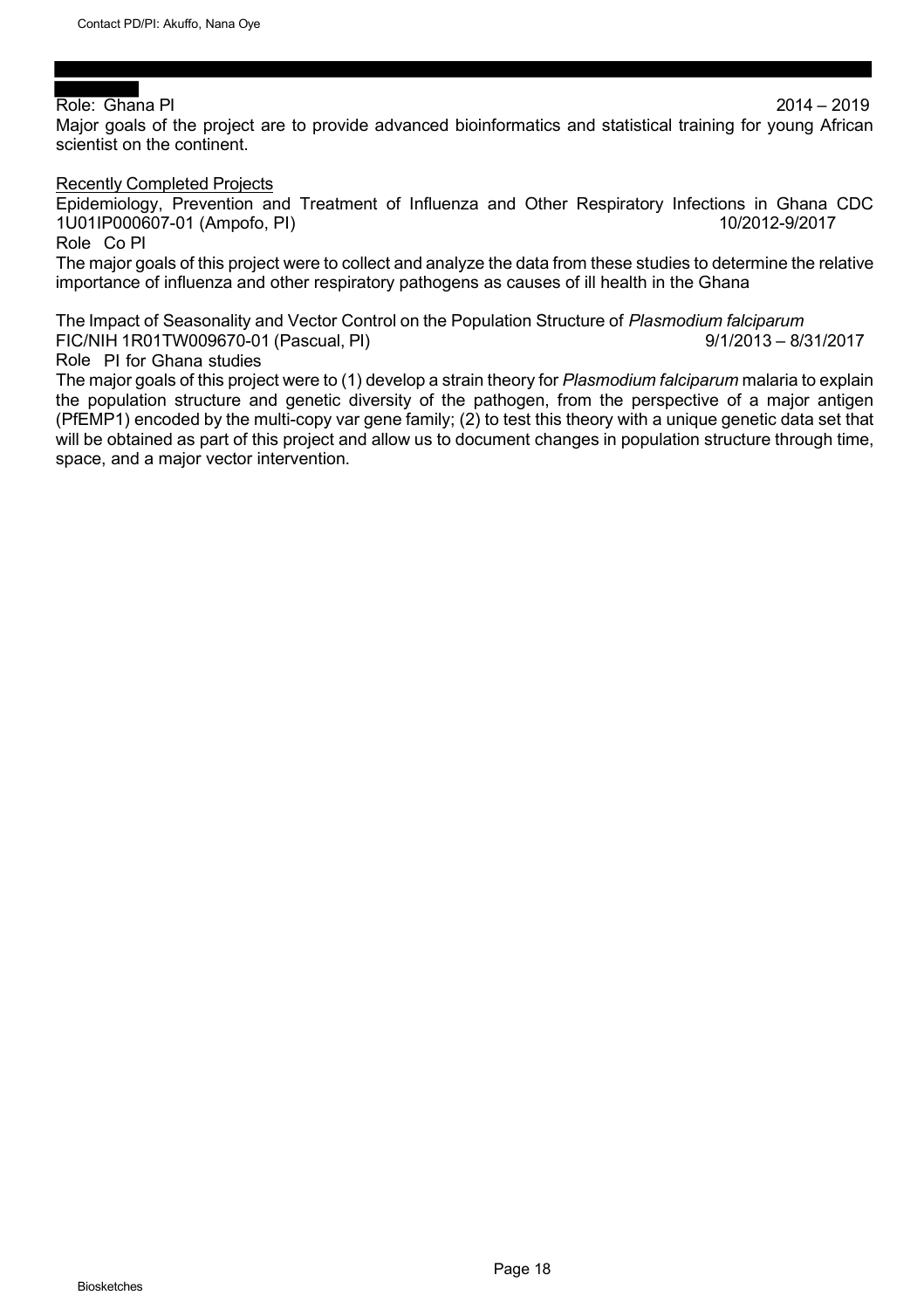# **BIOGRAPHICAL SKETCH**

Provide the following information for the Senior/key personnel and other significant contributors. Follow this format for each person. DO NOT EXCEED FIVE PAGES.

| NAME: Annan, Griselda                                                                                  |                                                                 |                 |                       |  |  |  |
|--------------------------------------------------------------------------------------------------------|-----------------------------------------------------------------|-----------------|-----------------------|--|--|--|
|                                                                                                        | eRA COMMONS USER NAME (credential, e.g., agency login):         |                 |                       |  |  |  |
|                                                                                                        | <b>POSITION TITLE: Senior Research Administrative Personnel</b> |                 |                       |  |  |  |
| EDUCATION/TRAINING (Begin with baccalaureate or other initial professional education, such as nursing, |                                                                 |                 |                       |  |  |  |
| include postdoctoral training and residency training if applicable. Add/delete rows as necessary.)     |                                                                 |                 |                       |  |  |  |
| <b>INSTITUTION AND LOCATION</b>                                                                        | <b>DEGREE</b>                                                   | <b>END DATE</b> | <b>FIELD OF STUDY</b> |  |  |  |
|                                                                                                        | (if applicable)                                                 | MM/YYYY         |                       |  |  |  |
|                                                                                                        |                                                                 |                 |                       |  |  |  |
| University of Ghana                                                                                    | BA (Hons)                                                       | 2010            | English               |  |  |  |
|                                                                                                        |                                                                 |                 |                       |  |  |  |
| University of Ghana                                                                                    | <b>MPhil</b>                                                    | 2018            | English               |  |  |  |
|                                                                                                        |                                                                 |                 |                       |  |  |  |
| Society of Research Administrators, Florida                                                            | Certificate                                                     | 2018            | Introduction to NIH   |  |  |  |
|                                                                                                        |                                                                 |                 |                       |  |  |  |
|                                                                                                        |                                                                 |                 |                       |  |  |  |
|                                                                                                        |                                                                 |                 |                       |  |  |  |
|                                                                                                        |                                                                 |                 |                       |  |  |  |

## **A. Personal Statement**

I am the Research Administrative Personnel in the Office for Research Support and work closely with the Research Development Officer since the inception of the ORS. I assist both students and staff in the areas of training opportunities and involvement in research activities. I play a key role in grants submission processes, tracking of submitted grants, coordination of project activities, post-award processes such as preparation and submission of progress reports, request for funds, compliance issues, etc. I have attended some international workshops and the knowledge acquired from these workshop equipped me to facilitate and organize two major workshops in my Institute. In 2018, I attended the NIH sponsored in-house training at the Yale Office for Sponsored Projects for two-weeks where I shadowed the grants management activities of the office. Based on this, I assisted in training staff of research support offices in Noguchi and two other Universities in Ghana. This platform has offered me the opportunity to enhance my training capacity as well as broaden my knowledge in establishing research support offices. This grant will therefore be another stepping stone to further develop my capacity in research management and assist other staff to improve their grants management skills.

#### **B. Positions and Honors**

#### **Positions and Employment**

2010 – 2016 Research Administrative Personnel, Noguchi Memorial Institute for Medical Research 2017- present Senior Research Administrative Personnel, Noguchi Memorial Institute for Medical Research

#### **Other Experience and Professional Memberships**

| 2013 - Facilitator-    | Workshop for Departmental Secretaries, NMIMR. August 2013.                        |
|------------------------|-----------------------------------------------------------------------------------|
| 2014 - Participant-    | West African Research Innovation and Management Association (WARIMA)              |
|                        | Conference.                                                                       |
| 2 0 1 5 - Participant- | Seminar on Academic Writing. NMIMR                                                |
| 2015 - Organizer-      | West African Research Innovation and Management (WARIMA). NMIMR.                  |
|                        | 2016 - Participant Research Grant Development Management Workshop. Obstetrics and |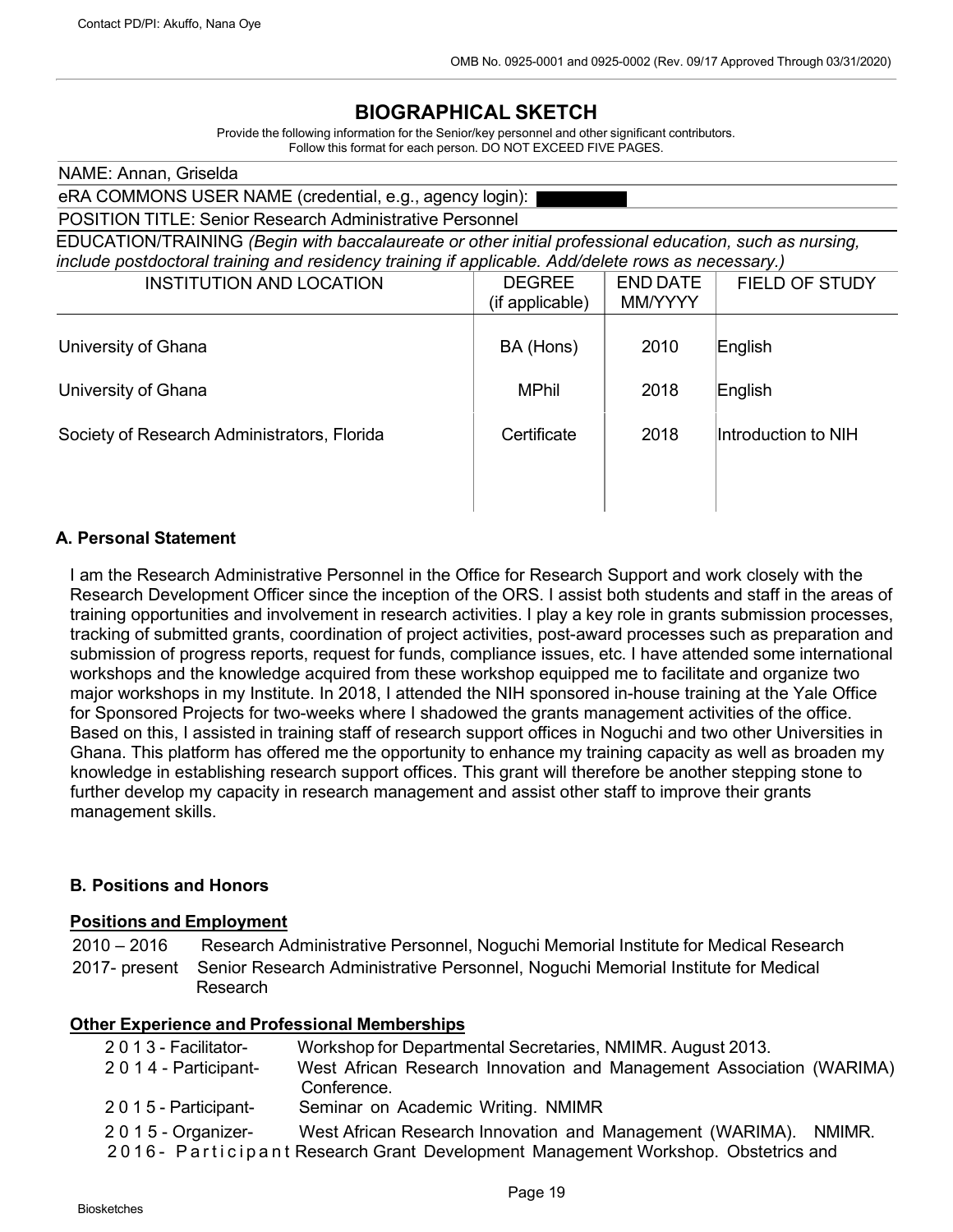|                        | Gynecology Conference Room, Korle-Bu.                                       |
|------------------------|-----------------------------------------------------------------------------|
| 2016- Facilitator      | Research Administration Training. College of Health Science, University of  |
|                        | Ghana.                                                                      |
| 2016 Participant-      | South African Research Innovation and Management (SARIMA). Durban,          |
|                        | South Africa.                                                               |
| 2017 - Member          | Society for Research Administrators, 2017 Annual General Meeting            |
| 2018 - Participant     | National Institute of Allergy and Infectious Diseases, NIAID/NIH Post Award |
|                        | Grants Policy and Management Training, Dakar, Senegal                       |
| 2018 - Facilitator     | Research Management Training Workshop for ORS Staff and<br>Administrative   |
|                        | Assistants, NMIMR                                                           |
| 2018 - Facilitator     | Grants Management Training workshop for Research Faculty, NMIMR             |
| 2018 – Resource Person | Establishment of a Research Support Office at the University of Development |
|                        | Studies (UDS), Tamale                                                       |
| 2018 – Resource Person | Enhancing Research Support at the University of Mines and Technology        |
|                        | (UMaT), Tarkwa                                                              |
|                        |                                                                             |

#### **C. Contribution to Science**

#### **D. Additional Information: Research Support and/or Scholastic Performance**

#### **Ongoing Research Support**

NIAID/NIH (1U19AI129916) Wilson (PI) 2017-2022

Noguchi Institute Initiative for Neglected Tropical Diseases Elimination (NIINE)

Overall Goals: To identify the major individual, community, environmental and the parasitic risk factors associated with hookworm infections, treatment failures and reinfections. Also in the implementation of NIINE to identify genetic markers of resistance and subsequently use them to map drug responses and monitoring of esistance. It is envisaged that products of NIINE will improve the monitoring and evaluation of existing deworming campaigns.

Role: Administrative Assistant

NHGRI 1U54HG010275-01 Ghansah, Tindana (PIs) 2018-2023 Title: Community Engagement in Biobanking and Genomics (CEBioGen) Description: This study will investigate the role of community engagement in genomic research and biobanking in sub-Saharan Africa through collaborative research projects across six African countries: Ghana, Nigeria, South Africa, The Gambia, Tanzania and Kenya. Role: Administrative Assistant

#### **Completed Research Support**

NIAID/NIH1G11AI131250-01 Akuffo (PI) 2017-2018 Title: Capacity Building for Enhanced Research Administration (CaBERA) at Noguchi Memorial Institute for Medical Research Goal: develop a robust and sustainable ORS that can efficiently manage pre- and post-award research

grants, and to build capacity of a cadre of staff knowledgeable in research administration. Role: Administrative Assistant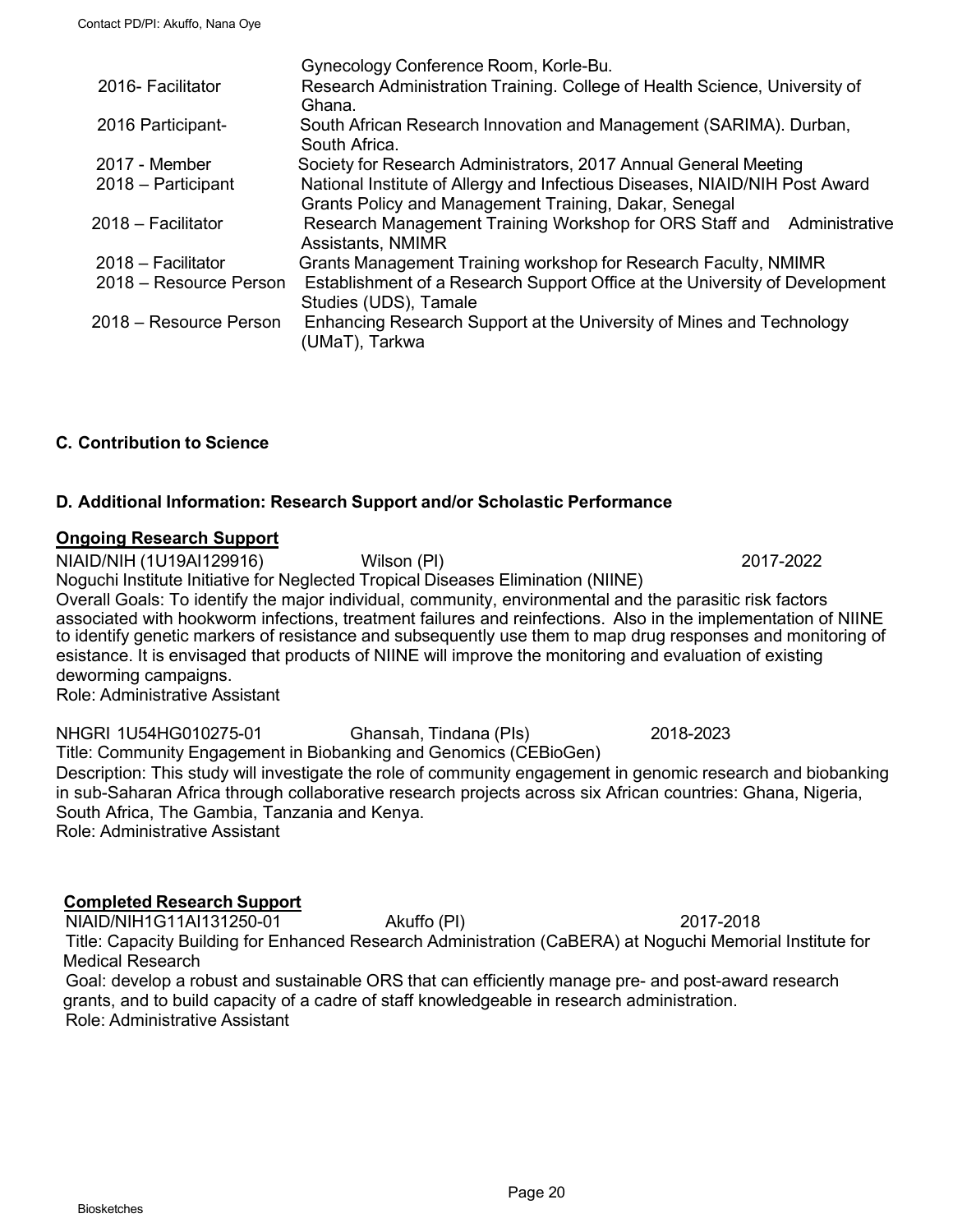## RESEARCH & RELATED BUDGET - SECTION A & B, Budget Period 1

ORGANIZATIONAL DUNS\*:

**Budget Type\*: ● Project ○ Subaward/Consortium** 

**Enter name of Organization:** NOGUCHI MEMORIAL INSTITUTE / MEDICAL RES

<span id="page-21-0"></span>

|            |                                       |                                 |            | <b>Start Date*: 06-01-2020</b>                                        |             | <b>End Date*: 12-31-2020</b> |        | <b>Budget Period: 1</b> |                                           |                                |                                        |
|------------|---------------------------------------|---------------------------------|------------|-----------------------------------------------------------------------|-------------|------------------------------|--------|-------------------------|-------------------------------------------|--------------------------------|----------------------------------------|
|            | A. Senior/Key Person                  |                                 |            |                                                                       |             |                              |        |                         |                                           |                                |                                        |
|            | <b>Prefix First Name*</b>             | Middle                          | Last Name* | Suffix Project Role*                                                  | <b>Base</b> |                              |        |                         | <b>Calendar Academic Summer Requested</b> | Fringe                         | <b>Funds Requested (\$)*</b>           |
|            |                                       | <b>Name</b>                     |            |                                                                       | Salary (\$) | Months                       | Months |                         | Months Salary $(\$)^*$                    | Benefits (\$)*                 |                                        |
|            | Nana                                  | Oye                             | Akuffo     | PD/PI                                                                 |             | 3.0                          |        |                         |                                           | 0.00                           |                                        |
| 2. Prof.   | Kwadwo                                | Ansah                           | Koram      | Co-Investigator                                                       |             | 1.2                          |        |                         |                                           | 0.00                           |                                        |
| 3.         | Griselda                              |                                 | Annan      | Project<br>Coordinator                                                |             | 6.0                          |        |                         |                                           | 0.00                           |                                        |
|            |                                       |                                 |            | Total Funds Requested for all Senior Key Persons in the attached file |             |                              |        |                         |                                           |                                |                                        |
|            | <b>Additional Senior Key Persons:</b> |                                 | File Name: |                                                                       |             |                              |        |                         |                                           | <b>Total Senior/Key Person</b> |                                        |
|            |                                       |                                 |            |                                                                       |             |                              |        |                         |                                           |                                |                                        |
|            | <b>B. Other Personnel</b>             |                                 |            |                                                                       |             |                              |        |                         |                                           |                                |                                        |
|            |                                       |                                 |            |                                                                       |             |                              |        |                         |                                           |                                |                                        |
|            | Number of Project Role*               |                                 |            | Calendar Months Academic Months Summer Months Requested Sa ary (\$)*  |             |                              |        |                         |                                           |                                | Fringe Benefits* Funds Requested (\$)* |
| Personnel* |                                       |                                 |            |                                                                       |             |                              |        |                         |                                           |                                |                                        |
|            |                                       | <b>Post Doctoral Associates</b> |            |                                                                       |             |                              |        |                         |                                           |                                |                                        |
|            | <b>Graduate Students</b>              |                                 |            |                                                                       |             |                              |        |                         |                                           |                                |                                        |
|            |                                       | Undergraduate Students          |            |                                                                       |             |                              |        |                         |                                           |                                |                                        |
|            | Secretarial/Clerical                  |                                 |            | 6.0                                                                   |             |                              |        |                         |                                           | 0.00                           |                                        |

**1 Total Number Other Personnel Total Other Personnel**

**Total Salary, Wages and Fringe Benefits (A+B)**

RESEARCH & RELATED Budget {A-B} (Funds Requested)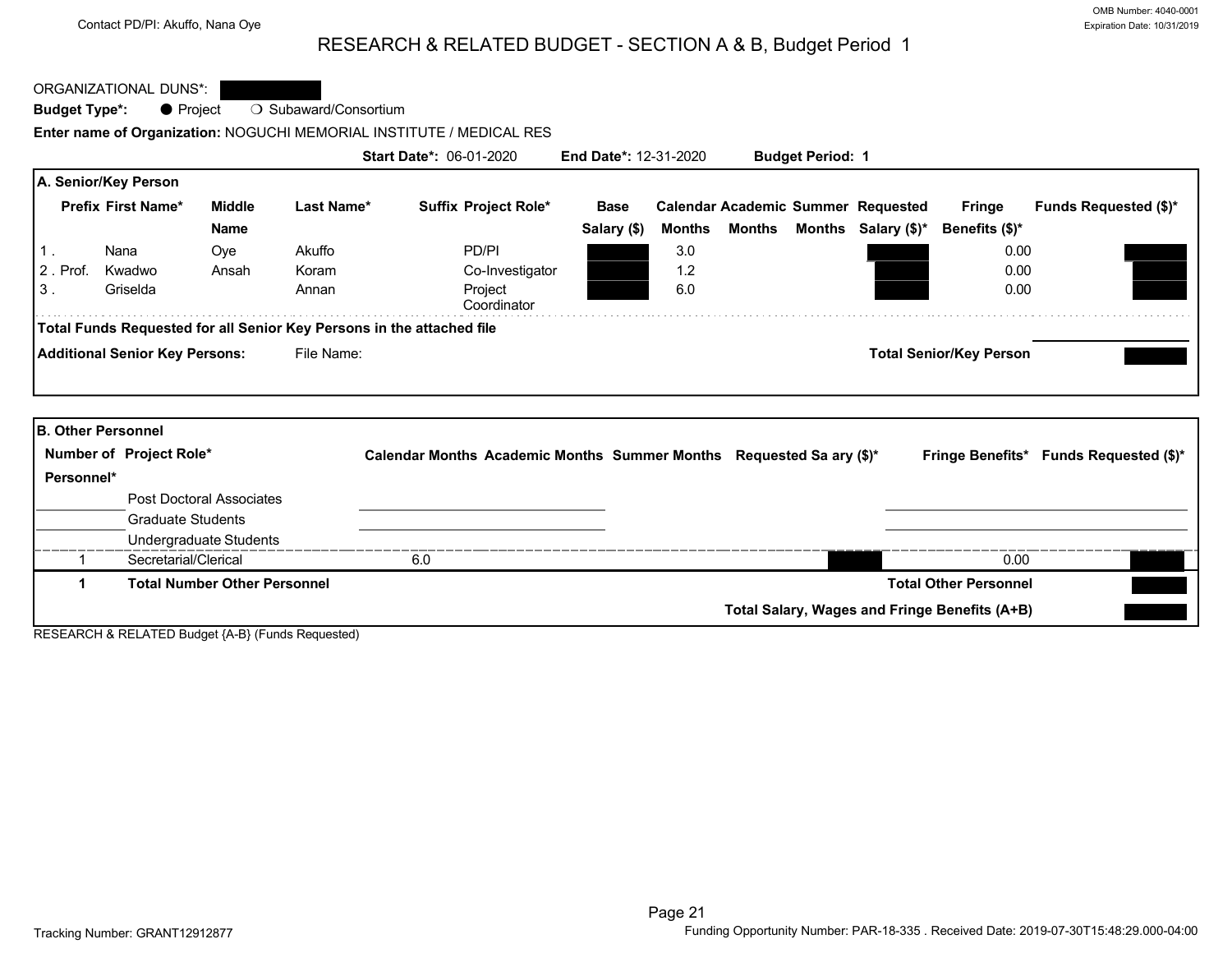## **RESEARCH & RELATED BUDGET - SECTION C, D, & E, Budget Period 1**

| <b>ORGANIZATIONAL DUNS*:</b>                                          |                              |                          |                              |
|-----------------------------------------------------------------------|------------------------------|--------------------------|------------------------------|
| ○ Subaward/Consortium<br><b>Budget Type*:</b><br>$\bullet$ Project    |                              |                          |                              |
| Organization: NOGUCHI MEMORIAL INSTITUTE / MEDICAL RES                |                              |                          |                              |
| <b>Start Date*: 06-01-2020</b>                                        | <b>End Date*: 12-31-2020</b> | <b>Budget Period: 1</b>  |                              |
| <b>C. Equipment Description</b>                                       |                              |                          |                              |
| List items and dollar amount for each item exceeding \$5,000          |                              |                          |                              |
| <b>Equipment Item</b>                                                 |                              |                          | <b>Funds Requested (\$)*</b> |
| Total funds requested for all equipment listed in the attached file   |                              |                          |                              |
|                                                                       |                              | <b>Total Equipment</b>   | 0.00                         |
| <b>Additional Equipment:</b><br>File Name:                            |                              |                          |                              |
|                                                                       |                              |                          |                              |
| <b>D.</b> Travel                                                      |                              |                          | Funds Requested (\$)*        |
| 1. Domestic Travel Costs (Incl. Canada, Mexico, and U.S. Possessions) |                              |                          |                              |
| 2. Foreign Travel Costs                                               |                              |                          |                              |
|                                                                       |                              | <b>Total Travel Cost</b> |                              |
| E. Participant/Trainee Support Costs                                  |                              |                          | <b>Funds Requested (\$)*</b> |
|                                                                       |                              |                          |                              |
| 1. Tuition/Fees/Health Insurance                                      |                              |                          |                              |
| 2. Stipends                                                           |                              |                          |                              |
| 3. Travel                                                             |                              |                          |                              |
| 4. Subsistence<br>$5$ Other                                           |                              |                          |                              |

5. Other:

**Number of Participants/Trainees Total Participant Trainee Support Costs 0.00**

RESEARCH & RELATED Budget {C-E} (Funds Requested)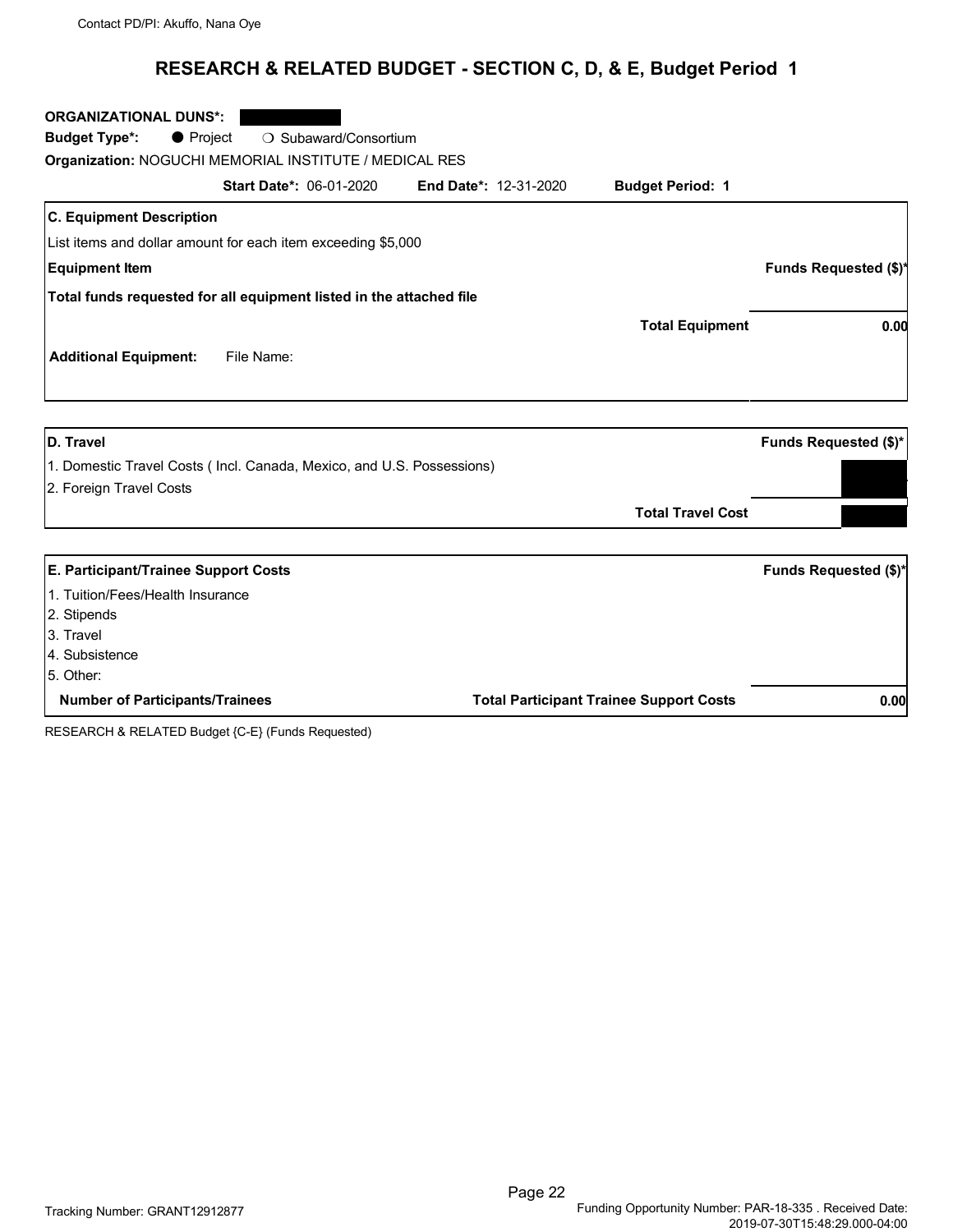## **RESEARCH & RELATED BUDGET - SECTIONS F-K, Budget Period 1**

#### **ORGANIZATIONAL DUNS\*:**

| Budget Type*: | $\bullet$ Project | ○ Subaward/Consortium |
|---------------|-------------------|-----------------------|
|               |                   |                       |

**Organization:** NOGUCHI MEMORIAL INSTITUTE / MEDICAL RES

| <b>Start Date*: 06-01-2020</b>                |                         | <b>End Date*: 12-31-2020</b>                          | <b>Budget Period: 1</b>                        |                              |
|-----------------------------------------------|-------------------------|-------------------------------------------------------|------------------------------------------------|------------------------------|
| <b>F. Other Direct Costs</b>                  |                         |                                                       |                                                | <b>Funds Requested (\$)*</b> |
| 1. Materials and Supplies                     |                         |                                                       |                                                |                              |
| 2. Publication Costs                          |                         |                                                       |                                                |                              |
| 3. Consultant Services                        |                         |                                                       |                                                |                              |
| 4. ADP/Computer Services                      |                         |                                                       |                                                |                              |
| 5. Subawards/Consortium/Contractual Costs     |                         |                                                       |                                                |                              |
| 6. Equipment or Facility Rental/User Fees     |                         |                                                       |                                                |                              |
| 7. Alterations and Renovations                |                         |                                                       |                                                |                              |
| 8. sustainability                             |                         |                                                       |                                                |                              |
| 9. webinar                                    |                         |                                                       |                                                |                              |
| 10. training and communication                |                         |                                                       |                                                |                              |
|                                               |                         |                                                       |                                                |                              |
|                                               |                         |                                                       | <b>Total Other Direct Costs</b>                |                              |
| <b>G. Direct Costs</b>                        |                         |                                                       |                                                | <b>Funds Requested (\$)*</b> |
|                                               |                         |                                                       |                                                |                              |
|                                               |                         |                                                       | <b>Total Direct Costs (A thru F)</b>           |                              |
|                                               |                         |                                                       |                                                |                              |
| H. Indirect Costs                             |                         |                                                       |                                                |                              |
| Indirect Cost Type                            |                         |                                                       | Indirect Cost Rate (%) Indirect Cost Base (\$) | <b>Funds Requested (\$)*</b> |
| 1. facilities and administrative charges      |                         | 8.0                                                   |                                                |                              |
|                                               |                         |                                                       | <b>Total Indirect Costs</b>                    |                              |
| <b>Cognizant Federal Agency</b>               |                         |                                                       |                                                |                              |
| (Agency Name, POC Name, and POC Phone Number) |                         |                                                       |                                                |                              |
|                                               |                         |                                                       |                                                |                              |
| I. Total Direct and Indirect Costs            |                         |                                                       |                                                | <b>Funds Requested (\$)*</b> |
|                                               |                         | Total Direct and Indirect Institutional Costs (G + H) |                                                |                              |
|                                               |                         |                                                       |                                                |                              |
| J. Fee                                        |                         |                                                       |                                                | Funds Requested (\$)*        |
|                                               |                         |                                                       |                                                |                              |
| K. Total Costs and Fee                        |                         |                                                       |                                                | <b>Funds Requested (\$)*</b> |
|                                               |                         |                                                       |                                                |                              |
| L. Budget Justification*                      | File Name:              |                                                       |                                                |                              |
|                                               |                         | BUDGETJUSTIFICATIONS_CaBERA-                          |                                                |                              |
|                                               |                         |                                                       |                                                |                              |
|                                               | II_NOA_2019.pdf         |                                                       |                                                |                              |
|                                               | (Only attach one file.) |                                                       |                                                |                              |

RESEARCH & RELATED Budget {F-K} (Funds Requested)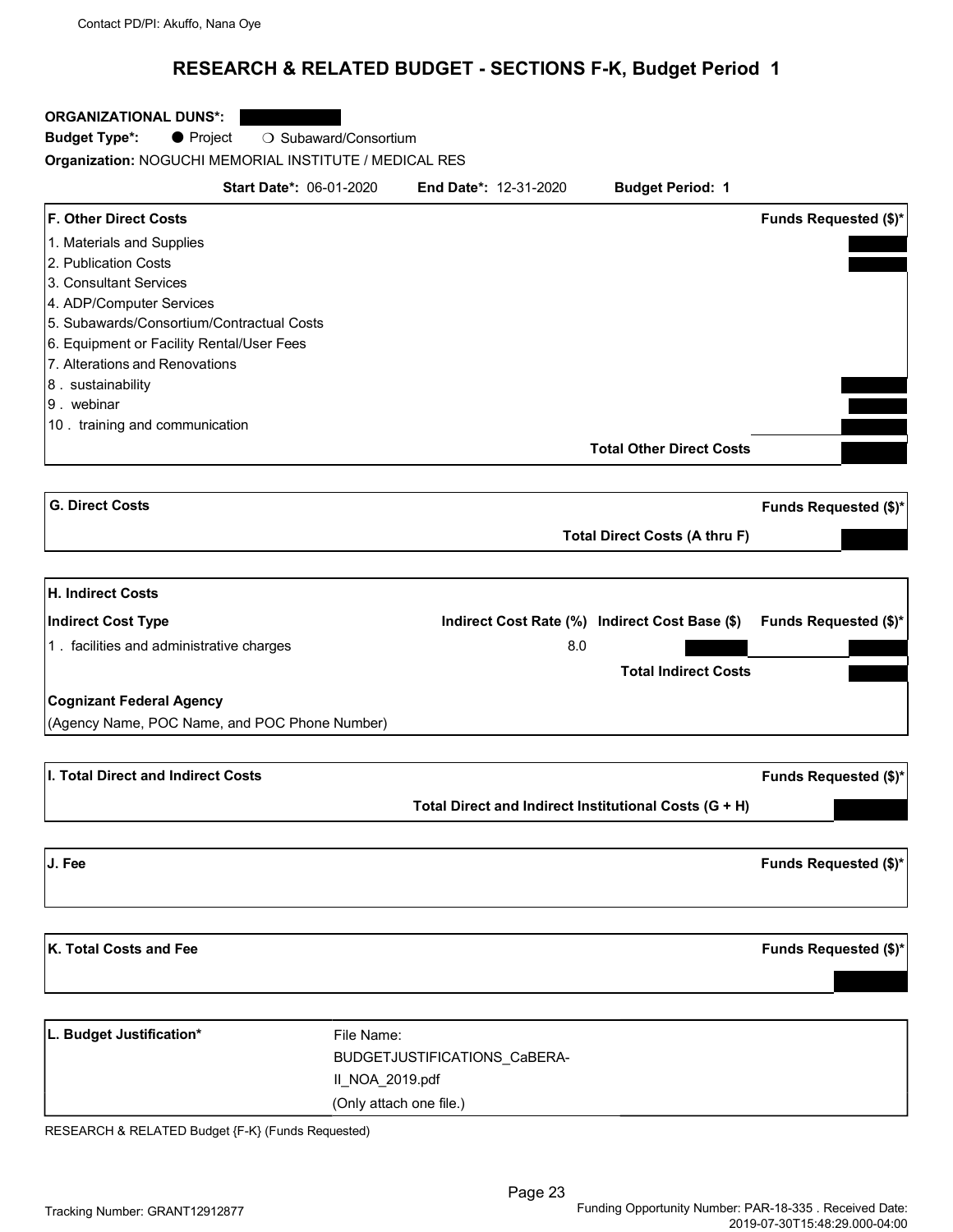## <span id="page-24-0"></span>**NMIMR BUDGET JUSTIFICATION**

#### **Personnel**

#### **Mrs. Nana Oye Akuffo, Principal Investigator (30% effort for the entire 18 months period) Base Salary:**

Funds are requested for 3 calendar months' salary support for Ms. Akuffo, a Research Development Officer in the Office for Research Support (ORS) at NMIMR. Ms. Akuffo will receive a two-week training at the Yale University, and in turn train the staff of NMIMR and also other local institutions. She will also coordinate activities of training sessions both at NMIMR and other institutions.

#### **Prof. Kwadwo Ansah Koram, Co-Investigator (10% effort for the entire 18 months period) Base Salary:**

Prof. Kwadwo Ansah Koram is a former Director of Noguchi and has supervised over one hundred projects. He will coordinate with the PI to run the project effectively and supervise trainings. He will also assist in evaluating the needs assessment test and be part of communications between the PI and selected institutions.

#### **Griselda Annan, Project Coordinator (40% effort for the entire 18 months period) Base Salary:**

Funds are requested for 6 calendar months' salary support for the Project Coordinator who will be coordinating meetings and the managing the activities of the project. She will supervise the needs assessment test at the selected Institutions and compile them for evaluation. She has worked closely with the PI since the inception of the ORS and she has knowledge in project and grants management because she has been coordinating projects for a while.

#### **Financial and Administrative Assistant (40% effort for the entire 18 months period) Base Salary:**

Funds are requested for 6 calendar months' salary support for a Financial and Administrative Personnel who will provide support for trainings, conference calls, provide administrative and financial support for the entire period.

#### **Equipment**

N/A

#### **Supplies**

Two laptops will be purchased for the PI and Co-PI at each for effective management of the project.

#### **Travel**

**Domestic Travel:** Funds have been set-aside in for the 18 months to allow the PI and the project coordinator plus one senior administrator from the beneficiary CaBERA Institutions to travel to Yale University for two-weeks training. The costs include transportation from Ghana on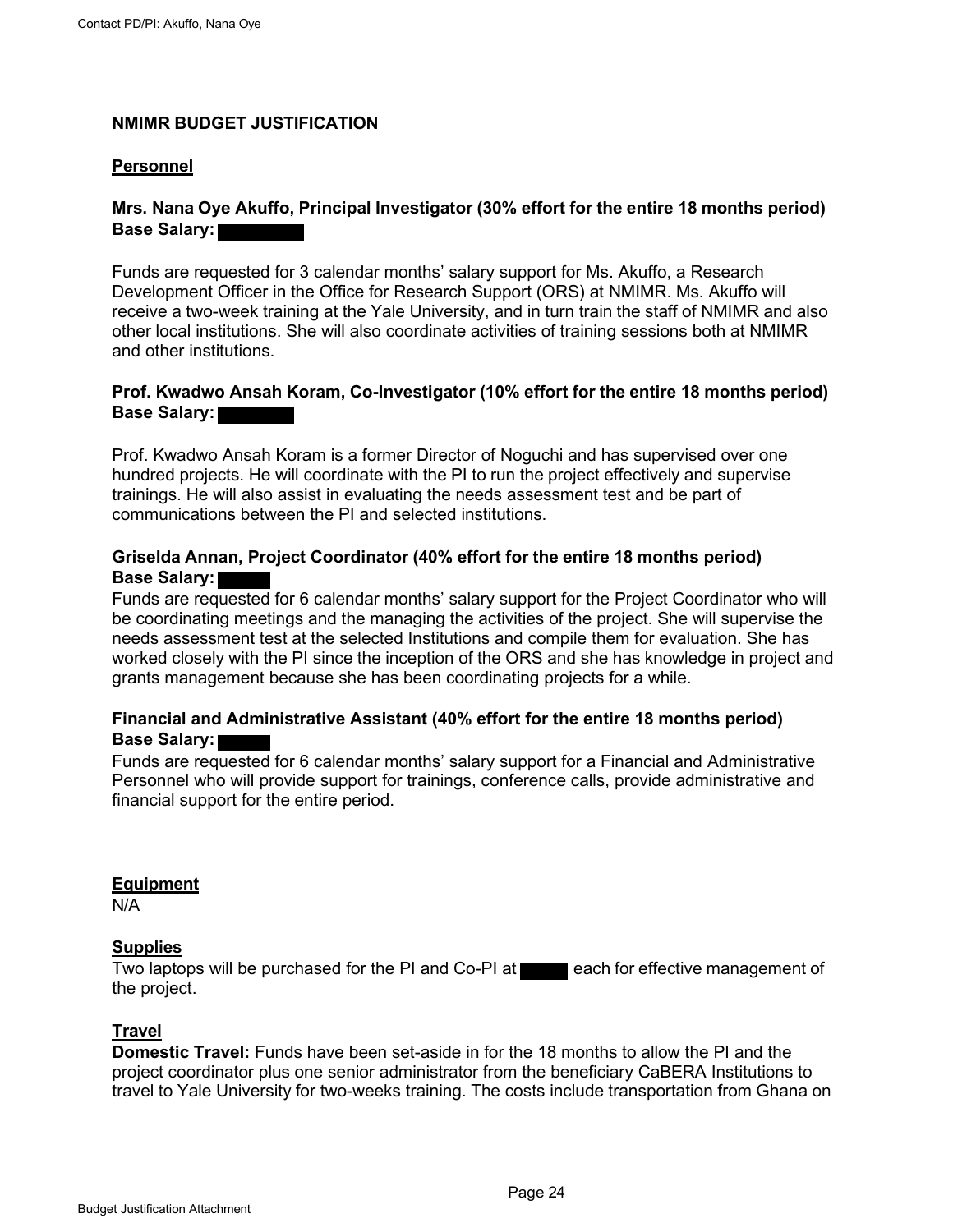US flag air carries, accommodation, in country transport, and in food/incidentals. All travel will follow NIH guidelines. The project coordinator and the senior administrator to be named will also attend the NIH regional seminar on program funding and grants administration in 2020 which has been costed in the travel budget. The PI and the project Coordinator will attend a five-day of in-house training with the Grants Management Program (GMP) at NIAID in Rockville, MD. The total amount budgeted for all domestic travel is

**Local/International Travel:** Funds have been set-aside for the 18-month period to allow the grants management team travel to the local institutions for training. This will include visit to the two CaBERA beneficially Universities for grant submission workshops. Funds will also be used to visit the two selected institutes in the sub region during period two and three for training and evaluation. All travel will follow NIH guidelines. The total is

#### **Other Expenses**

**Consultancy:** the US host institution is not requesting funds for consultant services.

**Training:** A total of have been allocated for the 18-month period for the organization of grants submission workshop for the research faculty of NMIMR, UDS and UMaT. Grants management training will also be organized for two selected institutions in the sub region during period two and three.

**Communication**: There will be regular communication between the PI and the mentors in Yale. The Project coordinator will also communicate with the various Institutions to organize training and set up meeting. This will be at a cost of **for the 18-month period.** 

**Publications**: a total of **has been budgeted in year 2 for publication of project data at** the end of the project.

**Webinar and Video Conferencing:** has been allocated for webinar training and video conferencing for the 18-months period.

**Sustainability Initiative:** a total of **has budgeted for the 18-months period for** sustainability of the training program.

#### **Indirect Costs**

As an International Institution, Facilities & Administration (F&A) costs of 8% will be applied towards the Total Modified Direct Costs (TMDC).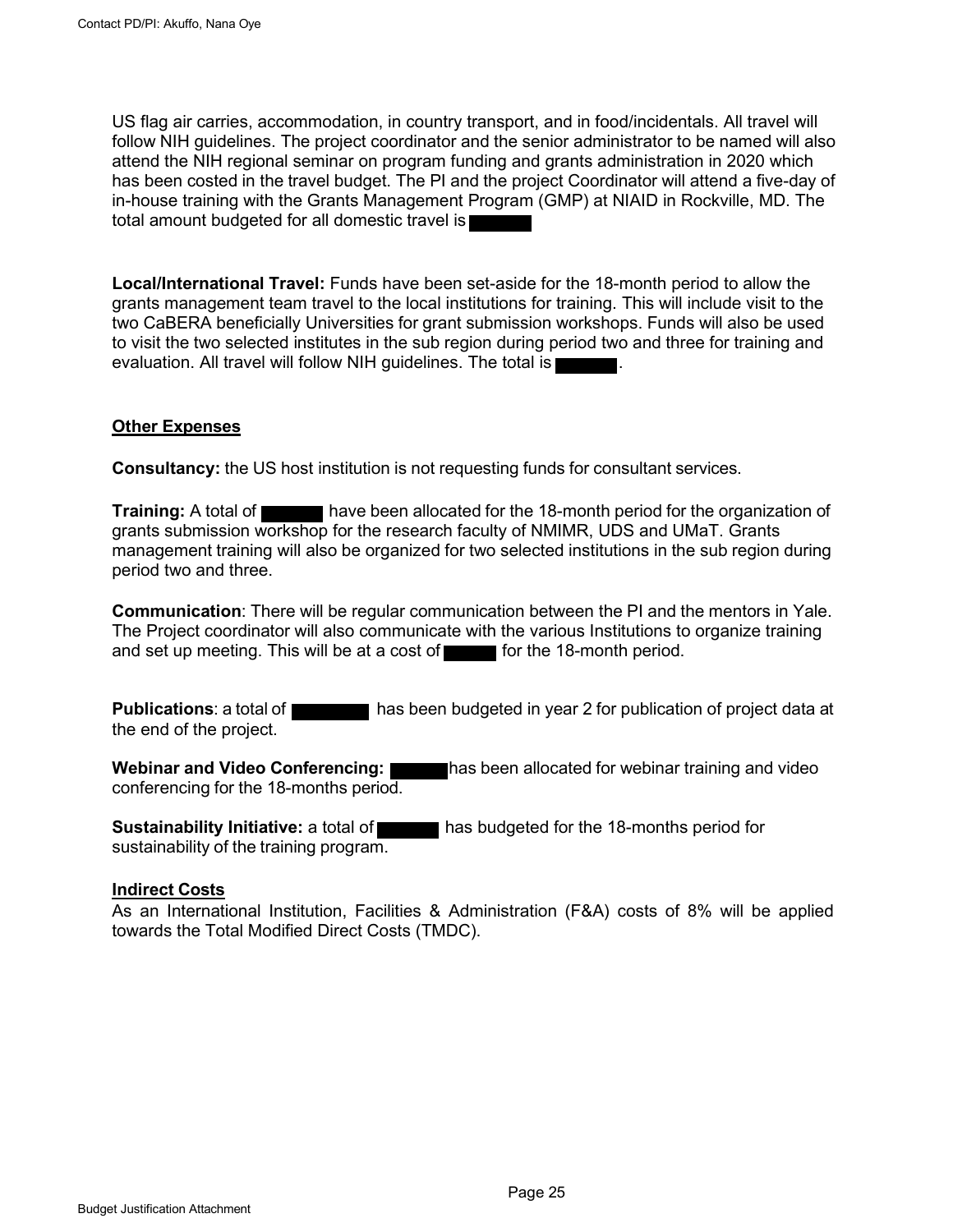## **RESEARCH & RELATED BUDGET - Cumulative Budget**

<span id="page-26-0"></span>

|                                                         | Totals (\$) |      |
|---------------------------------------------------------|-------------|------|
| Section A, Senior/Key Person                            |             |      |
| Section B, Other Personnel                              |             |      |
| <b>Total Number Other Personnel</b>                     | $\mathbf 1$ |      |
| Total Salary, Wages and Fringe Benefits<br>$(A+B)$      |             |      |
| Section C, Equipment                                    |             | 0.00 |
| Section D, Travel                                       |             |      |
| 1. Domestic                                             |             |      |
| 2. Foreign                                              |             |      |
| Section E, Participant/Trainee Support<br>Costs         |             | 0.00 |
| 1. Tuition/Fees/Health Insurance                        | 0.00        |      |
| 2. Stipends                                             | 0.00        |      |
| 3. Travel                                               | 0.00        |      |
| 4. Subsistence                                          | 0.00        |      |
| 5. Other                                                | 0.00        |      |
| 6. Number of Participants/Trainees                      | 0           |      |
| Section F, Other Direct Costs                           |             |      |
| 1. Materials and Supplies                               |             |      |
| 2. Publication Costs                                    |             |      |
| 3. Consultant Services                                  | 0.00        |      |
| 4. ADP/Computer Services                                | 0.00        |      |
| 5. Subawards/Consortium/Contractual<br>Costs            | 0.00        |      |
| 6. Equipment or Facility Rental/User<br>Fees            | 0.00        |      |
| 7. Alterations and Renovations                          | 0.00        |      |
| 8. Other 1                                              |             |      |
| 9. Other 2                                              |             |      |
| 10. Other 3                                             |             |      |
| Section G, Direct Costs<br>$(A$ thru $F)$               |             |      |
| Section H, Indirect Costs                               |             |      |
| Section I, Total Direct and Indirect Costs<br>$(G + H)$ |             |      |
| Section J, Fee                                          |             | 0.00 |
| Section K, Total Costs and Fee (I + J)                  |             |      |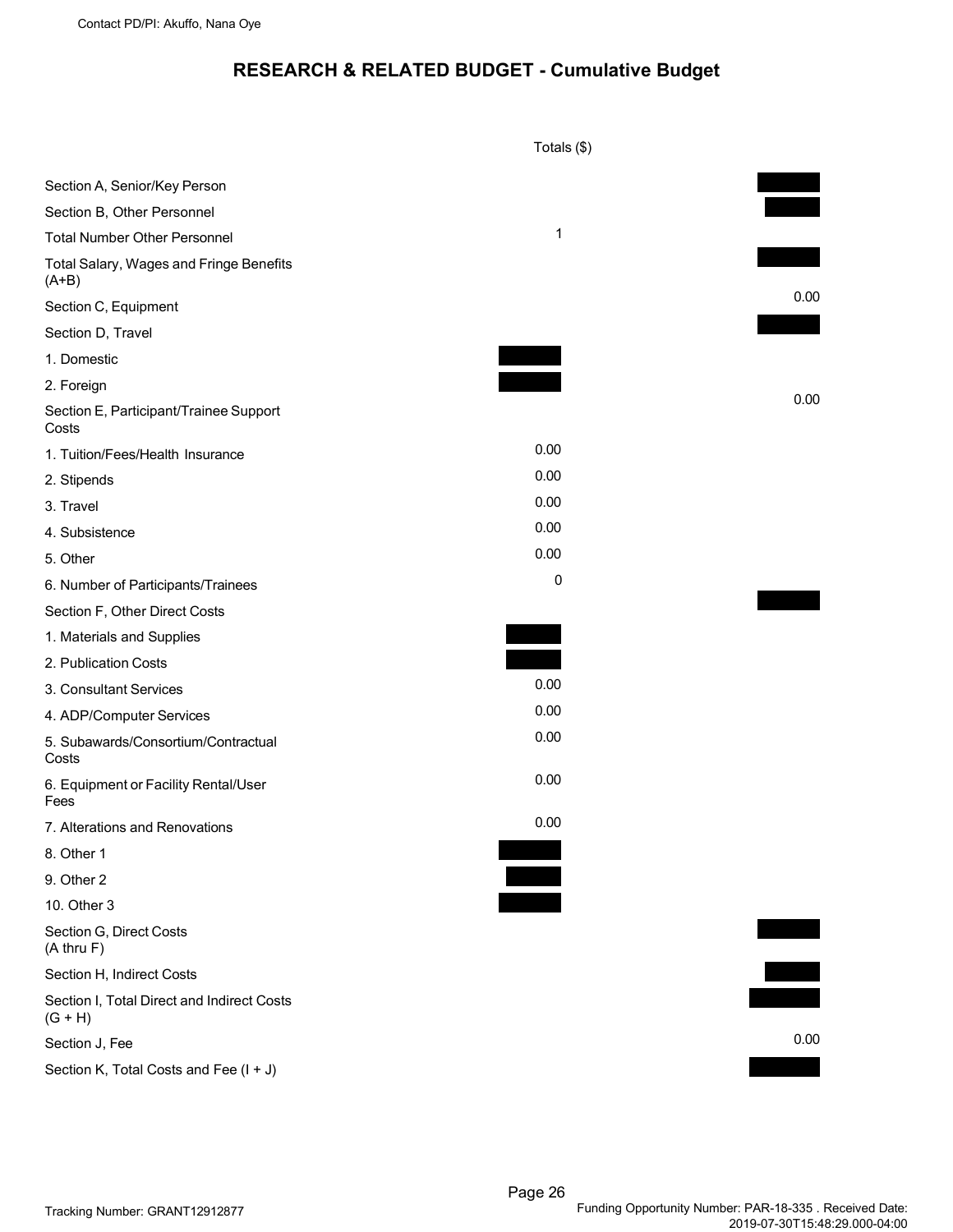## PHS 398 Cover Page Supplement

OMB Number: 0925-0001

Expiration Date: 03/31/2020

<span id="page-27-0"></span>

| 1. Vertebrate Animals Section                                                                                                                                                      |                                                                                  |   |            |          |                                                                                             |
|------------------------------------------------------------------------------------------------------------------------------------------------------------------------------------|----------------------------------------------------------------------------------|---|------------|----------|---------------------------------------------------------------------------------------------|
| Are vertebrate animals euthanized?                                                                                                                                                 |                                                                                  |   | Yes        |          | No                                                                                          |
| If "Yes" to euthanasia                                                                                                                                                             |                                                                                  |   |            |          |                                                                                             |
|                                                                                                                                                                                    |                                                                                  |   |            |          | Is the method consistent with American Veterinary Medical Association (AVMA) guidelines?    |
|                                                                                                                                                                                    |                                                                                  | ∩ | Yes        | $\Omega$ | No                                                                                          |
|                                                                                                                                                                                    | If "No" to AVMA guidelines, describe method and provide scientific justification |   |            |          |                                                                                             |
|                                                                                                                                                                                    |                                                                                  |   |            |          |                                                                                             |
| 2. *Program Income Section                                                                                                                                                         |                                                                                  |   |            |          |                                                                                             |
|                                                                                                                                                                                    |                                                                                  |   |            |          | *Is program income anticipated during the periods for which the grant support is requested? |
|                                                                                                                                                                                    |                                                                                  | ∩ | Yes        |          | No                                                                                          |
| If you checked "yes" above (indicating that program income is anticipated), then use the format below to reflect the amount and<br>source(s). Otherwise, leave this section blank. |                                                                                  |   |            |          |                                                                                             |
| *Budget Period                                                                                                                                                                     | *Anticipated Amount (\$)                                                         |   | *Source(s) |          |                                                                                             |
|                                                                                                                                                                                    |                                                                                  |   |            |          |                                                                                             |
|                                                                                                                                                                                    |                                                                                  |   |            |          |                                                                                             |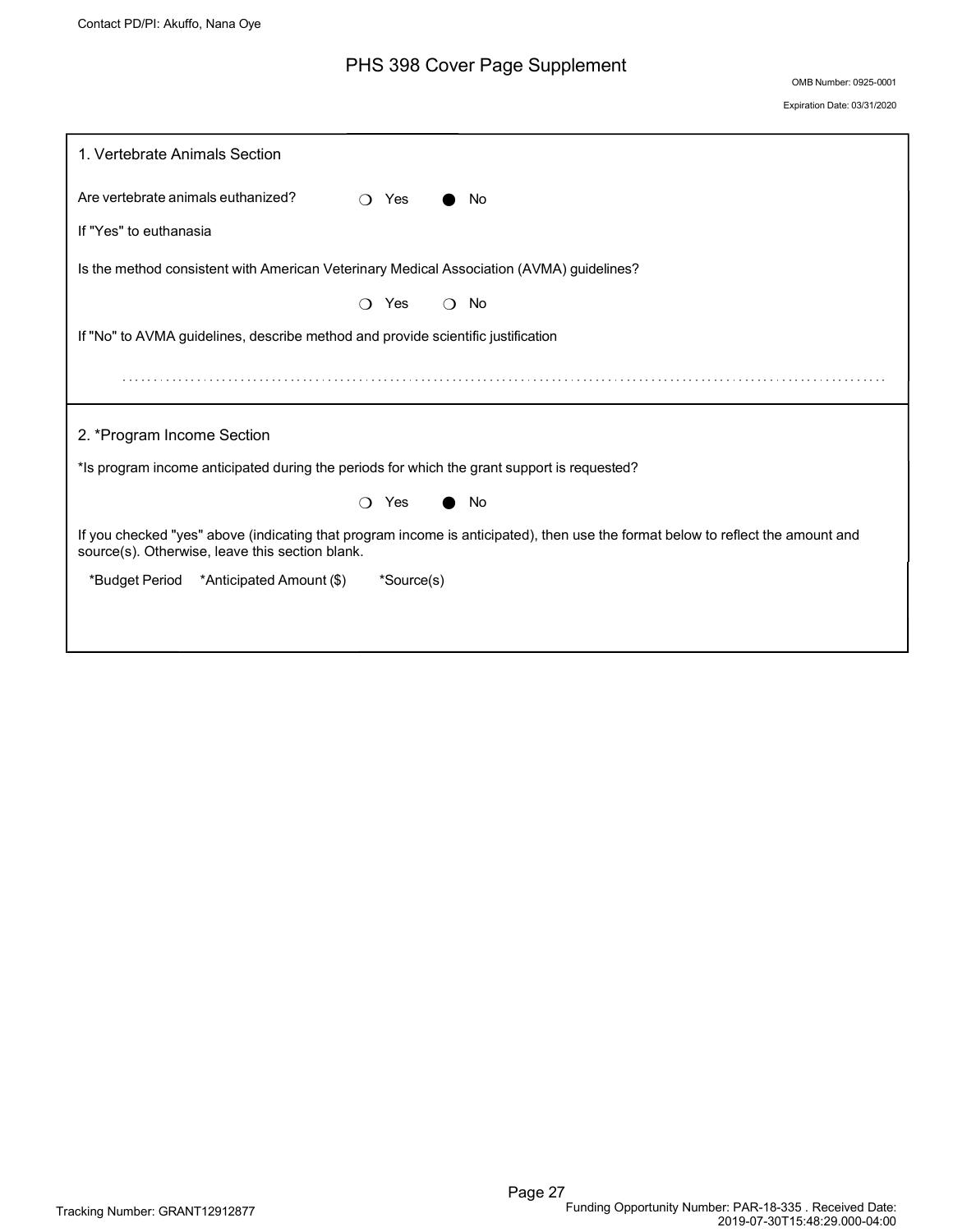# PHS 398 Cover Page Supplement

| 3. Human Embryonic Stem Cells Section                                                                                                                                                                                                                                                                                                                                                                                                                                                         |  |  |  |  |
|-----------------------------------------------------------------------------------------------------------------------------------------------------------------------------------------------------------------------------------------------------------------------------------------------------------------------------------------------------------------------------------------------------------------------------------------------------------------------------------------------|--|--|--|--|
| *Does the proposed project involve human embryonic stem cells?<br>No<br>Yes<br>$\bigcap$                                                                                                                                                                                                                                                                                                                                                                                                      |  |  |  |  |
| If the proposed project involves human embryonic stem cells, list below the registration number of the specific cell line(s) from the<br>following list: http://grants.nih.gov/stem_cells/registry/current.htm. Or, if a specific stem cell line cannot be referenced at this time,<br>check the box indicating that one from the registry will be used:<br>□ Specific stem cell line cannot be referenced at this time. One from the registry will be used.<br>Cell Line(s) (Example: 0004): |  |  |  |  |
| 4. Inventions and Patents Section (Renewal applications)                                                                                                                                                                                                                                                                                                                                                                                                                                      |  |  |  |  |
| *Inventions and Patents:<br>◯ Yes<br>No                                                                                                                                                                                                                                                                                                                                                                                                                                                       |  |  |  |  |
| If the answer is "Yes" then please answer the following:                                                                                                                                                                                                                                                                                                                                                                                                                                      |  |  |  |  |
| *Previously Reported:<br>$\bigcirc$ Yes<br>No<br>$\Omega$                                                                                                                                                                                                                                                                                                                                                                                                                                     |  |  |  |  |
| 5. Change of Investigator/Change of Institution Section<br>Change of Project Director/Principal Investigator<br>❏<br>Name of former Project Director/Principal Investigator<br>Prefix:<br>*First Name:<br>Middle Name:<br>*Last Name:<br>Suffix:                                                                                                                                                                                                                                              |  |  |  |  |
| $\Box$<br>Change of Grantee Institution                                                                                                                                                                                                                                                                                                                                                                                                                                                       |  |  |  |  |
| *Name of former institution:                                                                                                                                                                                                                                                                                                                                                                                                                                                                  |  |  |  |  |
|                                                                                                                                                                                                                                                                                                                                                                                                                                                                                               |  |  |  |  |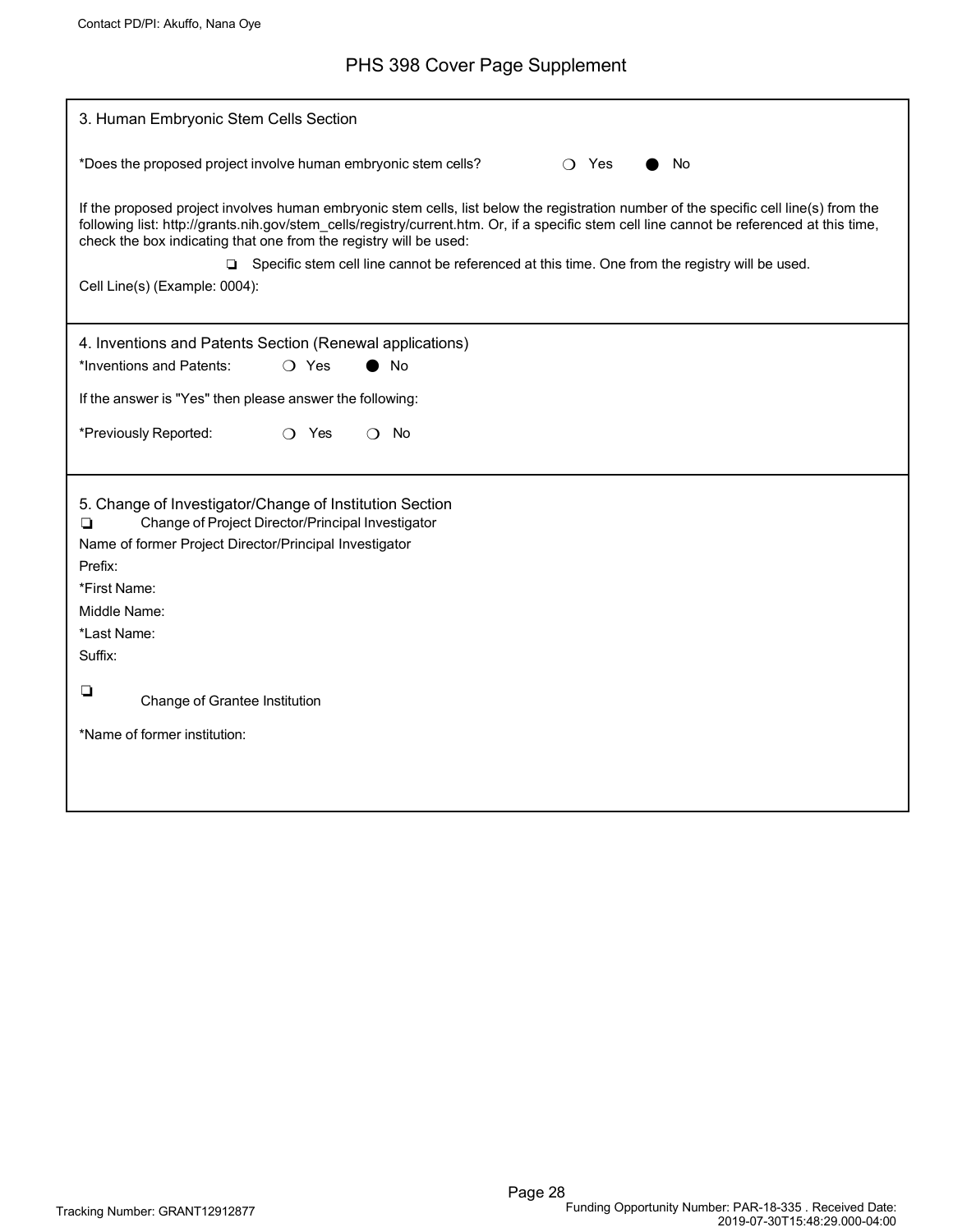## PHS 398 Research Plan

<span id="page-29-0"></span>

| Introduction                                                                   |                                         |
|--------------------------------------------------------------------------------|-----------------------------------------|
| 1. Introduction to Application<br>(for Resubmission and Revision applications) |                                         |
| <b>Research Plan Section</b>                                                   |                                         |
| 2. Specific Aims                                                               | SpecificAims_NOA_CaBERa-II_2019.pdf     |
| 3. Research Strategy*                                                          | ResearchStrategy_CaBERA-II_NOA_2019.pdf |
| 4. Progress Report Publication List                                            |                                         |
| Other Research Plan Section                                                    |                                         |
| 5. Vertebrate Animals                                                          |                                         |
| 6. Select Agent Research                                                       |                                         |
| 7. Multiple PD/PI Leadership Plan                                              |                                         |
| 8. Consortium/Contractual Arrangements                                         |                                         |
| 9. Letters of Support                                                          | LOS_CaBERA-II_NOA_2019.pdf              |
| 10. Resource Sharing Plan(s)                                                   |                                         |
| 11. Authentication of Key Biological and/or<br><b>Chemical Resources</b>       |                                         |
| Appendix                                                                       |                                         |
| 12. Appendix                                                                   |                                         |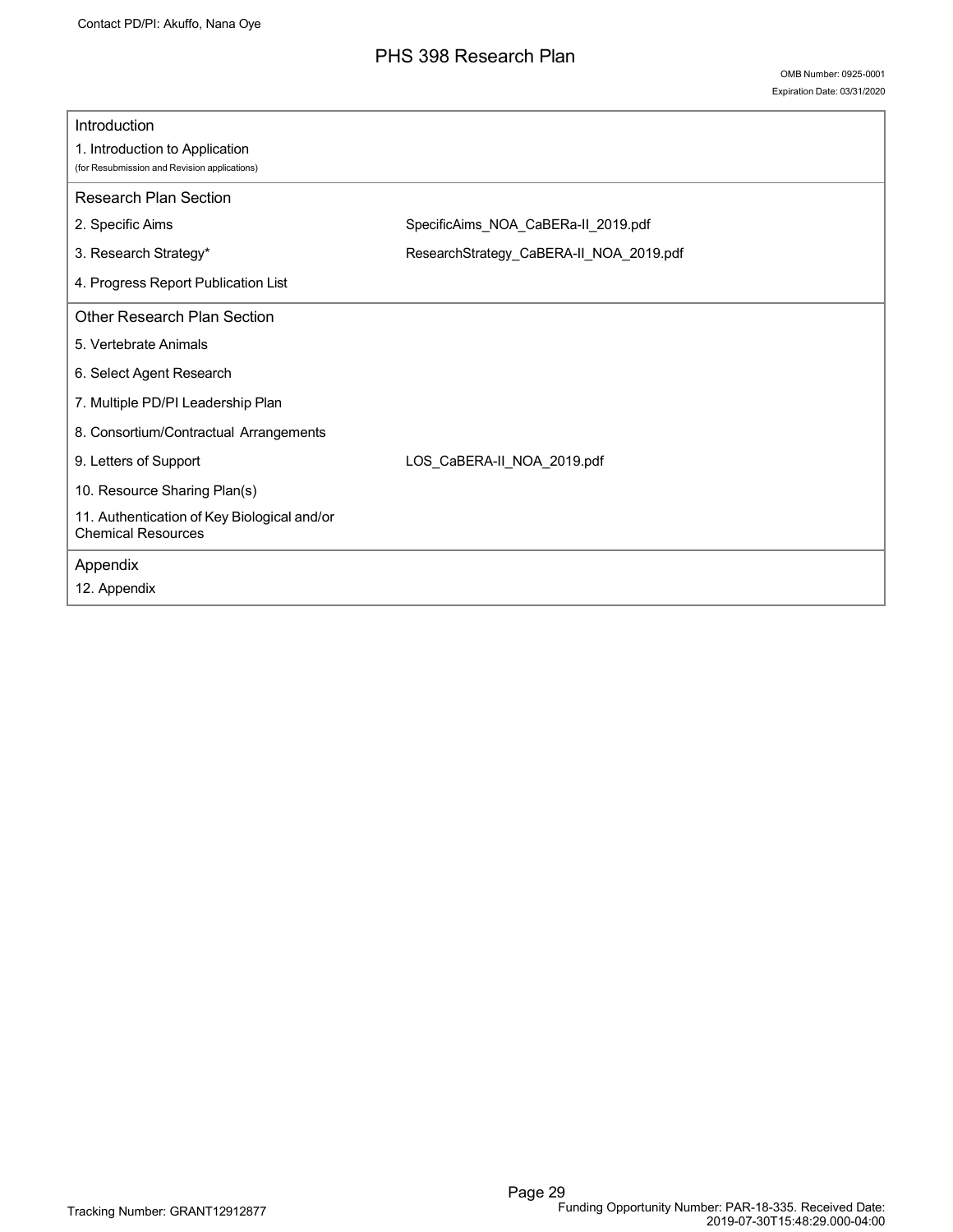## <span id="page-30-0"></span>**Capacity Building for Enhanced Research Administration (CaBERA) in Africa**

#### **SPECIFIC AIMS**

In Low- and Middle-Income Countries (LMICs) where significant health improvements and health services are needed most, several adverse constraints exist that prevent the achievement of these goals. Foremost among these include inadequate infrastructure, insufficient funds, and lack of research to underpin health strategies [1]. As a consequence, health inequalities exist whereby 90% of the resources available for health research are spent on countries with 10% of the world's problems and less than 10% of global resources for health research are available to developing countries where over 90% of all preventable deaths occur [1], a phenomenon universally known as the 90/10 gap. To address global health inequalities and to resolve internationally-connected health issues, will require building research capacity across this 90/10 divide.

To this end, the Noguchi Memorial Institute for Medical Research (NMIMR) in 2016 applied for and won a NIH funded grant for capacity building in the area of research management; titled "Capacity Building for Enhanced Research Administration (CaBERA) at Noguchi Memorial Institute. Notable achievements of the project were the training of NMIMR research support staff, NMIMR research faculty, University of Ghana Research Development Officers, and the revamping of research support office at two Universities in Ghana; University of Development Studies (UDS), Tamale and University of Mines and Technology (UMaT), Tarkwa. The successful implementation of the project was due in part to the in-house training at the Yale Office for Sponsored Project attended by two senior administrators from Noguchi. The implementation of the project also led to policy changes and system development at NMIMR.

Due to the success of the CaBERA project and the recognition of the utility of a well functioning research support office in enhancing the research enterprise, there were invitations from other institutions in Ghana and within the sub region requesting support in enhancing research management. The Noguchi Memorial Institute for Medical Research (NMIMR) is therefore applying for this support to continue where the CaBERA project left off and assist other institutions to benefit from the expertise and experience gained in the previous project. This project has the following specific aims:

- 1. Expand on the success of the CaBERA project to include other institutions in the sub region and assist them revamp their research management offices.
- 2. Provide training and capacity building services to staff of the selected research management offices
- 3. Serve as a resource hub for Grant Management and Sustainability to institutions in the sub region.
- 4. Sustain and support the two Universities from the CaBERA project to submit at least one award winning grant

Additionally, this initiative will create a network of experienced Grant Administrators from the various institutions and enhance their research grant management. This is a step towards addressing the 90/10 divide and resolve some of the inequalities in global health issues.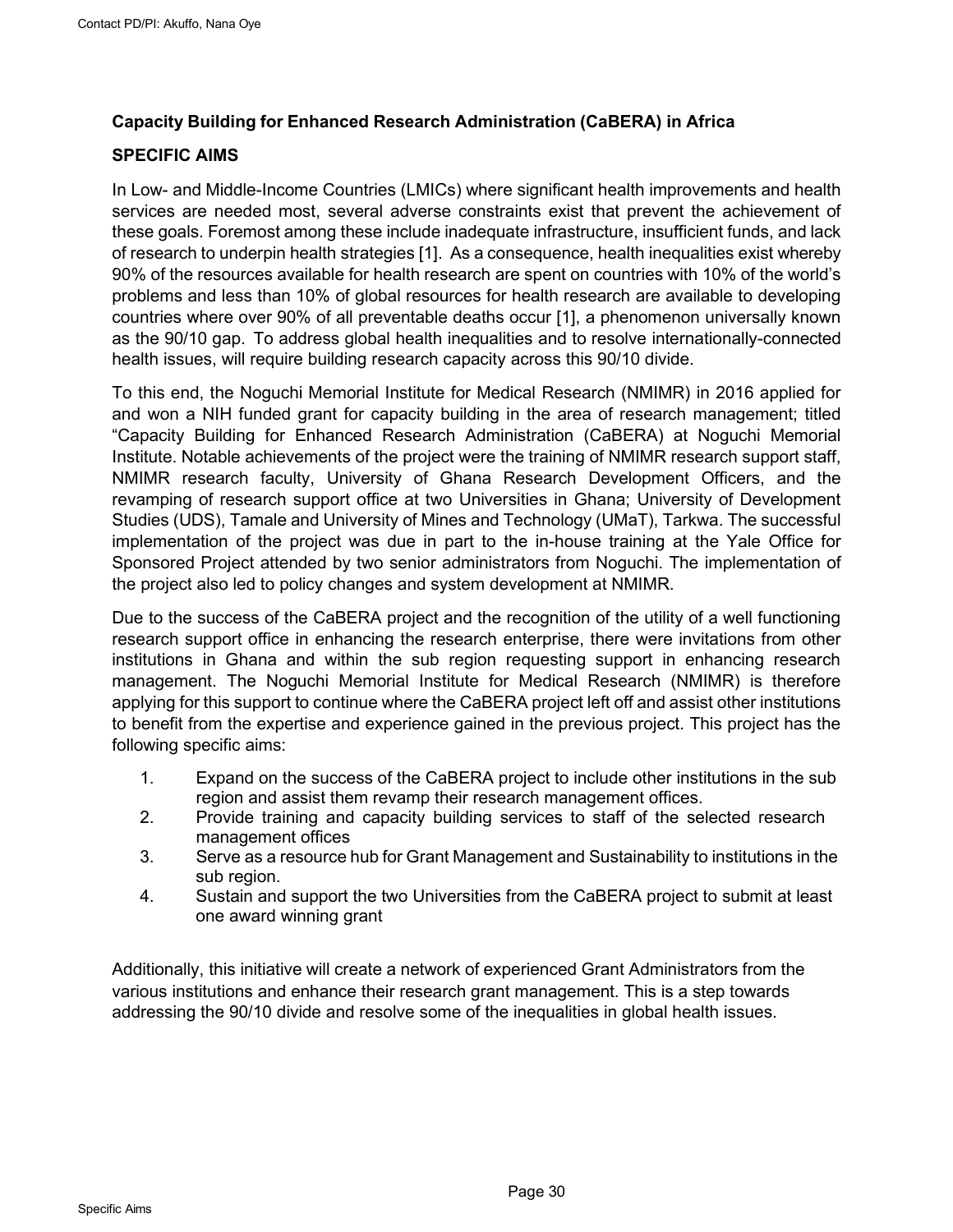## <span id="page-31-0"></span>**CAPACITY BUILDING FOR ENHANCED RESEARCH ADMINISTRATION II (CaBERA-II) IN AFRICA**

## **RESEARCH GRANTS ADMINISTRATION/FINANCIAL MANAGEMENT PLAN** *Grant Administration Plan at NMIMR*

The office for Research Support (ORS) was set up in 2006 as a unit of the Administration department of the Institute, to coordinate research projects activities and provide pre- and postaward administrative services for all sponsored projects. The ORS is headed by a Research Development Officer in the Coordinating office who reports directly to the Director of the Institute. The Coordinating Office has direct oversight of the four sub-units of the ORS; Finance (working in collaboration with the Institute's Finance Office), Compliance, Documentation and IT/Database Management, and Publications. The functions and the reporting structures are outlined in the Figure below.



Briefly, the ORS ensures that Principal Investigators (PIs) comply with all procedures on administrative, financial, audit and procurement systems of various funding agencies. The Office is also able to track the expenditure and balance of each project through the use of the Integrated Technology System (ITS). Under the CABERA 1 project, departmental administrative assistants were trained to assist faculty members with

grant application development and submissions. This has resulted in an increase in grant submissions, such that currently the ORS manages over one hundred externally-funded research projects. Principal Investigators are also notified accordingly of their technical and scientific reporting due dates to avoid missing deadlines. For the purposes of compliance to audit requirements, start and end dates of all projects, total budget for each project and number of inflows received by each project are documented. One of the topics discussed during the Grants Management training is the NIH Yellow Book Audit and this has given faculty members an overview of the audit requirements.

## *Financial Administration Plan*

Funds are requested by PIs using the Requisition Form developed by the Finance Unit of the ORS. The form is then submitted to ORS and vetted for compliance with funding agency's regulations. After it receives initial approval by ORS, the Director approves it subject to internal audit by the University of Ghana audit office and final approval given by the NMIMR Accountant. PIs retire funds to the Accounts office through the ORS using receipts and payment vouchers.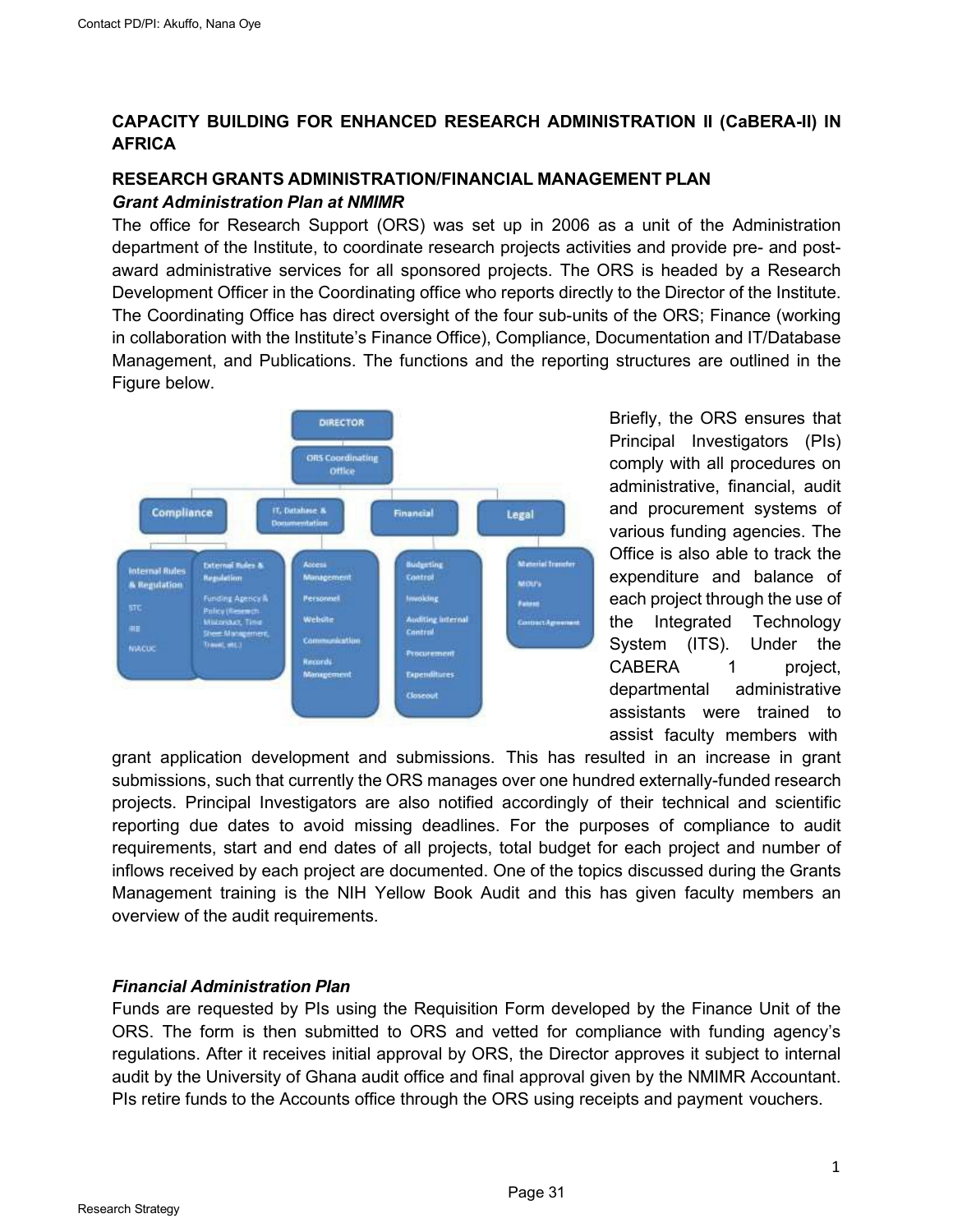Other functions provided by the finance unit are budgeting control, invoicing and procurement among others (Fig 1).

Procurement of Equipment and supplies requests are made by PIs and vetted by the finance unit for compliance with national procurement laws and funding agencies' regulations. The Director approves it subject to internal audit by the University of Ghana audit office and final approval given by the NMIMR Accountant, and payments made directly to suppliers. Items and supplies are received by the institute's storekeeper. The goods are released to the PIs upon a formal request. All the items purchased by research projects are documented by the documentation unit.

Funding agencies and University of Ghana require an annual audit report and this is performed by internationally recognized accounting/auditing firms.

Requests to funding agencies depends on the status of current account of projects and it's in compliance with NIH regulations covering this activity.

## **PRELIMINARY INFORMATION**

In recognition of the need to improve the upon the efficiencies of the ORS at the Noguchi Memorial Institute for Medical Research (NMIMR), University of Ghana, and introduce the benefits of a wellfunctioning research management office to other tertiary institutions, the Institute successfully applied to NIH for a G11 capacity building grant *titled Capacity Building for Enhanced Research Administration (CaBERA)*. The grant, which was in collaboration with Yale University's Office of Sponsored Research, was to strengthen the ORS at NMIMR and in addition help establish such offices in two other tertiary institutions in Ghana. In addition to the NMIMR, two other beneficiary Institutions of the project were the University of Mines and Technology, Tarkwa (UMaT) and the University of Development Studies, Tamale (UDS).

Table 1 provides the summary of activities undertook during the implementation of the CaBERA project at the various tertiary institutions as follows:

#### *NMIMR, UG*

One of the specific aims of CaBERA was to develop a robust and sustainable ORS that could efficiently manage entire processes of research grant administration and build capacity of a cadre of staff knowledgeable in research administration. To this end, two Senior Administrators from the ORS received one-month in-house training at the Yale Office for Sponsored Project (Yale-OSP). With the experience gained at Yale-OSP, a Research Management Training Workshop was organized for staff of the NMIMR ORS, NMIMR Research Faculty and NMIMR Departmental Administrative Assistants. A measurable impact of this trainings was ability of Administrative Assistants to support research faculty members in dissemination of eligible grant opportunities and assisting them in applying and submitting grants. Members of the research faculty also received knowledge in NIH policies and regulations, and this promoted effective communication between the ORS and the research faculty.

A Grants` Management Training Workshop was also organized for Research Development Officers from the various faculties in the University of Ghana (UG). To this end, three Research Development officers from UG were assigned to the Noguchi ORS to understudy.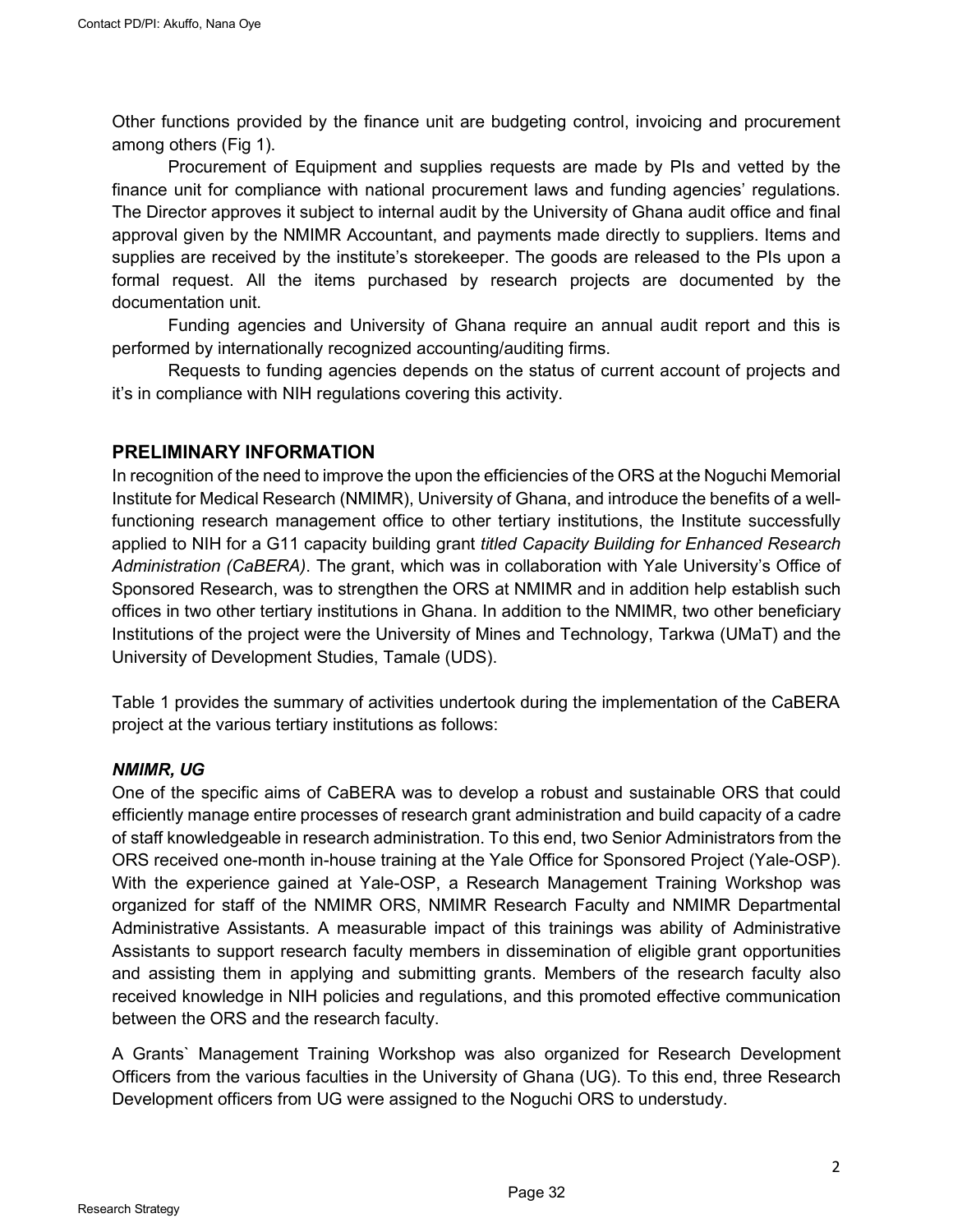In addition to these trainings, other successes achieved during the CaBERA project was the revision of the Noguchi Grants Management Manual which has been submitted for approval by Management Board. Various policies and SOPs relating to research and research administration were also developed and submitted for reviews.

## *University of Mines and Technology (UMaT), Tarkwa, Ghana*

The University of Mines and Technology (UMaT), is a mining-related university and is committed to excellence in teaching, research and development. An Office for Research, Innovation and Consultancy (ORIC) for this purpose was recently established. However, it was understaffed, and the personnel lacked knowledge of the basic rudiments of research administration. The office also had no registrations with funding agencies. The CaBERA team had meetings with the Pro-Vice Chancellor (ORIC), University Registrar, Provost and Assistant Provost which led to the signing of MOU between ORS-Noguchi and the UMaT to provide assistance in this regard, ultimately to make the University certifiable and to apply for grants.

#### *Training workshops*

The PI and Administrative Assistant of the CaBERA project visited the University thrice and spent five days on each visit with the staff of the office were instructed on all aspects of good research management practices.

#### *Registrations with funding agencies*

Currently, the University has been registered in the eRA commons and has a DUNS and CAGE No. Other registrations include registration in Grants.gov, European Union, Wellcome Trust, DANIDA and EDCTP. A one-day workshop was organized for the research faculty to educate them on the role of the research support office and the services available to them.

#### *Compilation of research portfolios and SOPs*

The staff were also assisted to compile the research portfolios of faculty members and a draft Grants Management Manual was developed. The CaBERA team assisted the office to revise existing and new policies and procedures governing research administration.

#### *University of Development Studies (UDS), Tamale, Ghana*

The University of Development Studies (UDS) is based in Tamale in the Northern Region of Ghana. The University for Development Studies, Tamale was established in 1992 as the fifth public university in Ghana. The mission of UDS is to promote equitable and socioeconomic transformation of communities through practically oriented, community based, problem solving, gender sensitive and interactive research, teaching, learning and outreach activities in order to advance community and national development. The University had also recently established a research administration unit which was called the Institute for Interdisciplinary Research and Consultancy (IIRAC). However, IIRAC lacked dedicated and skilled staff and also the required certification/registration to apply for grants applications.

Based on a meeting with the Vice-Chancellor, the Deans of various department and the Director of IIRACS, an MOU was signed between ORS-Noguchi and the UDS to assist them restructure the office and make the University certifiable to apply for grants. The PI and Administrative Assistant of the CaBERA project visited the University twice and spent five days on each visit to train staff of the research support office in grants management. Currently, the University has been registered in the SAM and has a DUNS and CAGE No. The Registration in the eRA commons is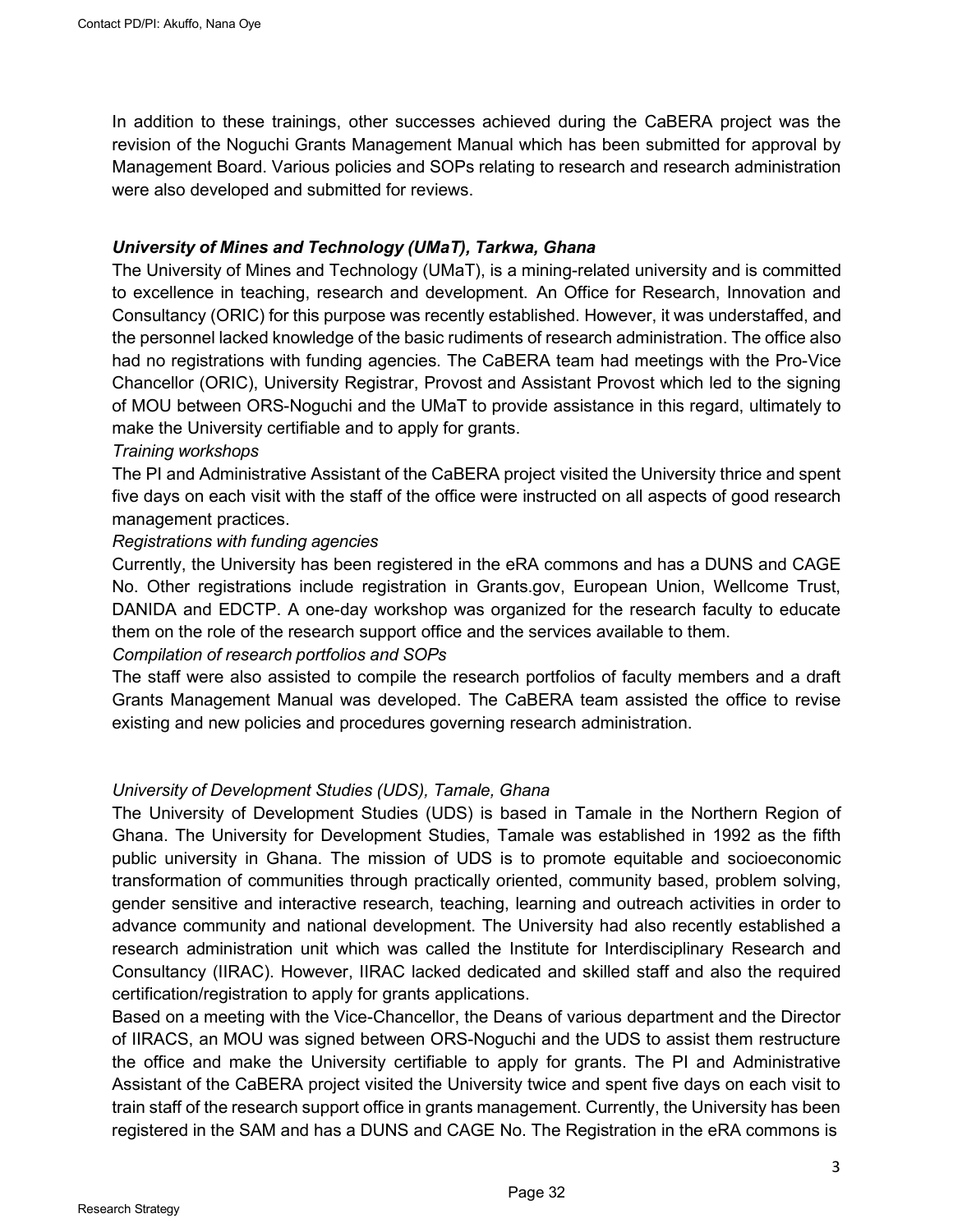also completed. Other registrations include registration in Grants.gov, European Union, Wellcome Trust, DANIDA and EDCTP. Staff of the Office were also assisted to compile the research portfolio of faculty members and have also drafted a Grants Management Manual.

| <b>Training</b>                                     | Institution                                                                                                             | <b>Date</b>                    | <b>Academic Level</b>                                                                                               | <b>Number</b><br>οf<br><b>Attendees</b> |
|-----------------------------------------------------|-------------------------------------------------------------------------------------------------------------------------|--------------------------------|---------------------------------------------------------------------------------------------------------------------|-----------------------------------------|
| Research<br>Management                              | <b>NMIMR</b>                                                                                                            | $12 - 13$<br>September<br>2017 | Administrative<br>Assistants,<br>Departmental<br><b>Secretaries</b>                                                 | 30                                      |
| Grants<br>Management                                | NMIMR,<br>School<br>of<br>Public<br>Health<br>UG,<br>UDS,<br>UMat,<br><b>University</b><br>of<br>Cape<br>Coast<br>(UCC) | $10 - 11$<br>April<br>2018     | RDO <sub>s</sub> ,<br>Research<br>assistants,<br>research<br>faculty, research board<br>members                     | 45                                      |
| Research<br>Management                              | <b>UDS</b>                                                                                                              | $11 - 15$<br>December<br>2017  | Research<br>Fellows,<br>Assistants,<br>Research<br><b>Grants Administrators</b>                                     | 31                                      |
| Grant Application<br>Submission<br>and<br>Processes | <b>UDS</b>                                                                                                              | 25-27<br>April<br>2018         | Grant<br>Administrators,<br>Departmental<br>Secretaries,<br>research<br>support<br>staff,<br>Finance/Accounts staff | 18                                      |
| <b>Basic</b><br>Grant<br>Management<br>Principles   | <b>UDS</b>                                                                                                              | $20 - 21$<br>November<br>2018  | Grant<br>Administrators,<br>Departmental<br>Secretaries,<br>research<br>staff,<br>support<br>Finance/Accounts staff | 15                                      |
|                                                     |                                                                                                                         |                                |                                                                                                                     |                                         |
| Research<br>Management                              | <b>UMaT</b>                                                                                                             | $17 - 21$<br>December<br>2017  | Research<br>Fellows,<br>Research<br>Assistants,<br><b>Grants Administrators</b>                                     | 48                                      |

| Table 1: Summary of training workshops and meetings held during of the CaBERA I project |  |  |  |
|-----------------------------------------------------------------------------------------|--|--|--|
|                                                                                         |  |  |  |
|                                                                                         |  |  |  |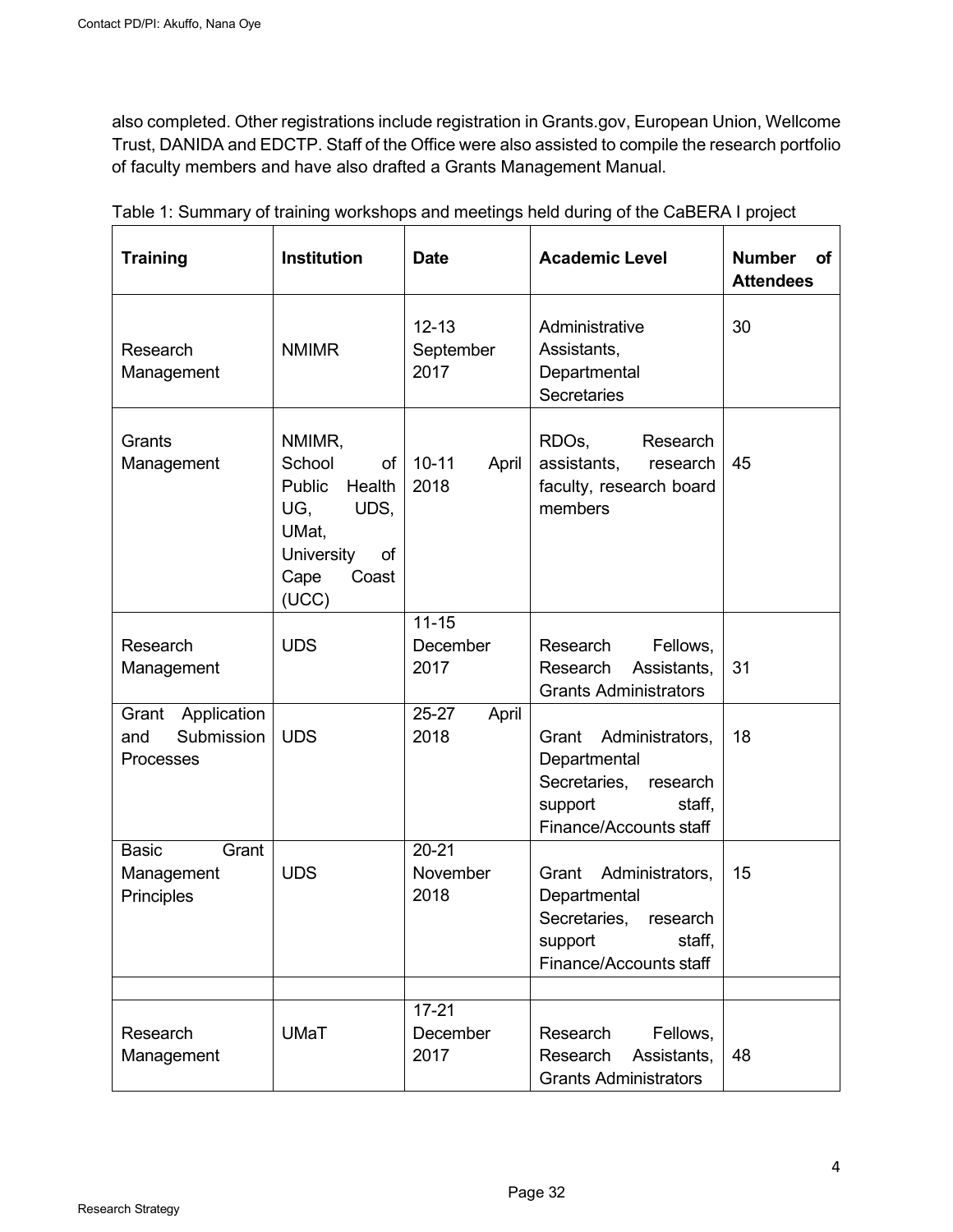| Application<br>Grant |      | $16 - 20$ | April |                        |                       |  |
|----------------------|------|-----------|-------|------------------------|-----------------------|--|
| Submission<br>and    | UMaT | 2018      |       |                        | Grant Administrators, |  |
| <b>Processes</b>     |      |           |       | Departmental           |                       |  |
|                      |      |           |       | Secretaries,           | research              |  |
|                      |      |           |       | support                | staff,                |  |
|                      |      |           |       | Finance/Accounts staff |                       |  |

Other significant achievements of CaBERA

After the completion of the CaBERA project, the team was invited by UDS on two occasions to assist faculty members submit three grants to Wellcome Trust (2) and NIH (1).

Significant outcomes of CaBERA were the interest expressed and invitations from other Ghanaian universities/institutions namely University of Cape Coast (UCC), University of Professional Studies (UPS), Ashesi University, Pentecost University, HopeXchange Medical Center and Methodist University all seeking assistance to establish research administration offices. The interests have not been limited to Ghanaian institutions only, but also Universities/Institutes in other African countries have expressed their desire to have offices of research support also established. These African institutions include the National Public Health Institute of Liberia (NPHIL), Ministry of Higher Education, Sierra Leone and The Catholic University of Cameroon (CATUC). Though communication links have been established with these Institutions, further progress have not been made due to the completion of the CaBERA project. The NMIMR is therefore applying for this grant to expand on the success of the CaBERA project and extend the experiences and knowledge gained to three of these Institutions.

## **ROLE OF US HOST INSTITUTION**

Lisa Mosley, Director of the Office of Sponsored Projects (OSP), will oversee the hosting of senior administrators from Ghana, as outlined in the letter of support (attached). The Director`s office is responsible for managing all aspects of sponsored research at Yale, including federal grants, foundation awards, and contracts from industry that involve research performed by Yale faculty. She will communicate directly with Professor Annan (the Director of the NMIMR) in advance to ensure that the training provided to the administrators is relevant to the needs of the institution and their individual expertise. When the trainees arrive, they will be assigned to spend 1-3 days shadowing the managers of each unit at OSP, which will provide an opportunity for direct observation of specific research policies and practices implemented at Yale. Trainees will attend staff meetings and also engage informally with OSP project managers. At the end of each day, the participants will have an opportunity to ask questions and debrief to better understand the operations and policies of the institution. At the end of each week, there will be a summary discussion of the activities and further opportunity for answering questions and defining ways in which to transfer best practices to the NMIMR in specific areas of grants management.

At the conclusion of the 2-week visit, participants will provide formal, in person feedback to the Director of Yale OSP so that future training experiences can be improved. A follow up conversation will be arranged so that the Director and PI of CaBERA II can review together the trainees' feedback. By establishing direct, personal relationships between the Yale OSP staff and the visiting administrators from Ghana, there will be ongoing opportunities to exchange email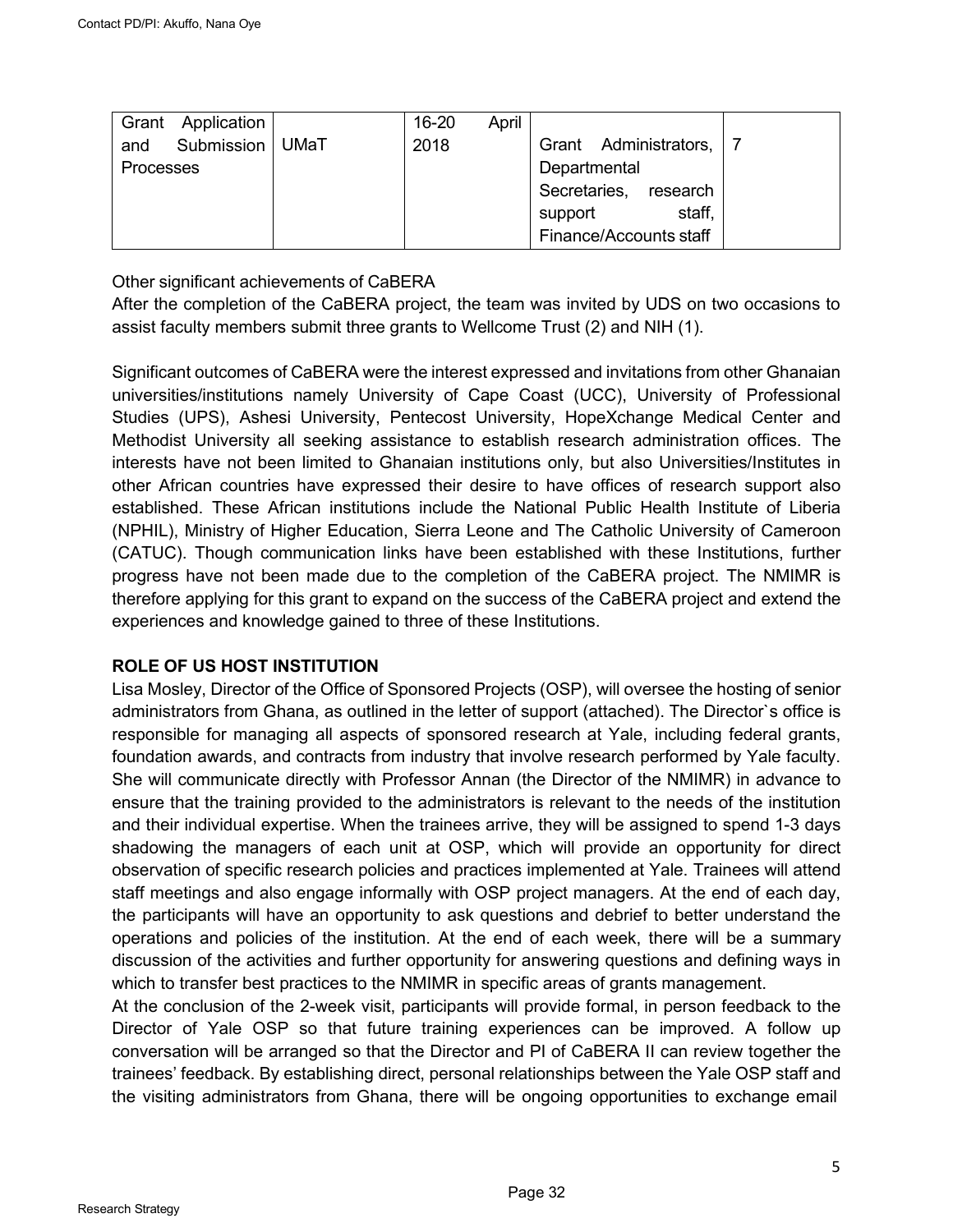queries, seek further advice and mentoring, and promote the sustainability of the policies and practices introduced through this short-term training program.

#### *APPROACH*

The overall strategy of the project is to expand on the success of the CaBERA project and assist institutions in the Ghana and the West African sub region to enhance their potential for successful competitive grant applications. The rationale being that researchers in most African institutions cannot compete with western counterparts because of lack of the needed institutional support. Out of the institutions who expressed interest for support during the CaBERA project, a maximum of four (two from Ghana and two from the sub region) will be selected to benefit from this grant. The grant will also be used to sustain the two Universities who benefitted from the earlier CaBERA I project. To this end, one senior Administrator from one of the selected Universities will join the two Grant Administrators from Noguchi to receive a two-week in-house training at Yale OSP and on their return, train other staff to establish or revamp their research management offices.

## *Specific Aim 1: Expand on the success of the CaBERA project to include other Institutions in the sub region and assist them revamp their research management offices.*

A maximum of four institutions will be selected out of those who expressed interest for support and will be assisted in establishing a fully-functional research administration office. Support will be provided in terms of assisting in the recruitment of research management staff; including the development of job descriptions, advertisements for positions, interviews; registration for SAM, DUNS, NCAGE and other registration requirements of funding agencies; compilation of portfolio of research faculty; identification of research interests and expertise of faculty for dissemination of funding opportunities; registration of fellows in eRA commons system; establishing an Institutional Review Board for each institution to facilitate compliance with ethics guidelines.

## *Specific Aim 2: Provide training and capacity building services to staff of the selected research management offices*

The training modules developed during the CaBERA I project will be used to train staff of the research support office and research faculty members of the selected institutions. A needs assessment will be conducted to inform on the shortfalls of each institute. Training module will include training of newly recruited staff; identifying of grant opportunities, review of proposal, preaward services, budgeting, submission of grants, post-award services, general grants management processes; training of research faculty, policies/regulation of donor agencies, navigation of eRA commons interface, steps to grant writing, reporting and publication.

## *Specific Aim 3: Serve as a resource hub for grant management and sustainability to Institutions in the sub region.*

Experience and knowledge gained from this project and the previous CaBERA will serve as a resource hub to Institutions in the sub region. The CaBERA team will therefore be as a point of call for research management troubleshooting. The team will assist with issues relating internal policy development, reviewing of funding opportunity and developing award-winning proposal, periodic training to newly recruited staff, establishing links with international agencies.

*Specific Aim 4: Sustain and support the two Universities from the CaBERA I project to submit at least one competitive grant each within the period of the grant*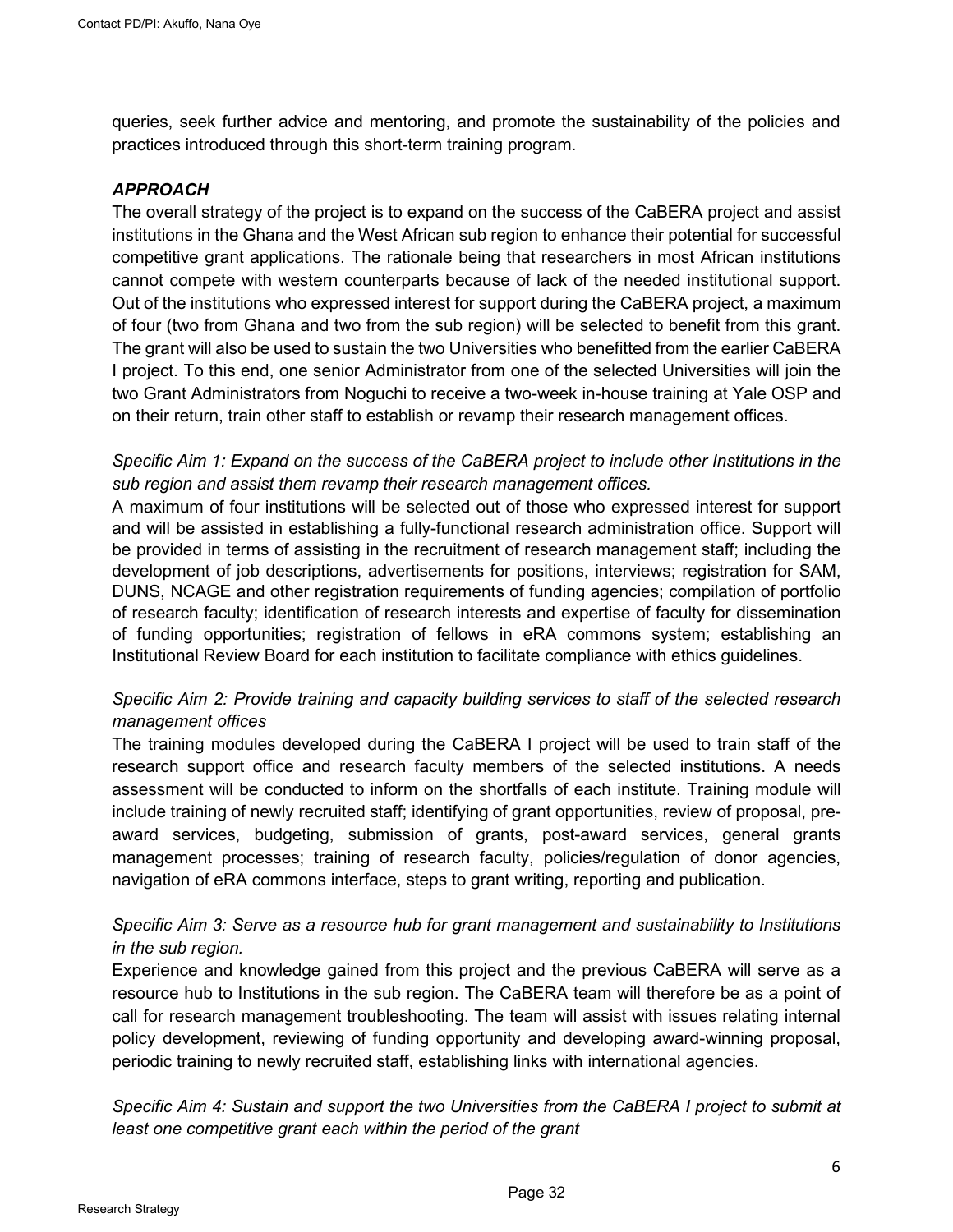Support from this grant will be used to pay a working visit to the two universities supported under the CaBERA I project (UDS and UMaT) to evaluate their achievements. A refresher grants submission workshop will be organized for faculty members; the structure of which will be based on the outcome of the evaluation.

#### **INNOVATION**

Africa is still plagued with several poverty-related tropical diseases and efforts to control them have met with limited success despite advances in science, technology, and understanding of the diseases and communities. The continent however still lacks the critical mass of scientists required to conduct both basic and applied research to guide control/intervention strategies of endemic infectious diseases. A major contributory factor is the inability to attract research funding to the continent. Although the global expenditure for health research has increased tremendously as a result of the existence of many more actors engaged in funding, only a small proportion goes to address poverty-related diseases that are endemic in developing countries in sub-Saharan Africa. The main important reason for this discrepancy however, is also the lack of highly qualified personnel that could competitively attract these funds (The 10/90 Reports, www.globalforumhealth.org).

Health research plays a major role in the development of low-income and middle-income countries (LMICs), with many initiatives contributing to capacity strengthening of health research in sub-Saharan Africa. Nonetheless, there remain challenges for sub-Saharan African countries to establish frameworks for sustainable research capacity strengthening. The African-led initiative – the Initiative to Strengthen Health Research Capacity in Africa (ISHReCA) – identified nine key requirements to strengthening health-research capacity in Africa. These requirements are grouped in three over-arching components namely; improving the environment; supporting both institutions and individuals for research. The requirements to support individuals are reflected through; the promotion of secondary- and tertiary-school science education; creation of career pathways, development of critical mass, and recruiting and retaining talented scientists; and supporting senior scientists to act as research leaders and role models.

Effort to control diseases of poverty have met with limited success and one of the limitations in part has been due to lack of capacity and infrastructure for research management in disease endemic African countries. Efforts on technology transfer and introduction of new interventions require the know-how and capacity and the conventional approach to capacity building for research in these countries have has focused exclusively on academic training for young researchers and students. The universities have been successful in increasing the number of PhD holders on the continent several fold in the past three decades. There are those who have also acquired requisite experiences during their training and are engaged in research. However, the roles these investigators could play in the research efforts are limited because of the lack of funding due to the absence supporting offices that are necessary for successful grants applications. There are several limitations that account for this in sub-Saharan African countries; infrastructure for good internet connectivity since most grant applications have to be submitted online, the support for compilation of supporting documents which can be a nightmare for individual researchers, without a dedicated office, research fund mismanagement, etc.

It was in cognizance of these limitations that led to the successful application to NIH to support CaBERA I and its achievements attest to the fact establishing a dedicated office for research support can address them. A case in point is the submission of a project titled "Strengthening the Liberia Health System through Improvements in Public Health Practices" for a grant to CDC by National Public Health Institute of Liberia (NPHIL). Liberia is a country that has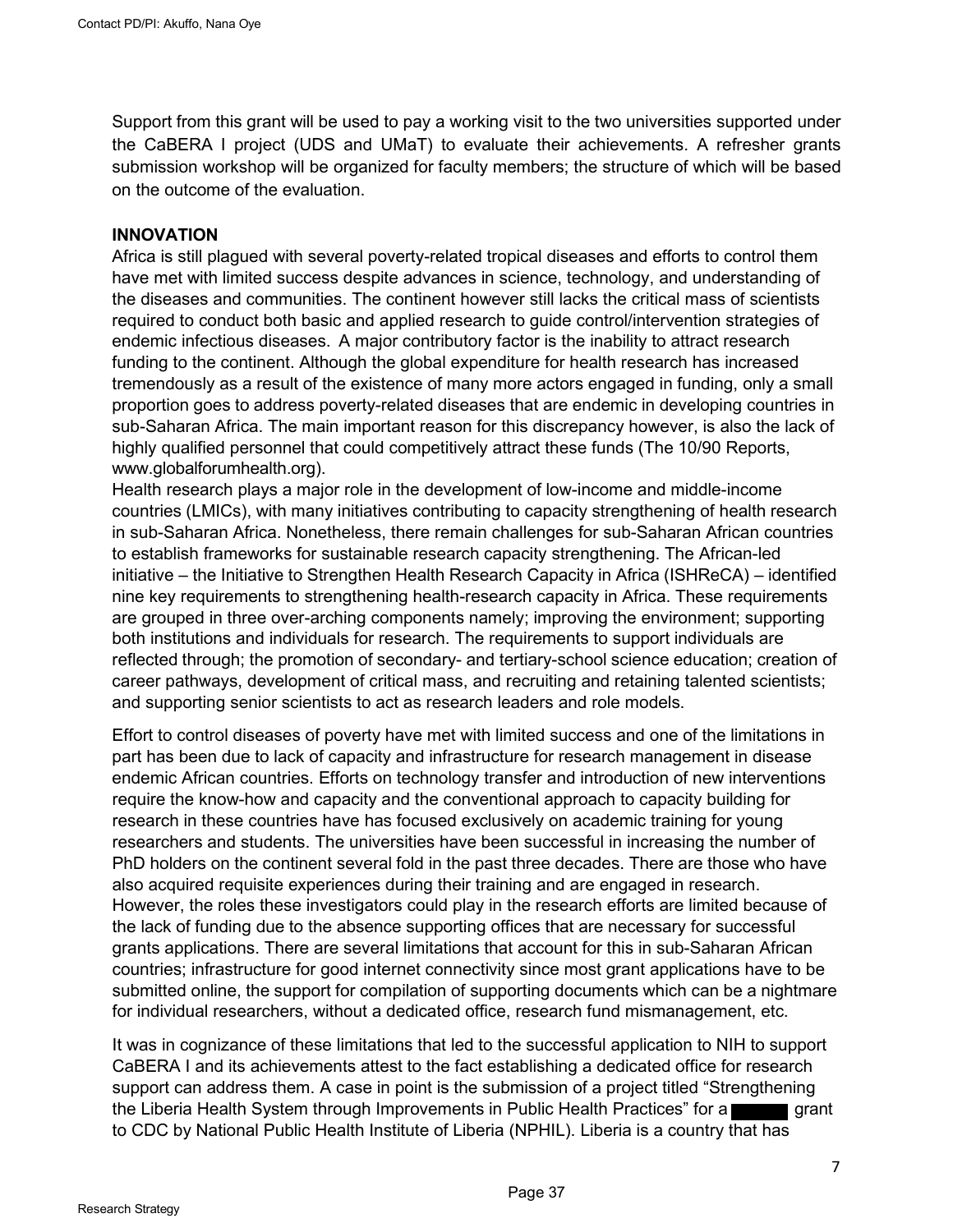suffered from two prolonged civil wars from 1989 until 1997 and 1999 to 2005 during which almost all institutions and systems were destroyed and it is still recovering. The NPHIL requested and the successful submission of this grant in 2019 was largely due to the support provided by CaBERA I. It is evident that the approach outlined in this proposal will ensure a high level of successful grantsmanship assured by the establishment of ORS as core units within institutions to win grants to support the research in African tertiary institutions.

#### *SIGNIFICANCE*

The world Health Organization in a 2001 report, corroborated the relationship between poverty and disease and expounded the benefit of investing in health research in developing countries. Possible strategies proposed to help reduce the 90/10 divide included prioritizing funding for health research and also building capacities of research institutions in lower to middle income countries (LMICs).

After several efforts the inequalities in global health research capacity remains and to resolve it and other internationally-connected health issues, such as the recent outbreaks Ebola in West Africa and Zika in South America, it is imperative that efforts are made to build capacities in LMICs. Such efforts should include building sustainable scientific collaborations, strengthening capacities of LMICs institutions to successfully compete for research grants, among others. It is therefore imperative to have a more coherent approach to the above problem, which will promote sustainable and profitable use of research management structures, through capacity building, to enhance African Higher Education Institutions' (HEI's) drive to attract more external funding.

It is within the above context that the CABERA-II seeks to provide the much-needed capacity building and advocacy services for existing, new and potential research management units in African Higher Education Institutions. To ensure that African HEIs attain excellent standards in managing research, this application seeks to establish or strengthen and adequately equip the existing Research Support Office in the selected Institutions, to be an effective unit in charge of research administration, having oversight of the institution's systems and processes for improved compliance and regulatory activities. For this grant, the three identified senior research administrators will be mentored in Yale to further expand the existing skill base to become trainers-of-trainees. This will ensure that key personnel are familiar with all the considerations related to grant administration. They will in turn offer training to the selected institutions to communicate funding agencies' expectations for conducting and administering research to supporting staff and research scientists. They will also assist the institutions to develop policies to address both pre- and post-award services, including identification and dissemination of grant opportunities, coordination between the research support office and investigators to identify researchers that intend to submit applications, working with them to ensure compliance to all application requirements through prior reviews and then submission of the application. Ultimately, the applicant and the selected institutions will ensure that Principal Investigators understand their ultimate responsibility for assuring that every project is run according to the institute and sponsor requirements.

#### **STAFF TRAINING PLAN**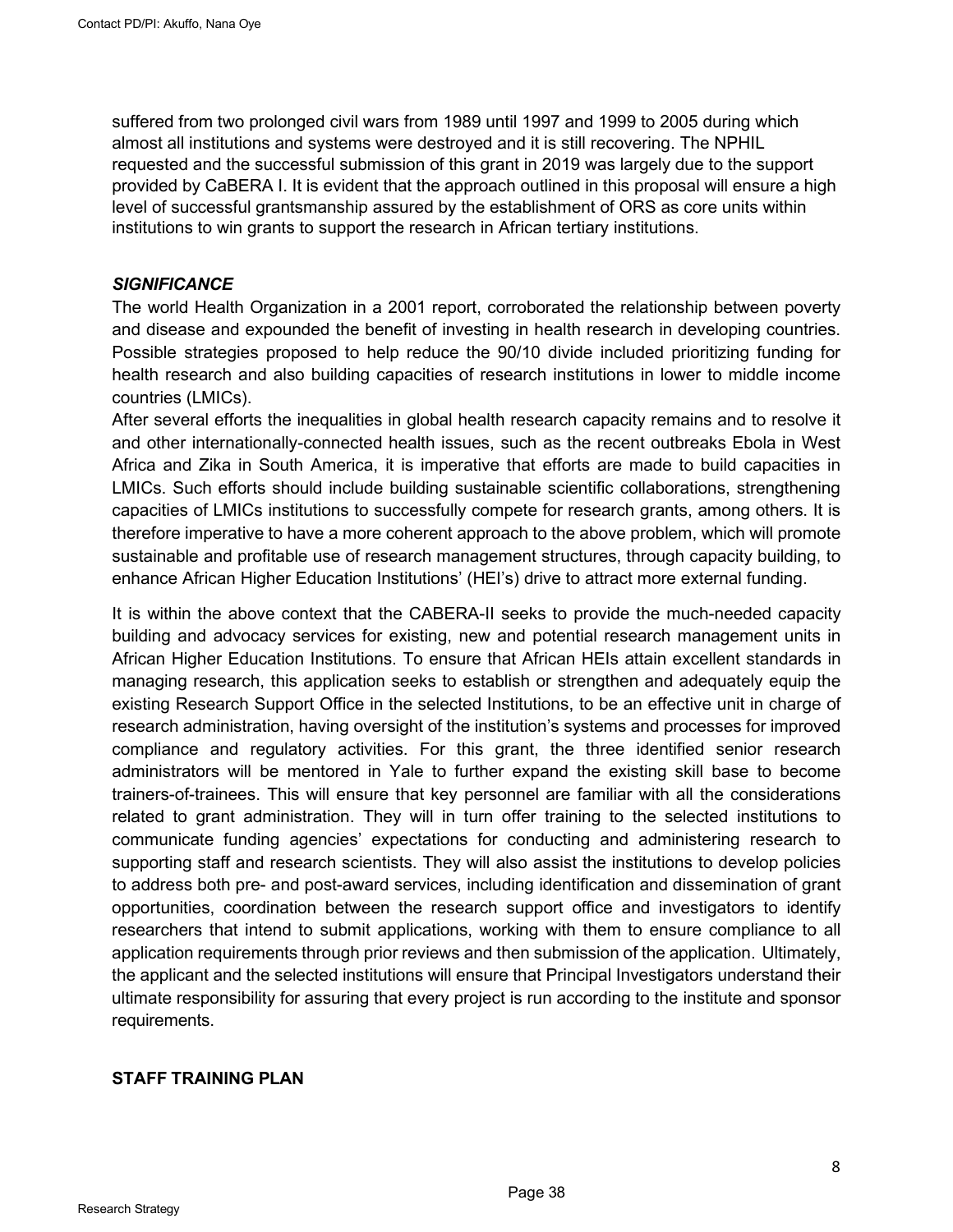Three senior Administrators including one each from the beneficiary Universities of CaBERA will receive training by shadowing at the Yale Office of Sponsored Projects for two weeks in the project period.

#### *Proposed Training for CaBERA II Administrators at Yale*

#### Mrs. Nana Oye Akuffo

Mrs. Akuffo is the Program Director (PD) for the project. She is the Research Development Officer/Coordinator for the Office of Sponsored Research and the Post-Doctoral Fellowship Program at the NMIMR. She has understudied with grants administrators at Yale University and the Office of Sponsored Research of the Morehouse School of Medicine. She also received a one-month in-house training at Yale OSP during the CaBERA project. She has also worked with Senior Members of the Institute in research development and implementation as well in the preparation and submission of final project reports to sponsors. She works with research trainees, students and staff in identifying training opportunities and involvement in research activities. She oversees the Institute's projects funded by external agencies including the NIH, Wellcome Trust, and European Union. Due to her experience with the CaBERA project, she was awarded the maiden Research Administrators Mobility Program (RAMP) scholarship from Society of Research Administrators International (SRAI) in October 2018 at the SRAI meeting in Florida, USA.

#### Ms. Griselda Annan

Ms. Annan will work closely with Nana Oye Akuffo as her deputy. She is a Senior Research Administrative Personnel in the Office for Research Support and has worked closely with the Research Development Officer (RDO) since the inception of the ORS at NMIMR. She plays a key role in grants submission processes, tracking of submitted grants, coordination of project activities, post-award processes such as preparation and submission of progress reports, request for funds, compliance issues, etc. She has actively assisted NOA to effectively manage various projects including the Bill and Melinda Gates Foundation-funded Postdoctoral Fellowship Program for five years and the awarded five-year NIH U19 grant titled Noguchi Institute Initiative for NTDs (NIINE). She has attended some international workshops and the knowledge acquired from these workshops equipped her to facilitate and organize two major workshops at NMIMR. She also attended the Yale In-house training program as part of the CaBERA I project and was a facilitator at Research Management Training Workshop. She is a key person in the training of newly recruited staff of the ORS including interns, national service personnel and contract staff. She is one of the longest serving staff of the ORS and has gained expertise over the years in grants management and training, which she will bring on board this initiative.

#### *Training Plan for Selected Institutes*

The budget period of eighteen months will be divided into three periods (six months in each period) for the training program.

**Period one-** A needs assessment test will be conducted for all (four) Institutions within the first six months of the project to identify essential gaps in the research administration processes, including registrations with funding agencies among others. This will be followed by required grant submission registrations such as DUNS No, NCAGE, eRA commons etc. It is envisaged that registrations will be completed within three weeks at each institution. Working with the institutional staff, job descriptions will be drafted for approval and used to recruit research support staff. A training in basic research management practices will then be organized. Compilation of research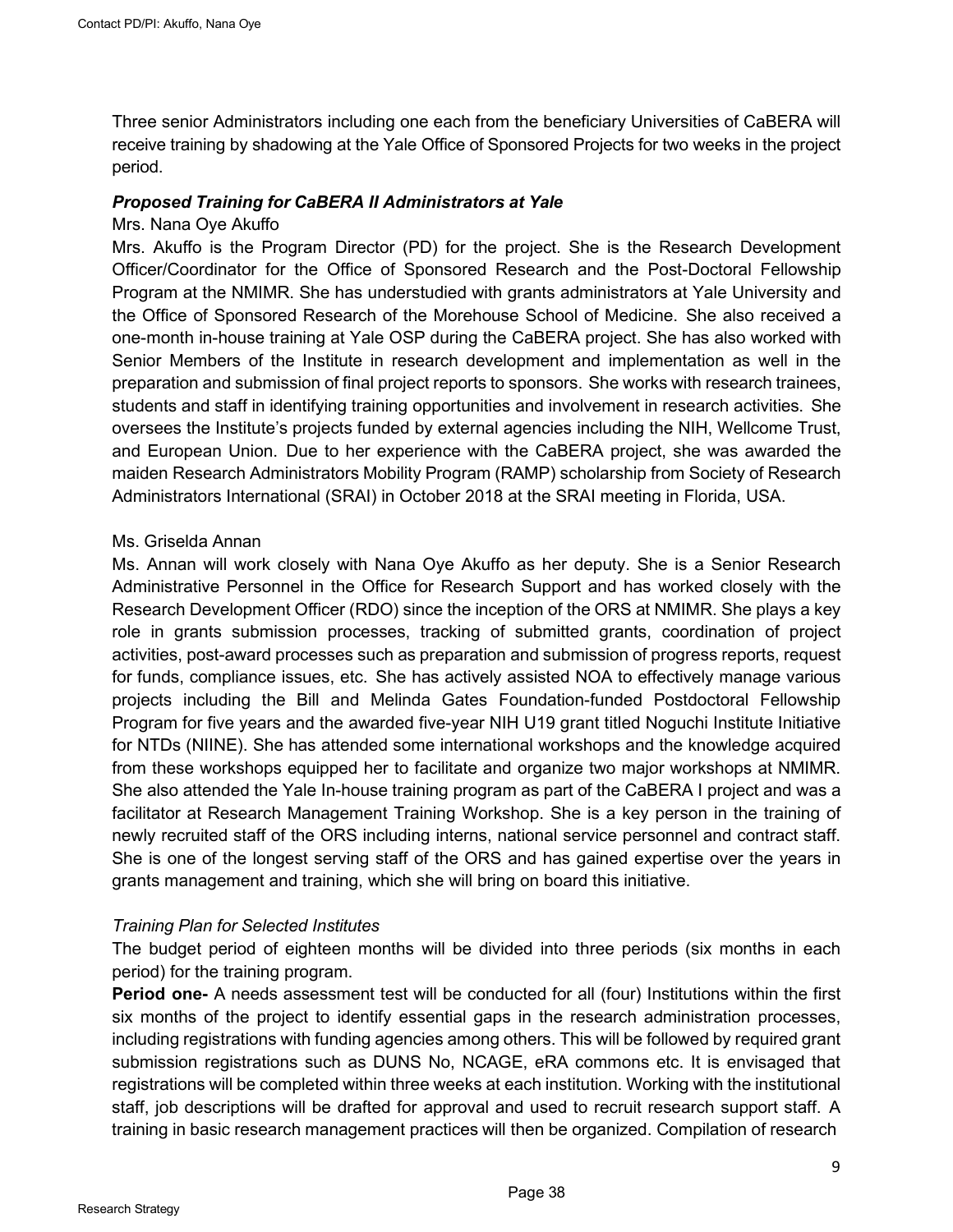portfolio of faculty members will be done to assist in disseminating eligible grants to the appropriate faculty members.

**Period Two-** The next 2<sup>nd</sup> period of the project will involve providing Grants Management Manual for the ORS and other Institutional research related policies and SOPs. A customized training module will also be developed for research faculty members and the ORS staff. During this period, a working visit will be paid to the two Universities of CaBERA I, i.e. UDS and UMaT for forensic audits and to assist them apply for any identified competitive grants and to provide any administrative support they may require.

**Period Three**- The final period of the project will involve identification and dissemination of calls to the selected Institutions and submission of grant proposals. It is envisaged that each institution will submit at least one competitive grant. Based on a self-assessment evaluation of these training, the second and third quarter of Year 2 will be primarily to monitor and supervise the newly created research administration offices

## **EXPECTED OUTCOMES**

This initiative is to assist selected institutions to establish and/or overhaul existing research management offices as a means to addressing the overarching issue of limited response to funding calls. At the end of the initiative, it is envisaged that the following outcomes will be met:

- Institutionalization of research management, development, administration structures in Institutes/Universities who have benefitted from CaBERA and CaBERA-II
- Training and Capacity Building in Research management, development, administration;
- Restructuring of research management/development/administration structures in the selected institutions
- Advocacy services to research management practitioners; and,
- Boost in grant submission and Increase in research capacity and portfolio
- Efficient and well-established research support office
- Established tangible accountability and reporting procedures
- Process to provide notification for funding opportunities to research faculty or staff
- Established links with external agencies

#### **SUSTAINABILITY OF THE PROJECT**

To ensure sustainability of the program in each of the selected Universities, a permanent Research Administrator will be recruited who will shadow the activities of the grantees from the initial stages of setting up the office. Periodic trainings will be held for staff of the research management office to ensure they are up-to-date on current research management practices.

One of the key elements of this program will be to assist the research faculty to identify eligible grants and submit them or collaborate with other eligible Institutions to submit grants. It is envisaged that training on grant writing and successful proposal will equip them and enhance their success rate. Financial sustainability is essential for the successful operation of the research management office. As such, the grantee will design programs and activities that meet the objectives of potential donors/sponsors and develop proposals to seek for funding from them.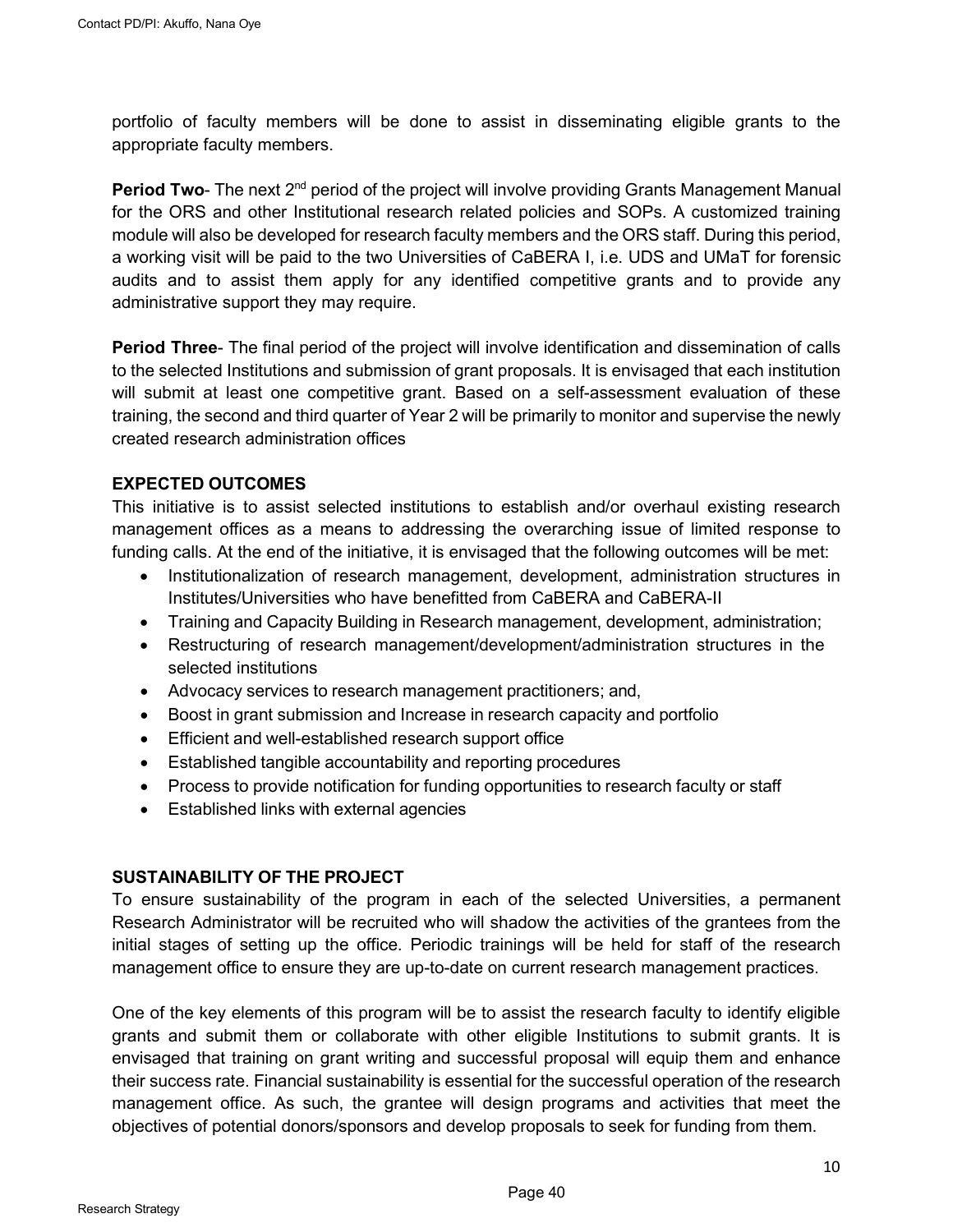## **ANNEX A- TIMELINE FOR EIGHTEEN MONTHS PROJECT PERIOD FOR THREE INSTITUTIONS**

| <b>ACTIVITY</b>                                  | <b>FIRST SIX MONTHS</b> |  | <b>NEXT SIX MONTHS</b> |  | <b>LAST SIX MONTHS</b> |  |  |  |  |
|--------------------------------------------------|-------------------------|--|------------------------|--|------------------------|--|--|--|--|
|                                                  |                         |  |                        |  |                        |  |  |  |  |
| Needs assessment                                 |                         |  |                        |  |                        |  |  |  |  |
| Registration for DUNS, SAM, eRA                  |                         |  |                        |  |                        |  |  |  |  |
| commons, Grants.gov, DANIDA, EDCTP               |                         |  |                        |  |                        |  |  |  |  |
| etc.                                             |                         |  |                        |  |                        |  |  |  |  |
| Compilation of research portfolio of faculty     |                         |  |                        |  |                        |  |  |  |  |
| members                                          |                         |  |                        |  |                        |  |  |  |  |
| Outlining of administrative structures of        |                         |  |                        |  |                        |  |  |  |  |
| office                                           |                         |  |                        |  |                        |  |  |  |  |
|                                                  |                         |  |                        |  |                        |  |  |  |  |
| Recruitment/Interview of ORS staff               |                         |  |                        |  |                        |  |  |  |  |
| Outlining job description of ORS staff           |                         |  |                        |  |                        |  |  |  |  |
| (description of roles and responsibilities)      |                         |  |                        |  |                        |  |  |  |  |
|                                                  |                         |  |                        |  |                        |  |  |  |  |
| Customize training module for ORS staff          |                         |  |                        |  |                        |  |  |  |  |
|                                                  |                         |  |                        |  |                        |  |  |  |  |
| Provision of grants management manual<br>for ORS |                         |  |                        |  |                        |  |  |  |  |
|                                                  |                         |  |                        |  |                        |  |  |  |  |
| Preparation of grant policy statement            |                         |  |                        |  |                        |  |  |  |  |
|                                                  |                         |  |                        |  |                        |  |  |  |  |
| Training of ORS staff                            |                         |  |                        |  |                        |  |  |  |  |
|                                                  |                         |  |                        |  |                        |  |  |  |  |
| Training of research faculty members             |                         |  |                        |  |                        |  |  |  |  |
|                                                  |                         |  |                        |  |                        |  |  |  |  |
| Identification and dissemination of calls        |                         |  |                        |  |                        |  |  |  |  |
| Submission of grant proposal                     |                         |  |                        |  |                        |  |  |  |  |
|                                                  |                         |  |                        |  |                        |  |  |  |  |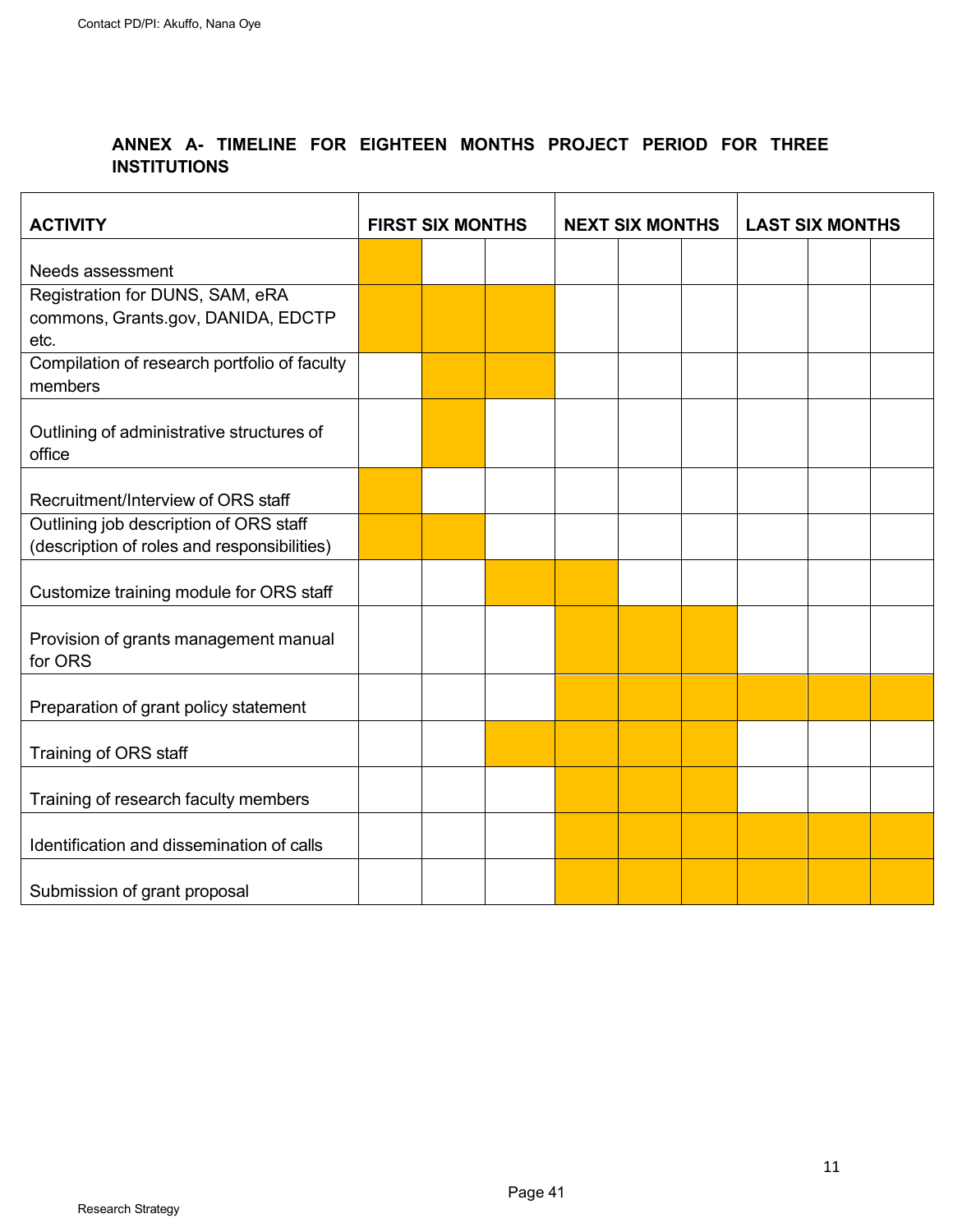## PHS Human Subjects and Clinical Trials Information

OMB Number: 0925-0001 and 0925-0002

Expiration Date: 03/31/2020

<span id="page-42-0"></span>

| Are Human Subjects Involved                                       | ∩ Yes           | $\bullet$ No         |             |             |          |    |
|-------------------------------------------------------------------|-----------------|----------------------|-------------|-------------|----------|----|
| Is the Project Exempt from Federal regulations?                   | Yes<br>∩        | $\bigcirc$ No        |             |             |          |    |
| <b>Exemption Number</b>                                           | $\Box$ 2<br>□ 1 | $\Box$ 3<br>$\Box$ 4 | $\square$ 5 | $\square$ 6 | $\Box$ 7 | □8 |
| Does the proposed research involve human specimens<br>and/or data | Yes<br>$\Omega$ | $\bullet$ No         |             |             |          |    |

Other Requested information